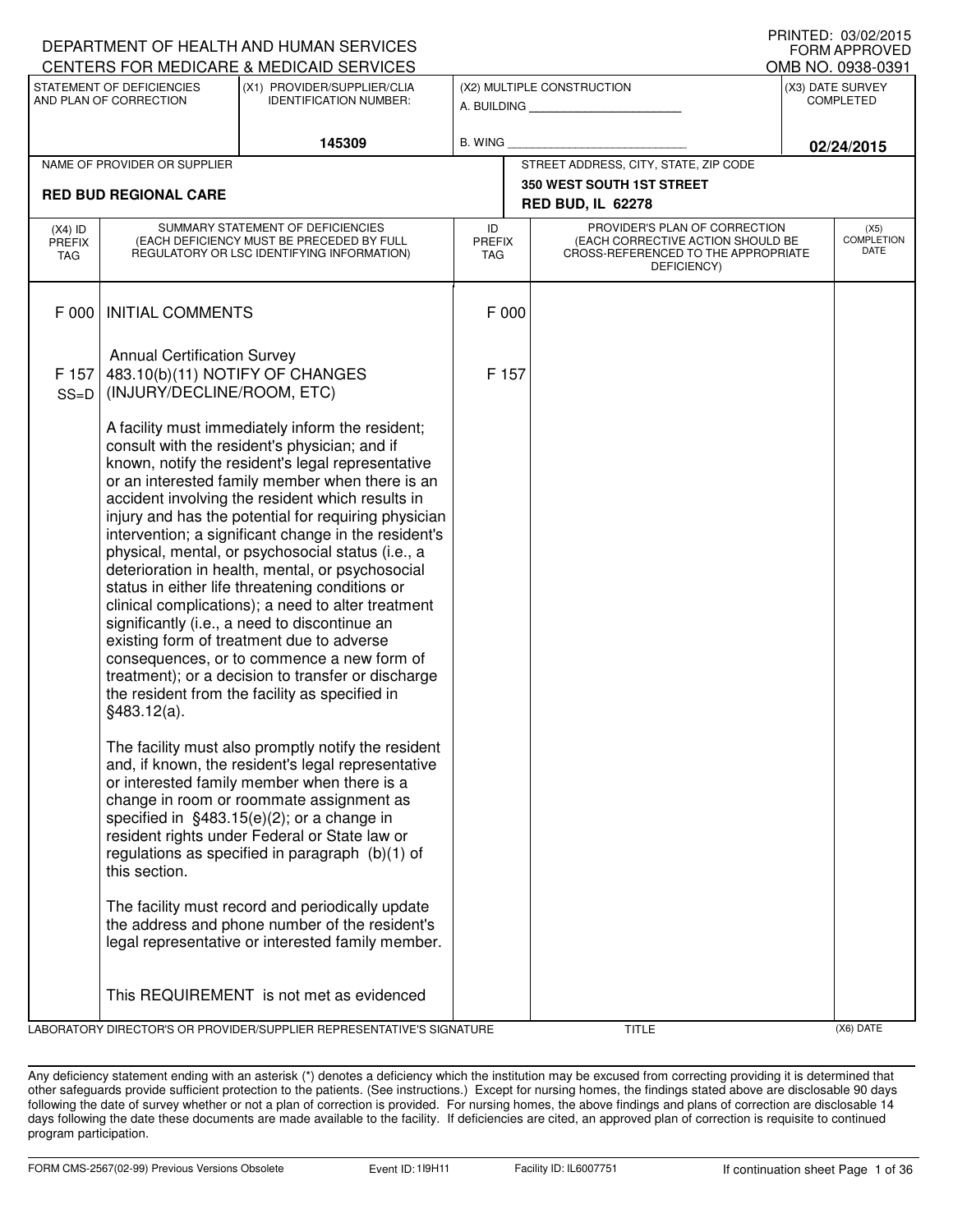|                      |                                                   | DEPARTMENT OF HEALTH AND HUMAN SERVICES<br>CENTERS FOR MEDICARE & MEDICAID SERVICES                                                                                                                                                                                                                                                                                                                                                                                                                                                                                                                                                                                                                                                                                                                                                                                                                                                                                                                                                                                                                                                                                                                                                                                                                                                                                                                                                                                                                                                                                                 |                      |       |                                                                                         | FORM APPROVED                         |
|----------------------|---------------------------------------------------|-------------------------------------------------------------------------------------------------------------------------------------------------------------------------------------------------------------------------------------------------------------------------------------------------------------------------------------------------------------------------------------------------------------------------------------------------------------------------------------------------------------------------------------------------------------------------------------------------------------------------------------------------------------------------------------------------------------------------------------------------------------------------------------------------------------------------------------------------------------------------------------------------------------------------------------------------------------------------------------------------------------------------------------------------------------------------------------------------------------------------------------------------------------------------------------------------------------------------------------------------------------------------------------------------------------------------------------------------------------------------------------------------------------------------------------------------------------------------------------------------------------------------------------------------------------------------------------|----------------------|-------|-----------------------------------------------------------------------------------------|---------------------------------------|
|                      | STATEMENT OF DEFICIENCIES                         | (X1) PROVIDER/SUPPLIER/CLIA                                                                                                                                                                                                                                                                                                                                                                                                                                                                                                                                                                                                                                                                                                                                                                                                                                                                                                                                                                                                                                                                                                                                                                                                                                                                                                                                                                                                                                                                                                                                                         |                      |       |                                                                                         | OMB NO. 0938-0391<br>(X3) DATE SURVEY |
|                      | AND PLAN OF CORRECTION                            | <b>IDENTIFICATION NUMBER:</b>                                                                                                                                                                                                                                                                                                                                                                                                                                                                                                                                                                                                                                                                                                                                                                                                                                                                                                                                                                                                                                                                                                                                                                                                                                                                                                                                                                                                                                                                                                                                                       |                      |       | (X2) MULTIPLE CONSTRUCTION<br>A. BUILDING <b>A. BUILDING</b>                            | <b>COMPLETED</b>                      |
|                      |                                                   | 145309                                                                                                                                                                                                                                                                                                                                                                                                                                                                                                                                                                                                                                                                                                                                                                                                                                                                                                                                                                                                                                                                                                                                                                                                                                                                                                                                                                                                                                                                                                                                                                              | <b>B. WING</b>       |       |                                                                                         | 02/24/2015                            |
|                      | NAME OF PROVIDER OR SUPPLIER                      |                                                                                                                                                                                                                                                                                                                                                                                                                                                                                                                                                                                                                                                                                                                                                                                                                                                                                                                                                                                                                                                                                                                                                                                                                                                                                                                                                                                                                                                                                                                                                                                     |                      |       | STREET ADDRESS, CITY, STATE, ZIP CODE                                                   |                                       |
|                      | <b>RED BUD REGIONAL CARE</b>                      |                                                                                                                                                                                                                                                                                                                                                                                                                                                                                                                                                                                                                                                                                                                                                                                                                                                                                                                                                                                                                                                                                                                                                                                                                                                                                                                                                                                                                                                                                                                                                                                     |                      |       | 350 WEST SOUTH 1ST STREET<br><b>RED BUD, IL 62278</b>                                   |                                       |
| $(X4)$ ID            |                                                   | SUMMARY STATEMENT OF DEFICIENCIES                                                                                                                                                                                                                                                                                                                                                                                                                                                                                                                                                                                                                                                                                                                                                                                                                                                                                                                                                                                                                                                                                                                                                                                                                                                                                                                                                                                                                                                                                                                                                   | ID                   |       | PROVIDER'S PLAN OF CORRECTION                                                           | (X5)                                  |
| <b>PREFIX</b><br>TAG |                                                   | (EACH DEFICIENCY MUST BE PRECEDED BY FULL<br>REGULATORY OR LSC IDENTIFYING INFORMATION)                                                                                                                                                                                                                                                                                                                                                                                                                                                                                                                                                                                                                                                                                                                                                                                                                                                                                                                                                                                                                                                                                                                                                                                                                                                                                                                                                                                                                                                                                             | PREFIX<br><b>TAG</b> |       | (EACH CORRECTIVE ACTION SHOULD BE<br>CROSS-REFERENCED TO THE APPROPRIATE<br>DEFICIENCY) | <b>COMPLETION</b><br>DATE             |
| F 157                | Continued From page 1<br>by:<br>Findings include: | Based on record review and interview the facility<br>failed to promptly notify the physician regarding a<br>suicide attempt for one of one resident (R7)<br>reviewed for suicidal risks in the sample of 19.<br>R7's Record of Admission documents that R7<br>was admitted to the facility on 6/6/12. R7's<br>February, 2015 Physician's Orders document<br>diagnoses that include Dementia and Depression.<br>R7's Nurses Notes documents, in part, on<br>2/16/15 at 1:00 AM, "CNA (Certified Nurse Aide)<br>(E9), found resident (R7) with a Nebulizer Cord<br>wrapped around the resident's (R7's) neck two<br>times and told (E9) to 'finish it'. Resident (R7)<br>was then placed on 15 minute checks at this<br>time. Resident (R7) in bed and resting with<br>oxygen on, after CNA (E9) assisted him."<br>On 2/19/15 at 9:30 AM, E3, Assistant Director of<br>Nursing (ADON), handed this surveyor a typed<br>paper documenting a phone interview that E3 had<br>with E9. This typed paper, dated 2/18/15,<br>documents in part, "CNA (E9) was responding to<br>alarm sounding in (R7's) room when she noted<br>(R7) sitting on the side of the bed with feet on the<br>floor. (R7) was noted to be undressed. CNA (E9)<br>questioned (R7) what he was doing? CNA (E9)<br>noted nebulizer tubing wrapped around (R7's)<br>neck. (R7) said "finish it". CNA (E9) said finish<br>what? And (R7) states choke me. CNA (E9) kind<br>of thought (R7) was joking and said no we don't<br>do that. CNA (E9) immediately removed the<br>tubing, cleaned (R7) up, got him dressed and |                      | F 157 |                                                                                         |                                       |
|                      |                                                   | offered for (R7) to come and sit with her at<br>nurses' station and R7 stated, no. CNA (E9)                                                                                                                                                                                                                                                                                                                                                                                                                                                                                                                                                                                                                                                                                                                                                                                                                                                                                                                                                                                                                                                                                                                                                                                                                                                                                                                                                                                                                                                                                         |                      |       |                                                                                         |                                       |

FORM CMS-2567(02-99) Previous Versions Obsolete **119H Event ID: 119H11** Facility ID: IL6007751 If continuation sheet Page 2 of 36

DEPARTMENT OF HEALTH AND HUMAN SERVICES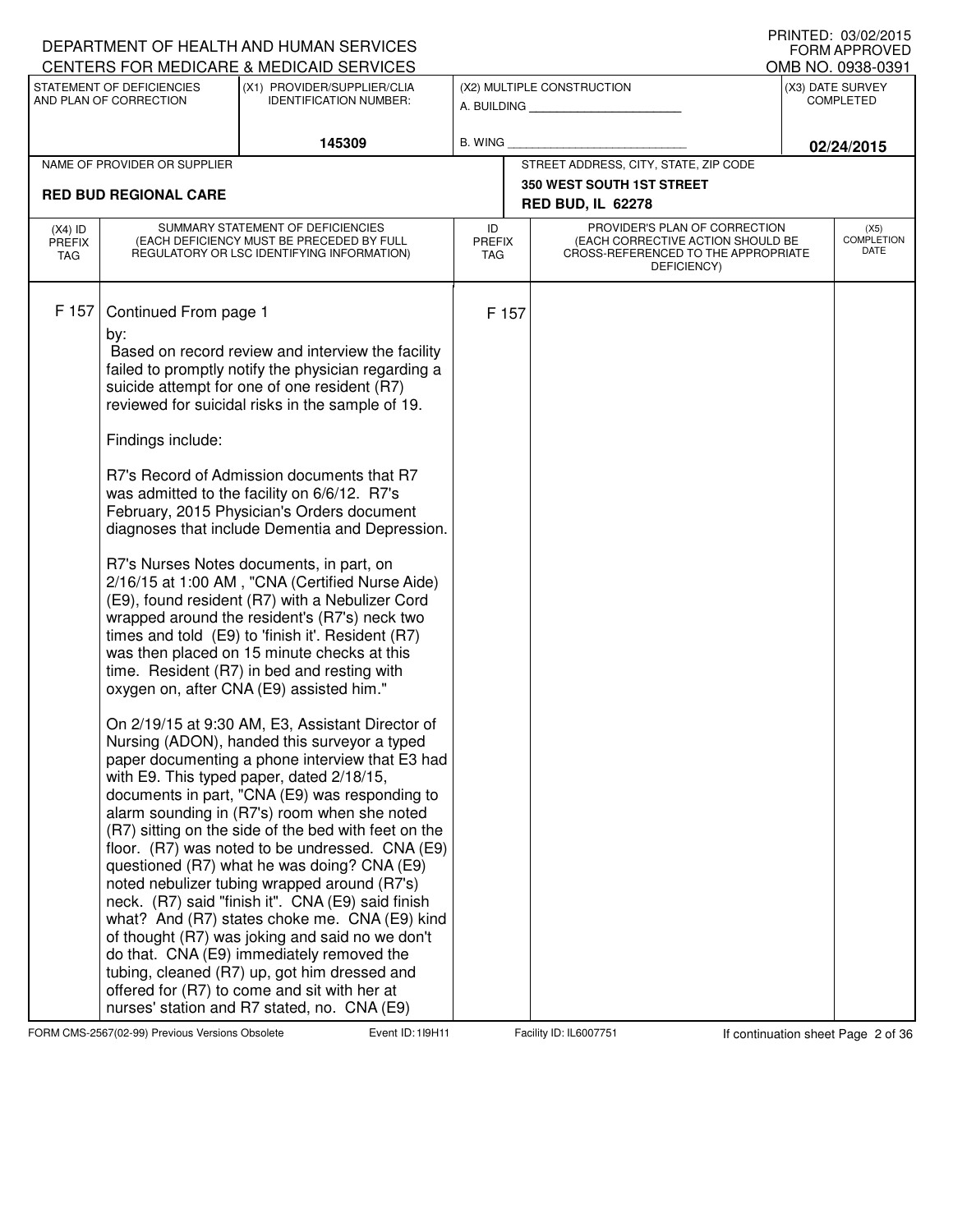|                                          |                                                                            | DEPARTMENT OF HEALTH AND HUMAN SERVICES<br>CENTERS FOR MEDICARE & MEDICAID SERVICES                                                                                                                                                                                                                                                                                                                                                                                                                                                                                                                                                                                                                                                                                                                                                                                                                                                                                                                                                                                                                                                                                                                                                                                                                                                                                                                                                                                                                                                                                                                                                                                                                                                       |                                   |       |                                                                                                                          |  | I INNILLI. VJ/VZ/ZVIJ<br><b>FORM APPROVED</b><br>OMB NO. 0938-0391 |  |
|------------------------------------------|----------------------------------------------------------------------------|-------------------------------------------------------------------------------------------------------------------------------------------------------------------------------------------------------------------------------------------------------------------------------------------------------------------------------------------------------------------------------------------------------------------------------------------------------------------------------------------------------------------------------------------------------------------------------------------------------------------------------------------------------------------------------------------------------------------------------------------------------------------------------------------------------------------------------------------------------------------------------------------------------------------------------------------------------------------------------------------------------------------------------------------------------------------------------------------------------------------------------------------------------------------------------------------------------------------------------------------------------------------------------------------------------------------------------------------------------------------------------------------------------------------------------------------------------------------------------------------------------------------------------------------------------------------------------------------------------------------------------------------------------------------------------------------------------------------------------------------|-----------------------------------|-------|--------------------------------------------------------------------------------------------------------------------------|--|--------------------------------------------------------------------|--|
|                                          | STATEMENT OF DEFICIENCIES<br>AND PLAN OF CORRECTION                        | (X1) PROVIDER/SUPPLIER/CLIA<br><b>IDENTIFICATION NUMBER:</b>                                                                                                                                                                                                                                                                                                                                                                                                                                                                                                                                                                                                                                                                                                                                                                                                                                                                                                                                                                                                                                                                                                                                                                                                                                                                                                                                                                                                                                                                                                                                                                                                                                                                              |                                   |       | (X2) MULTIPLE CONSTRUCTION<br>A. BUILDING                                                                                |  | (X3) DATE SURVEY<br><b>COMPLETED</b>                               |  |
|                                          |                                                                            | 145309                                                                                                                                                                                                                                                                                                                                                                                                                                                                                                                                                                                                                                                                                                                                                                                                                                                                                                                                                                                                                                                                                                                                                                                                                                                                                                                                                                                                                                                                                                                                                                                                                                                                                                                                    | <b>B. WING</b>                    |       |                                                                                                                          |  | 02/24/2015                                                         |  |
|                                          | NAME OF PROVIDER OR SUPPLIER                                               |                                                                                                                                                                                                                                                                                                                                                                                                                                                                                                                                                                                                                                                                                                                                                                                                                                                                                                                                                                                                                                                                                                                                                                                                                                                                                                                                                                                                                                                                                                                                                                                                                                                                                                                                           |                                   |       | STREET ADDRESS, CITY, STATE, ZIP CODE                                                                                    |  |                                                                    |  |
|                                          | <b>RED BUD REGIONAL CARE</b>                                               |                                                                                                                                                                                                                                                                                                                                                                                                                                                                                                                                                                                                                                                                                                                                                                                                                                                                                                                                                                                                                                                                                                                                                                                                                                                                                                                                                                                                                                                                                                                                                                                                                                                                                                                                           |                                   |       | <b>350 WEST SOUTH 1ST STREET</b><br><b>RED BUD, IL 62278</b>                                                             |  |                                                                    |  |
| $(X4)$ ID<br><b>PREFIX</b><br><b>TAG</b> |                                                                            | SUMMARY STATEMENT OF DEFICIENCIES<br>(EACH DEFICIENCY MUST BE PRECEDED BY FULL<br>REGULATORY OR LSC IDENTIFYING INFORMATION)                                                                                                                                                                                                                                                                                                                                                                                                                                                                                                                                                                                                                                                                                                                                                                                                                                                                                                                                                                                                                                                                                                                                                                                                                                                                                                                                                                                                                                                                                                                                                                                                              | ID<br><b>PREFIX</b><br><b>TAG</b> |       | PROVIDER'S PLAN OF CORRECTION<br>(EACH CORRECTIVE ACTION SHOULD BE<br>CROSS-REFERENCED TO THE APPROPRIATE<br>DEFICIENCY) |  | (X5)<br><b>COMPLETION</b><br>DATE                                  |  |
| F 157                                    | Continued From page 2<br>distress noted."<br>$2/16/15$ .<br>AM or 8:00 AM. | proceeded to ask (R7) if he would like something<br>to eat or drink as she could get that for him and<br>he stated, "Damn it, no I want to go to bed". CNA<br>(E9) put (R7) back to bed per his request and<br>removed nebulizer and tubing out of reach and<br>exited room to notify nurse of incident. Upon<br>notifying nurse, nurse recommended CNA (E9) to<br>initiate 15 minute checks and notify her of any<br>further incidents. ADON (E3) did question CNA<br>(E9) if on this occasion she truly believed and<br>was concerned for (R7's) safety due to nebulizer<br>tubing being around his neck. CNA (E9) said no I<br>don't believe so, maybe with a call light cord but<br>not that tubing. CNA (E9) did continue the 15<br>minute checks per nurse recommendation and<br>resident rested throughout shift with no further<br>On 2/17/15 at 3:51 PM, Z1, R7's Physician,<br>stated that her office received a fax from the<br>Facility regarding R7's suicide attempt on 2/16/15<br>at 10:40 AM and that she was initially informed of<br>R7's suicide attempt when she reviewed the fax<br>on 2/16/15 at 11:29 AM. On 2/17/15 at 10:00 AM,<br>Z3, R7's Power of Attorney (POA), stated that he<br>could not recall the exact time that he received<br>the phone call from the facility to inform him of<br>R7's suicide attempt, but Z3 thought he may have<br>received the call about 7:00 AM or 8:00 AM on<br>On 2/18/15 at 10:30 AM, E1, Administrator, and<br>E3 stated that they were not called regarding R7's<br>suicide attempt, but were notified when they<br>came to work on 2/16/15 at approximately 7:00<br>The Facility's Change in a Resident's Condition or<br>Status Policy and Procedure, dated 11/14/13, |                                   | F 157 |                                                                                                                          |  |                                                                    |  |

FORM CMS-2567(02-99) Previous Versions Obsolete **119H Event ID: 119H11** Facility ID: IL6007751 If continuation sheet Page 3 of 36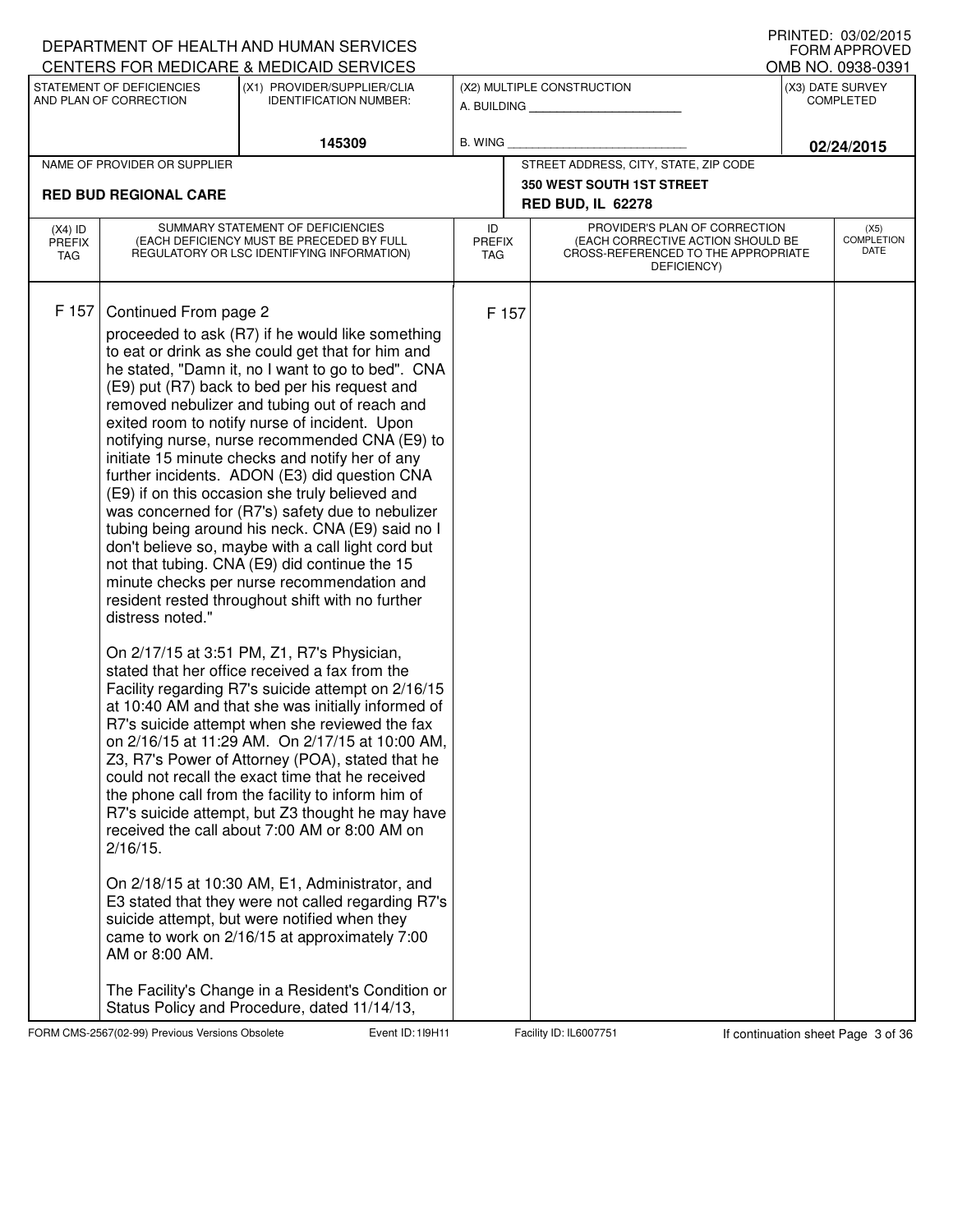|                                          |                                                                                                                                                                            | DEPARTMENT OF HEALTH AND HUMAN SERVICES<br>CENTERS FOR MEDICARE & MEDICAID SERVICES                                                                                                                                                                                                                                                                                                                                                                                                                                                                                                                                                                                                                                                                                                                                                                                                                                                                                                                                                                                                                                                                                                                                                                                                                                                                                                                                                                                                |                                   |                                                                                                                          |            | $1$ THISTLD. US/UZ/ZUTJ<br><b>FORM APPROVED</b><br>OMB NO. 0938-0391 |
|------------------------------------------|----------------------------------------------------------------------------------------------------------------------------------------------------------------------------|------------------------------------------------------------------------------------------------------------------------------------------------------------------------------------------------------------------------------------------------------------------------------------------------------------------------------------------------------------------------------------------------------------------------------------------------------------------------------------------------------------------------------------------------------------------------------------------------------------------------------------------------------------------------------------------------------------------------------------------------------------------------------------------------------------------------------------------------------------------------------------------------------------------------------------------------------------------------------------------------------------------------------------------------------------------------------------------------------------------------------------------------------------------------------------------------------------------------------------------------------------------------------------------------------------------------------------------------------------------------------------------------------------------------------------------------------------------------------------|-----------------------------------|--------------------------------------------------------------------------------------------------------------------------|------------|----------------------------------------------------------------------|
|                                          | STATEMENT OF DEFICIENCIES<br>AND PLAN OF CORRECTION                                                                                                                        | (X1) PROVIDER/SUPPLIER/CLIA<br><b>IDENTIFICATION NUMBER:</b>                                                                                                                                                                                                                                                                                                                                                                                                                                                                                                                                                                                                                                                                                                                                                                                                                                                                                                                                                                                                                                                                                                                                                                                                                                                                                                                                                                                                                       |                                   | (X2) MULTIPLE CONSTRUCTION<br>A. BUILDING                                                                                |            | (X3) DATE SURVEY<br><b>COMPLETED</b>                                 |
|                                          |                                                                                                                                                                            | 145309                                                                                                                                                                                                                                                                                                                                                                                                                                                                                                                                                                                                                                                                                                                                                                                                                                                                                                                                                                                                                                                                                                                                                                                                                                                                                                                                                                                                                                                                             | B. WING                           |                                                                                                                          | 02/24/2015 |                                                                      |
|                                          | NAME OF PROVIDER OR SUPPLIER                                                                                                                                               |                                                                                                                                                                                                                                                                                                                                                                                                                                                                                                                                                                                                                                                                                                                                                                                                                                                                                                                                                                                                                                                                                                                                                                                                                                                                                                                                                                                                                                                                                    |                                   | STREET ADDRESS, CITY, STATE, ZIP CODE                                                                                    |            |                                                                      |
|                                          | <b>RED BUD REGIONAL CARE</b>                                                                                                                                               |                                                                                                                                                                                                                                                                                                                                                                                                                                                                                                                                                                                                                                                                                                                                                                                                                                                                                                                                                                                                                                                                                                                                                                                                                                                                                                                                                                                                                                                                                    |                                   | 350 WEST SOUTH 1ST STREET<br><b>RED BUD, IL 62278</b>                                                                    |            |                                                                      |
| $(X4)$ ID<br><b>PREFIX</b><br><b>TAG</b> |                                                                                                                                                                            | SUMMARY STATEMENT OF DEFICIENCIES<br>(EACH DEFICIENCY MUST BE PRECEDED BY FULL<br>REGULATORY OR LSC IDENTIFYING INFORMATION)                                                                                                                                                                                                                                                                                                                                                                                                                                                                                                                                                                                                                                                                                                                                                                                                                                                                                                                                                                                                                                                                                                                                                                                                                                                                                                                                                       | ID<br><b>PREFIX</b><br><b>TAG</b> | PROVIDER'S PLAN OF CORRECTION<br>(EACH CORRECTIVE ACTION SHOULD BE<br>CROSS-REFERENCED TO THE APPROPRIATE<br>DEFICIENCY) |            | (X5)<br><b>COMPLETION</b><br>DATE                                    |
| F 157<br>F 280<br>$SS=D$                 | Continued From page 3<br>mental condition."<br>notified."<br>483.20(d)(3), 483.10(k)(2) RIGHT TO<br>incompetent or otherwise found to be<br>changes in care and treatment. | documents "Policy: The Facility shall promptly<br>notify the resident, his or her Attending Physician,<br>and representative (POA) of changes in the<br>resident's medical/mental condition and/or status<br>(eg., changes in level of care, billing/payments,<br>resident rights, etc.)". "Policy Interpretation and<br>Implementation: "Protocol for notifying the<br>Attending Physician of changes in the Resident's<br>Medical/Mental Condition. The Nurse will notify<br>the resident's Attending Physician or On-Call<br>Physician when there has been: d. A significant<br>change in the resident's physical/emotional/<br>The Facility's Suicide Risk Assessment and<br>Interventions Policy and Procedure, dated 7/1/13,<br>documents, "Procedure: A. If staff suspects a<br>resident may harm him or herself, Administrator,<br>Director of Nursing or designee on call will be<br>On 2/20/15 at 9:25 AM, E1 and E3 stated that<br>R7's Physician, POA, and the Administrator<br>should have been contacted immediately when<br>R7 wrapped the nebulizer tubing around his neck.<br>PARTICIPATE PLANNING CARE-REVISE CP<br>The resident has the right, unless adjudged<br>incapacitated under the laws of the State, to<br>participate in planning care and treatment or<br>A comprehensive care plan must be developed<br>within 7 days after the completion of the<br>comprehensive assessment; prepared by an<br>interdisciplinary team, that includes the attending | F 157<br>F 280                    |                                                                                                                          |            |                                                                      |

FORM CMS-2567(02-99) Previous Versions Obsolete **119H Event ID: 119H11** Facility ID: IL6007751 If continuation sheet Page 4 of 36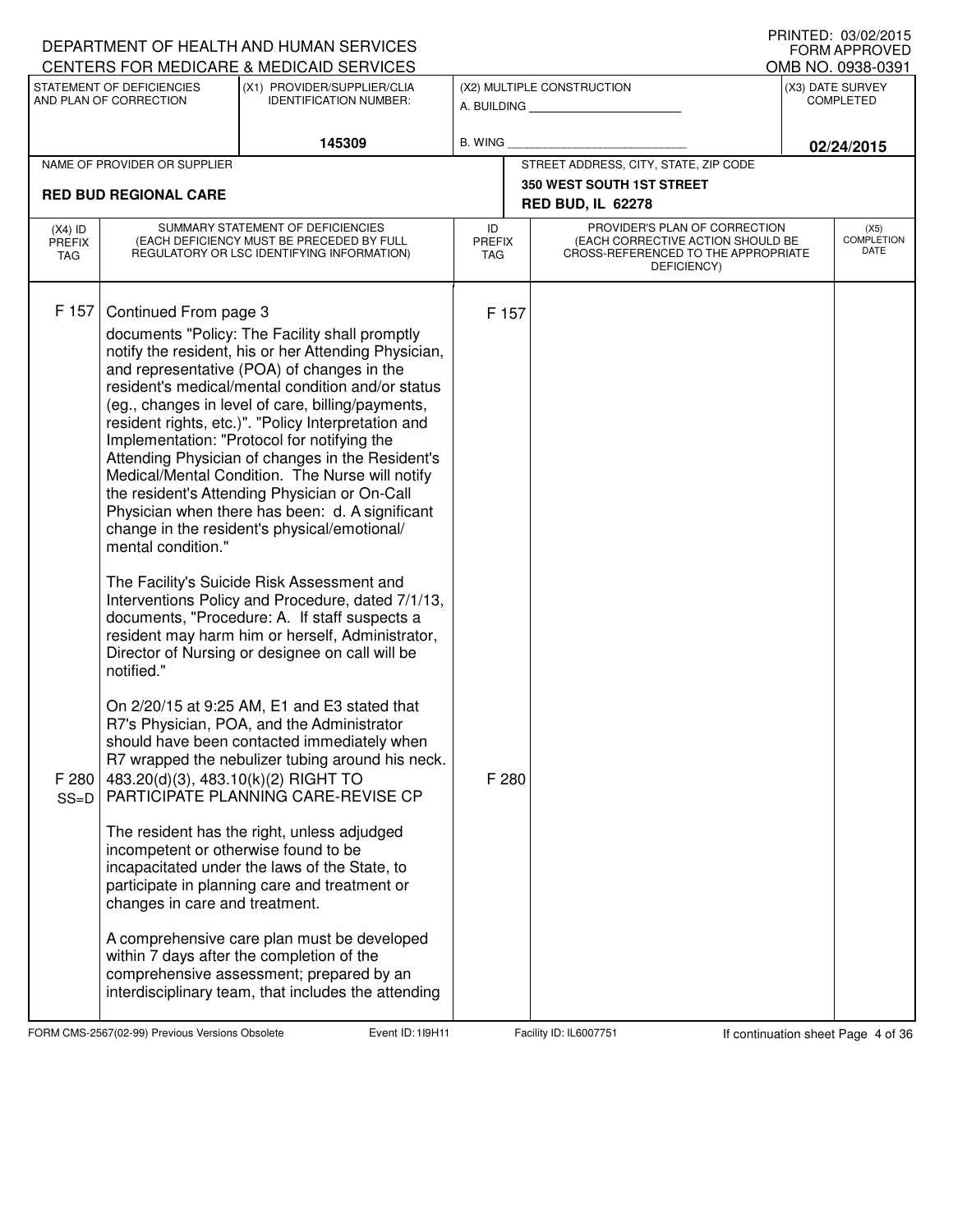|                                          |                                                                | DEPARTMENT OF HEALTH AND HUMAN SERVICES<br>CENTERS FOR MEDICARE & MEDICAID SERVICES                                                                                                                                                                                                                                                                                                               |                                   |                                       |                                                                                                                          |  | <b>I INIVILD. VJ/VZ/ZVIJ</b><br><b>FORM APPROVED</b> |  |  |
|------------------------------------------|----------------------------------------------------------------|---------------------------------------------------------------------------------------------------------------------------------------------------------------------------------------------------------------------------------------------------------------------------------------------------------------------------------------------------------------------------------------------------|-----------------------------------|---------------------------------------|--------------------------------------------------------------------------------------------------------------------------|--|------------------------------------------------------|--|--|
|                                          | STATEMENT OF DEFICIENCIES                                      | (X1) PROVIDER/SUPPLIER/CLIA                                                                                                                                                                                                                                                                                                                                                                       |                                   |                                       | (X2) MULTIPLE CONSTRUCTION                                                                                               |  | OMB NO. 0938-0391<br>(X3) DATE SURVEY                |  |  |
|                                          | AND PLAN OF CORRECTION                                         | <b>IDENTIFICATION NUMBER:</b>                                                                                                                                                                                                                                                                                                                                                                     |                                   |                                       | A. BUILDING AND AN INCOME.                                                                                               |  | <b>COMPLETED</b>                                     |  |  |
|                                          |                                                                | 145309                                                                                                                                                                                                                                                                                                                                                                                            | <b>B. WING</b>                    |                                       |                                                                                                                          |  | 02/24/2015                                           |  |  |
|                                          | NAME OF PROVIDER OR SUPPLIER                                   |                                                                                                                                                                                                                                                                                                                                                                                                   |                                   | STREET ADDRESS, CITY, STATE, ZIP CODE |                                                                                                                          |  |                                                      |  |  |
|                                          | <b>RED BUD REGIONAL CARE</b>                                   |                                                                                                                                                                                                                                                                                                                                                                                                   |                                   |                                       | <b>350 WEST SOUTH 1ST STREET</b>                                                                                         |  |                                                      |  |  |
|                                          |                                                                |                                                                                                                                                                                                                                                                                                                                                                                                   |                                   |                                       | <b>RED BUD, IL 62278</b>                                                                                                 |  |                                                      |  |  |
| $(X4)$ ID<br><b>PREFIX</b><br><b>TAG</b> |                                                                | SUMMARY STATEMENT OF DEFICIENCIES<br>(EACH DEFICIENCY MUST BE PRECEDED BY FULL<br>REGULATORY OR LSC IDENTIFYING INFORMATION)                                                                                                                                                                                                                                                                      | ID<br><b>PREFIX</b><br><b>TAG</b> |                                       | PROVIDER'S PLAN OF CORRECTION<br>(EACH CORRECTIVE ACTION SHOULD BE<br>CROSS-REFERENCED TO THE APPROPRIATE<br>DEFICIENCY) |  | (X5)<br><b>COMPLETION</b><br>DATE                    |  |  |
| F 280                                    | Continued From page 4<br>each assessment.                      | physician, a registered nurse with responsibility<br>for the resident, and other appropriate staff in<br>disciplines as determined by the resident's needs,<br>and, to the extent practicable, the participation of<br>the resident, the resident's family or the resident's<br>legal representative; and periodically reviewed<br>and revised by a team of qualified persons after               |                                   | F 280                                 |                                                                                                                          |  |                                                      |  |  |
|                                          | by:<br>failed to update the Care Plan for<br>Findings include: | This REQUIREMENT is not met as evidenced<br>Based on record review and interview the facility<br>depression/suicide attempt and provide specific,<br>individualized interventions for 1 of 11 residents<br>(R7) reviewed for Care Plans in the sample of 19.                                                                                                                                      |                                   |                                       |                                                                                                                          |  |                                                      |  |  |
|                                          | Depression.                                                    | R7's Record of Admission documents that R7<br>was admitted to the Facility on 6/6/12. R7's<br>February 2015 Physician's Orders document that<br>R7 has diagnoses that include Dementia and                                                                                                                                                                                                        |                                   |                                       |                                                                                                                          |  |                                                      |  |  |
|                                          |                                                                | R7's Nurses Notes documents, in part at 2/16/15<br>at 1:00 AM, "CNA (Certified Nurse Aide) (E9),<br>found resident (R7) with a Nebulizer Cord<br>wrapped around the resident's (R7's) neck two<br>times and told CNA (E9), to 'finish it'. Resident<br>(R7) was then placed on 15 minute checks at this<br>time. Resident (R7) in bed and resting with<br>oxygen on after CNA (E9) assisted him." |                                   |                                       |                                                                                                                          |  |                                                      |  |  |
|                                          |                                                                | On 2/17/15 at 11:50 AM, E13, CNA, stated that<br>R7 takes his oxygen tubing off himself, that the                                                                                                                                                                                                                                                                                                 |                                   |                                       |                                                                                                                          |  |                                                      |  |  |

FORM CMS-2567(02-99) Previous Versions Obsolete **119H Event ID: 119H11** Facility ID: IL6007751 If continuation sheet Page 5 of 36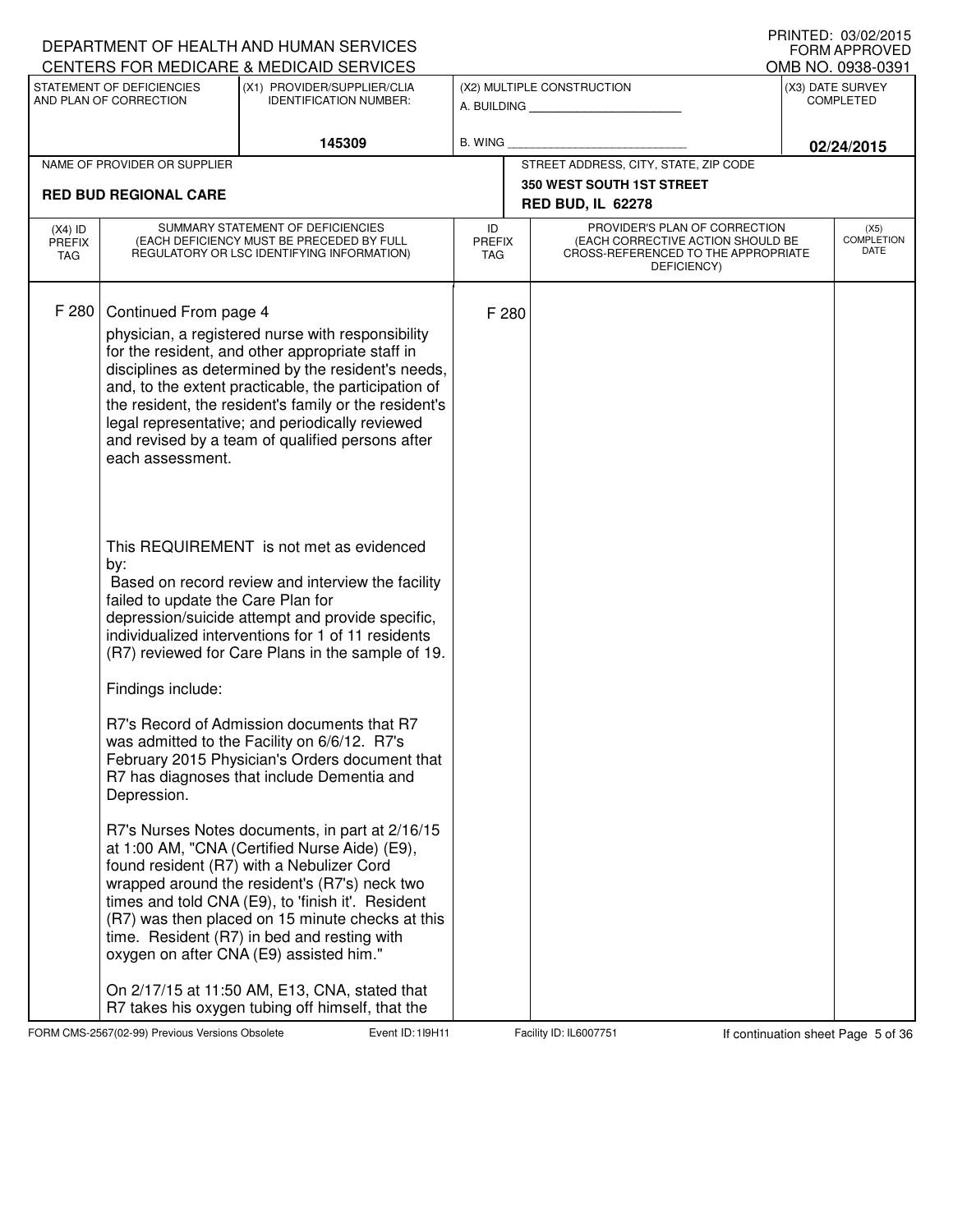| CENTERS FOR MEDICARE & MEDICAID SERVICES<br>OMB NO. 0938-0391<br>STATEMENT OF DEFICIENCIES<br>(X1) PROVIDER/SUPPLIER/CLIA<br>(X2) MULTIPLE CONSTRUCTION<br>(X3) DATE SURVEY<br>AND PLAN OF CORRECTION<br><b>COMPLETED</b><br><b>IDENTIFICATION NUMBER:</b><br>A. BUILDING<br>145309<br>B. WING<br>02/24/2015<br>STREET ADDRESS, CITY, STATE, ZIP CODE<br>NAME OF PROVIDER OR SUPPLIER<br><b>350 WEST SOUTH 1ST STREET</b><br><b>RED BUD REGIONAL CARE</b><br><b>RED BUD, IL 62278</b><br>PROVIDER'S PLAN OF CORRECTION<br>SUMMARY STATEMENT OF DEFICIENCIES<br>ID<br>(X5)<br>$(X4)$ ID<br><b>COMPLETION</b><br>(EACH DEFICIENCY MUST BE PRECEDED BY FULL<br>(EACH CORRECTIVE ACTION SHOULD BE<br><b>PREFIX</b><br><b>PREFIX</b><br>DATE<br>REGULATORY OR LSC IDENTIFYING INFORMATION)<br>CROSS-REFERENCED TO THE APPROPRIATE<br><b>TAG</b><br>TAG<br>DEFICIENCY)<br>F 280<br>Continued From page 5<br>F 280<br>staff is checking R7 every 15 minutes due to<br>suicide precautions and that R7 does not have a<br>roommate due to R7 being on contact<br>precautions related to being diagnosed with<br>Clostridium Difficile.<br>R7's Social Service Medicare Progress Note,<br>dated 12/3/14, documents, "Continues to have<br>negative statements, as evidenced by, 'What's<br>the use.' 'Just let me die.' Resident at times<br>refuses oxygen treatment. Resident feels bad<br>about self."<br>R7's Social Service 1:1 Visit forms have a start<br>date of 9/27/13 with Reason for Visits:<br>Depression/Negative statements such as<br>thoughts that he would be better off dead. R7's<br>Social Service 1:1 Visit Note, dated 8/15/14,<br>documents "Resident has been feeling his family<br>and wife do not care about him". R7's Social<br>Service 1:1 Visit Note, dated 9/30/14,<br>documents, "He wants to be with his wife, so he<br>acts out." R7's Social Service 1:1 Visit Note,<br>dated 12/31/14, documents, "Resident has not<br>been happy with his life. Has voiced not wanting<br>to live here anymore. He misses his wife and<br>wishes he could move."<br>R7's 2/1/15 to 2/16/15 Behavior Tracking for the<br>behavior of "Negative Statements - It doesn't<br>matter anyway, It's no use, Etc.", it is<br>documented that R7 voiced negative statements<br>2 times a day, for 8 days on day shift and that R7<br>voiced negative statements one day on night<br>shift. |  | DEPARTMENT OF HEALTH AND HUMAN SERVICES |  |  | I INNILLI. VJ/VZ/ZVIJ<br><b>FORM APPROVED</b> |  |
|------------------------------------------------------------------------------------------------------------------------------------------------------------------------------------------------------------------------------------------------------------------------------------------------------------------------------------------------------------------------------------------------------------------------------------------------------------------------------------------------------------------------------------------------------------------------------------------------------------------------------------------------------------------------------------------------------------------------------------------------------------------------------------------------------------------------------------------------------------------------------------------------------------------------------------------------------------------------------------------------------------------------------------------------------------------------------------------------------------------------------------------------------------------------------------------------------------------------------------------------------------------------------------------------------------------------------------------------------------------------------------------------------------------------------------------------------------------------------------------------------------------------------------------------------------------------------------------------------------------------------------------------------------------------------------------------------------------------------------------------------------------------------------------------------------------------------------------------------------------------------------------------------------------------------------------------------------------------------------------------------------------------------------------------------------------------------------------------------------------------------------------------------------------------------------------------------------------------------------------------------------------------------------------------------------------------------------------------------------------------------------------------|--|-----------------------------------------|--|--|-----------------------------------------------|--|
|                                                                                                                                                                                                                                                                                                                                                                                                                                                                                                                                                                                                                                                                                                                                                                                                                                                                                                                                                                                                                                                                                                                                                                                                                                                                                                                                                                                                                                                                                                                                                                                                                                                                                                                                                                                                                                                                                                                                                                                                                                                                                                                                                                                                                                                                                                                                                                                                |  |                                         |  |  |                                               |  |
|                                                                                                                                                                                                                                                                                                                                                                                                                                                                                                                                                                                                                                                                                                                                                                                                                                                                                                                                                                                                                                                                                                                                                                                                                                                                                                                                                                                                                                                                                                                                                                                                                                                                                                                                                                                                                                                                                                                                                                                                                                                                                                                                                                                                                                                                                                                                                                                                |  |                                         |  |  |                                               |  |
|                                                                                                                                                                                                                                                                                                                                                                                                                                                                                                                                                                                                                                                                                                                                                                                                                                                                                                                                                                                                                                                                                                                                                                                                                                                                                                                                                                                                                                                                                                                                                                                                                                                                                                                                                                                                                                                                                                                                                                                                                                                                                                                                                                                                                                                                                                                                                                                                |  |                                         |  |  |                                               |  |
|                                                                                                                                                                                                                                                                                                                                                                                                                                                                                                                                                                                                                                                                                                                                                                                                                                                                                                                                                                                                                                                                                                                                                                                                                                                                                                                                                                                                                                                                                                                                                                                                                                                                                                                                                                                                                                                                                                                                                                                                                                                                                                                                                                                                                                                                                                                                                                                                |  |                                         |  |  |                                               |  |
|                                                                                                                                                                                                                                                                                                                                                                                                                                                                                                                                                                                                                                                                                                                                                                                                                                                                                                                                                                                                                                                                                                                                                                                                                                                                                                                                                                                                                                                                                                                                                                                                                                                                                                                                                                                                                                                                                                                                                                                                                                                                                                                                                                                                                                                                                                                                                                                                |  |                                         |  |  |                                               |  |
|                                                                                                                                                                                                                                                                                                                                                                                                                                                                                                                                                                                                                                                                                                                                                                                                                                                                                                                                                                                                                                                                                                                                                                                                                                                                                                                                                                                                                                                                                                                                                                                                                                                                                                                                                                                                                                                                                                                                                                                                                                                                                                                                                                                                                                                                                                                                                                                                |  |                                         |  |  |                                               |  |
| R7's 1/21/15 at 5:00 PM Nurses Notes document<br>in part, "Resident (R7) had a tearful episode<br>during med pass, 'What if I don't want my meds                                                                                                                                                                                                                                                                                                                                                                                                                                                                                                                                                                                                                                                                                                                                                                                                                                                                                                                                                                                                                                                                                                                                                                                                                                                                                                                                                                                                                                                                                                                                                                                                                                                                                                                                                                                                                                                                                                                                                                                                                                                                                                                                                                                                                                               |  |                                         |  |  |                                               |  |

FORM CMS-2567(02-99) Previous Versions Obsolete **119H Event ID: 119H11** Facility ID: IL6007751 If continuation sheet Page 6 of 36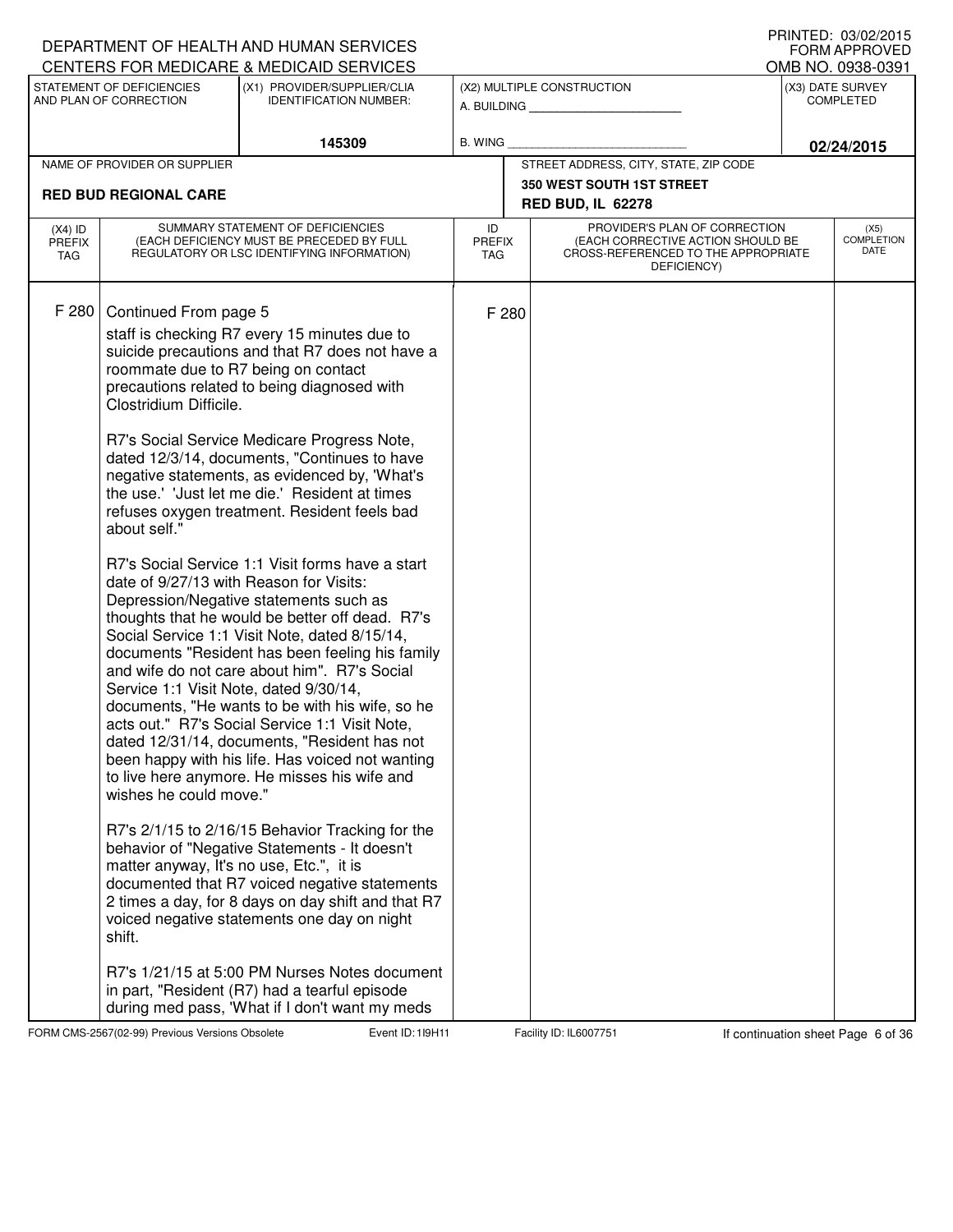|                                   |                                                                                                                         | DEPARTMENT OF HEALTH AND HUMAN SERVICES                                                                                                                                                                                                                                                                                                                                                                                                                                                                                                                                                                                                                                                                                                                                                                                                                                                                                                                                                                                                                                                                                                                                                                                                                                                                                                                                                                                                                                                                                                                                   |                     |                                                                                                                          | I INNILL, VJ/VZ/ZVIJ<br><b>FORM APPROVED</b> |
|-----------------------------------|-------------------------------------------------------------------------------------------------------------------------|---------------------------------------------------------------------------------------------------------------------------------------------------------------------------------------------------------------------------------------------------------------------------------------------------------------------------------------------------------------------------------------------------------------------------------------------------------------------------------------------------------------------------------------------------------------------------------------------------------------------------------------------------------------------------------------------------------------------------------------------------------------------------------------------------------------------------------------------------------------------------------------------------------------------------------------------------------------------------------------------------------------------------------------------------------------------------------------------------------------------------------------------------------------------------------------------------------------------------------------------------------------------------------------------------------------------------------------------------------------------------------------------------------------------------------------------------------------------------------------------------------------------------------------------------------------------------|---------------------|--------------------------------------------------------------------------------------------------------------------------|----------------------------------------------|
|                                   |                                                                                                                         | CENTERS FOR MEDICARE & MEDICAID SERVICES                                                                                                                                                                                                                                                                                                                                                                                                                                                                                                                                                                                                                                                                                                                                                                                                                                                                                                                                                                                                                                                                                                                                                                                                                                                                                                                                                                                                                                                                                                                                  |                     |                                                                                                                          | OMB NO. 0938-0391                            |
|                                   | STATEMENT OF DEFICIENCIES<br>(X1) PROVIDER/SUPPLIER/CLIA<br>AND PLAN OF CORRECTION<br><b>IDENTIFICATION NUMBER:</b>     |                                                                                                                                                                                                                                                                                                                                                                                                                                                                                                                                                                                                                                                                                                                                                                                                                                                                                                                                                                                                                                                                                                                                                                                                                                                                                                                                                                                                                                                                                                                                                                           |                     | (X2) MULTIPLE CONSTRUCTION<br>A. BUILDING                                                                                | (X3) DATE SURVEY<br><b>COMPLETED</b>         |
|                                   |                                                                                                                         | 145309                                                                                                                                                                                                                                                                                                                                                                                                                                                                                                                                                                                                                                                                                                                                                                                                                                                                                                                                                                                                                                                                                                                                                                                                                                                                                                                                                                                                                                                                                                                                                                    | <b>B. WING</b>      |                                                                                                                          | 02/24/2015                                   |
|                                   | NAME OF PROVIDER OR SUPPLIER                                                                                            |                                                                                                                                                                                                                                                                                                                                                                                                                                                                                                                                                                                                                                                                                                                                                                                                                                                                                                                                                                                                                                                                                                                                                                                                                                                                                                                                                                                                                                                                                                                                                                           |                     | STREET ADDRESS, CITY, STATE, ZIP CODE                                                                                    |                                              |
|                                   | <b>RED BUD REGIONAL CARE</b>                                                                                            |                                                                                                                                                                                                                                                                                                                                                                                                                                                                                                                                                                                                                                                                                                                                                                                                                                                                                                                                                                                                                                                                                                                                                                                                                                                                                                                                                                                                                                                                                                                                                                           |                     | <b>350 WEST SOUTH 1ST STREET</b><br><b>RED BUD, IL 62278</b>                                                             |                                              |
| $(X4)$ ID<br><b>PREFIX</b><br>TAG |                                                                                                                         | SUMMARY STATEMENT OF DEFICIENCIES<br>(EACH DEFICIENCY MUST BE PRECEDED BY FULL<br>REGULATORY OR LSC IDENTIFYING INFORMATION)                                                                                                                                                                                                                                                                                                                                                                                                                                                                                                                                                                                                                                                                                                                                                                                                                                                                                                                                                                                                                                                                                                                                                                                                                                                                                                                                                                                                                                              | ID<br>PREFIX<br>TAG | PROVIDER'S PLAN OF CORRECTION<br>(EACH CORRECTIVE ACTION SHOULD BE<br>CROSS-REFERENCED TO THE APPROPRIATE<br>DEFICIENCY) | (X5)<br><b>COMPLETION</b><br>DATE            |
| F 280<br>F 312<br>$SS=D$          | Continued From page 6<br>his room and not be bothered.<br>staff which were initiated on 2/16/15.<br>DEPENDENT RESIDENTS | (medications)? If I take my meds I won't Croak,<br>so why should I when everyone is against me?'<br>Nurse (E16, Licensed Practical Nurse) asked<br>resident (R7) what was bothering him, he stated<br>he hasn't been able to talk to his wife. When<br>asked if he wanted to call his wife, he said, no."<br>On 2/17/15 at 2:50 PM, E3, Assistant Director of<br>Nursing (ADON), stated that R7 has never<br>wanted to live at the facility and that R7 always<br>wants to go home. E3 went on to say that R7<br>misses his wife, but when R7 does talk to his<br>wife, they argue and then he gets mad. At this<br>same time, E3 said that R7 prefers to sit alone in<br>R7's Care Plan documents a problem of<br>Depression that was initiated on 6/26/12 and last<br>updated on 2/9/15. R7's Care Plan for<br>Depression does not identify any problems<br>regarding R7's wife, noncompliance with taking<br>medications, or R7's adjustment issues to living<br>at the facility. This Care Plan for Depression<br>does not include any individualized interventions<br>regarding these problem areas. Also, this same<br>Care Plan is not updated regarding R7's suicide<br>attempt on 2/16/15 or R7's 15 minute checks by<br>On 2/20/15 at 9:35 AM, E3 stated that R7's Care<br>Plan should have been reviewed and revised to<br>include R7's recent suicide attempt along with<br>R7's 15 minute checks. E3 went on to say that<br>R7's Care Plan for Depression should include<br>specific and individualized interventions.<br>483.25(a)(3) ADL CARE PROVIDED FOR | F 280<br>F 312      |                                                                                                                          |                                              |

FORM CMS-2567(02-99) Previous Versions Obsolete 119H11 Event ID: 119H11 Facility ID: IL6007751 If continuation sheet Page 7 of 36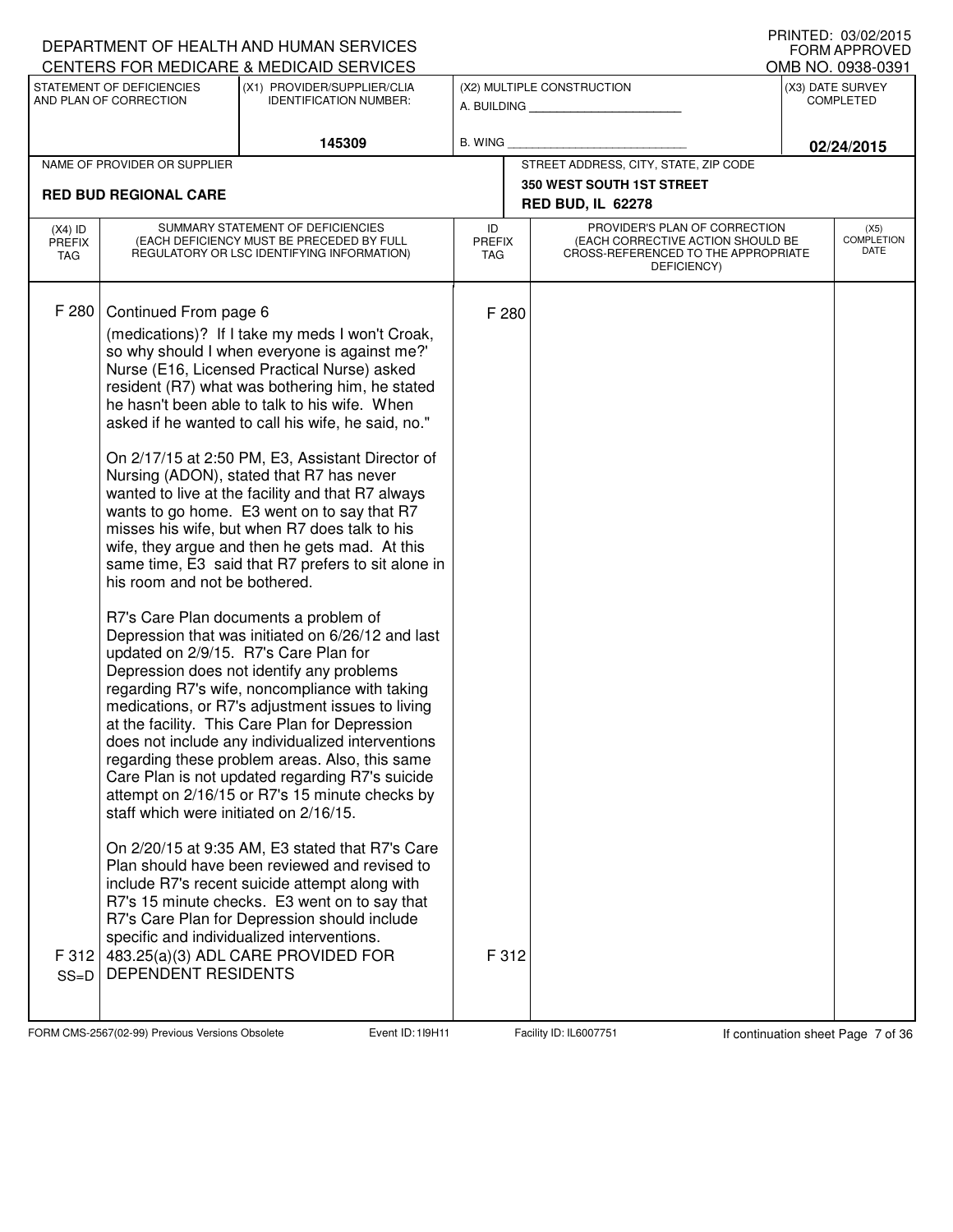|                                          |                                                                                                                                                                 | DEPARTMENT OF HEALTH AND HUMAN SERVICES                                                                                                                                                                                                                                                                                                                                                                                                                                                                                                                                                                                                                                                                                                                                                                 |                                   |       |                                                                                                                          | I IUIN LLU. VU/VE/LUTJ<br><b>FORM APPROVED</b><br>OMB NO. 0938-0391 |
|------------------------------------------|-----------------------------------------------------------------------------------------------------------------------------------------------------------------|---------------------------------------------------------------------------------------------------------------------------------------------------------------------------------------------------------------------------------------------------------------------------------------------------------------------------------------------------------------------------------------------------------------------------------------------------------------------------------------------------------------------------------------------------------------------------------------------------------------------------------------------------------------------------------------------------------------------------------------------------------------------------------------------------------|-----------------------------------|-------|--------------------------------------------------------------------------------------------------------------------------|---------------------------------------------------------------------|
|                                          | CENTERS FOR MEDICARE & MEDICAID SERVICES<br>STATEMENT OF DEFICIENCIES<br>(X1) PROVIDER/SUPPLIER/CLIA<br>AND PLAN OF CORRECTION<br><b>IDENTIFICATION NUMBER:</b> |                                                                                                                                                                                                                                                                                                                                                                                                                                                                                                                                                                                                                                                                                                                                                                                                         |                                   |       | (X2) MULTIPLE CONSTRUCTION<br>A. BUILDING <b>A.</b> BUILDING                                                             | (X3) DATE SURVEY<br><b>COMPLETED</b>                                |
|                                          |                                                                                                                                                                 | 145309                                                                                                                                                                                                                                                                                                                                                                                                                                                                                                                                                                                                                                                                                                                                                                                                  | <b>B. WING</b>                    |       |                                                                                                                          | 02/24/2015                                                          |
|                                          | NAME OF PROVIDER OR SUPPLIER                                                                                                                                    |                                                                                                                                                                                                                                                                                                                                                                                                                                                                                                                                                                                                                                                                                                                                                                                                         |                                   |       | STREET ADDRESS, CITY, STATE, ZIP CODE                                                                                    |                                                                     |
|                                          | <b>RED BUD REGIONAL CARE</b>                                                                                                                                    |                                                                                                                                                                                                                                                                                                                                                                                                                                                                                                                                                                                                                                                                                                                                                                                                         |                                   |       | <b>350 WEST SOUTH 1ST STREET</b>                                                                                         |                                                                     |
|                                          |                                                                                                                                                                 |                                                                                                                                                                                                                                                                                                                                                                                                                                                                                                                                                                                                                                                                                                                                                                                                         |                                   |       | <b>RED BUD, IL 62278</b>                                                                                                 |                                                                     |
| $(X4)$ ID<br><b>PREFIX</b><br><b>TAG</b> |                                                                                                                                                                 | SUMMARY STATEMENT OF DEFICIENCIES<br>(EACH DEFICIENCY MUST BE PRECEDED BY FULL<br>REGULATORY OR LSC IDENTIFYING INFORMATION)                                                                                                                                                                                                                                                                                                                                                                                                                                                                                                                                                                                                                                                                            | ID<br><b>PREFIX</b><br><b>TAG</b> |       | PROVIDER'S PLAN OF CORRECTION<br>(EACH CORRECTIVE ACTION SHOULD BE<br>CROSS-REFERENCED TO THE APPROPRIATE<br>DEFICIENCY) | (X5)<br><b>COMPLETION</b><br>DATE                                   |
| F 312                                    | Continued From page 7<br>and oral hygiene.                                                                                                                      | A resident who is unable to carry out activities of<br>daily living receives the necessary services to<br>maintain good nutrition, grooming, and personal                                                                                                                                                                                                                                                                                                                                                                                                                                                                                                                                                                                                                                               |                                   | F 312 |                                                                                                                          |                                                                     |
|                                          | by:<br>Findings include:<br>and personal hygiene.                                                                                                               | This REQUIREMENT is not met as evidenced<br>Based on observation, interview and record<br>review, the Facility failed to provide complete<br>incontinent care for one of six residents (R8)<br>reviewed for incontinent care in the sample of 19.<br>The Physician's Order Sheet (POS) for R8 for<br>2/2015 documents a diagnosis, in part, of VRE<br>(Vancomycin Resistant Staphylococcus<br>Enterococcus) of the Urine. The Minimum Data<br>Set (MDS) dated 2/13/2015, documents R8 is<br>incontinent of urine, and requires extensive<br>assistance of staff for all activities of daily living<br>On 2/17/2015 at 10:20 AM, E6, Registered Nurse<br>(RN) reported R8 was on contact isolation for<br>VRE in the urine. Personal protective equipment<br>(PPE) for R8 was located outside R8's room. |                                   |       |                                                                                                                          |                                                                     |
|                                          |                                                                                                                                                                 | On 2/17/2015, at 1:15 PM. E7 and E8, Certified<br>Nurses Aides (CNA) gowned, gloved and<br>transferred R8 from the wheelchair to the bedside<br>commode using a gait belt. R8's incontinent brief<br>was heavily soiled with urine and was removed by<br>E8. R8's pants were wet with urine. E7 removed<br>R8's pants and shoes while he was seated on the<br>commode. After R8 was finished on the<br>commode, E7 and E8 assisted him to stand. E7                                                                                                                                                                                                                                                                                                                                                     |                                   |       |                                                                                                                          |                                                                     |

FORM CMS-2567(02-99) Previous Versions Obsolete Event ID: 119H11 Facility ID: IL6007751 If continuation sheet Page 8 of 36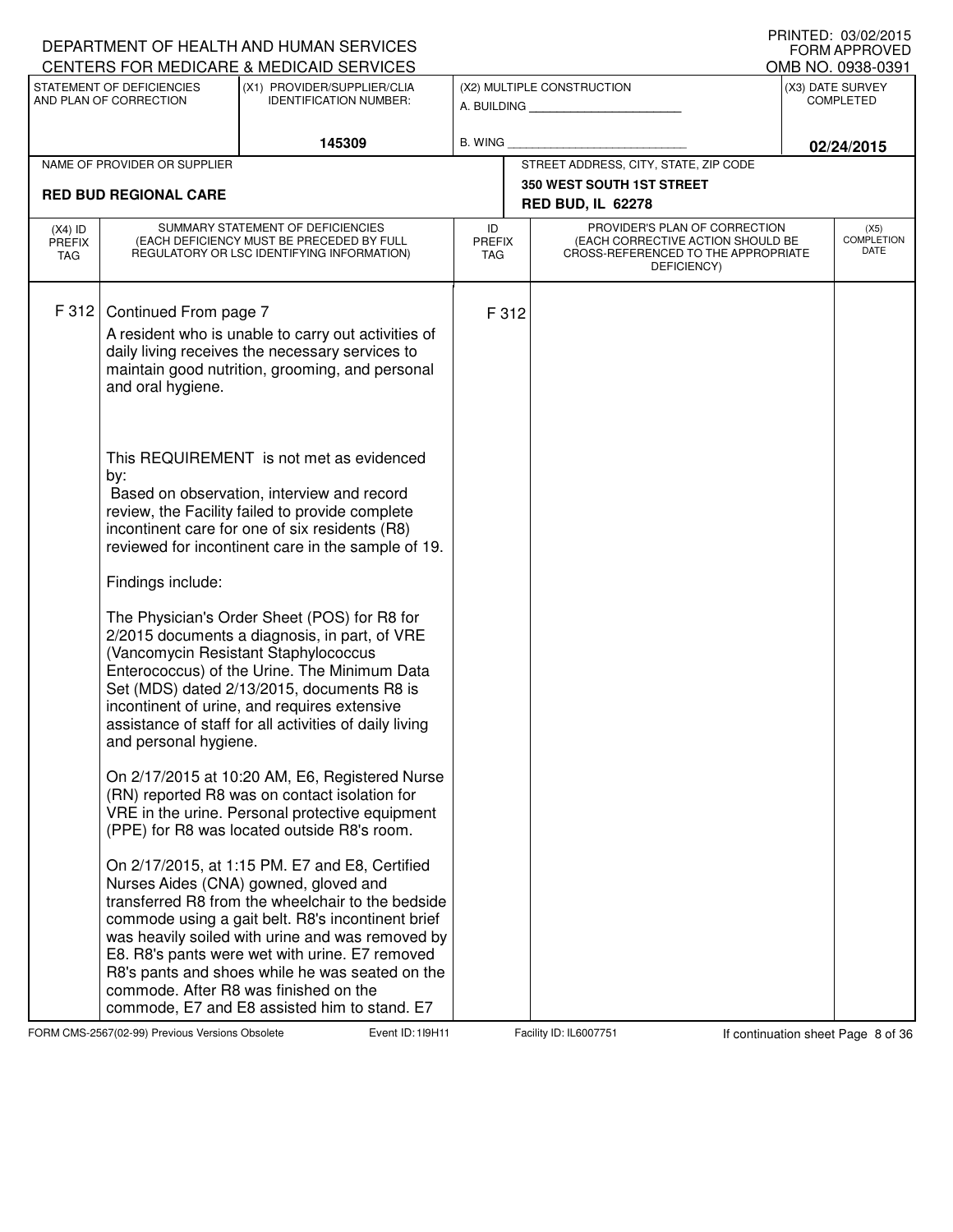|                                          |                                                                                                                                               | DEPARTMENT OF HEALTH AND HUMAN SERVICES<br>CENTERS FOR MEDICARE & MEDICAID SERVICES                                                                                                                                                                                                                                                                                                                                                                                                                                                                                                                                                                                                                                                                                                                                                                                                                                                                                                                                                                                                                                                                                                                                                                                                                                                                                                                                                                                                                                    |                |                |                                                              | I IUINILLU. VUIVLILUIJ<br><b>FORM APPROVED</b><br>OMB NO. 0938-0391 |
|------------------------------------------|-----------------------------------------------------------------------------------------------------------------------------------------------|------------------------------------------------------------------------------------------------------------------------------------------------------------------------------------------------------------------------------------------------------------------------------------------------------------------------------------------------------------------------------------------------------------------------------------------------------------------------------------------------------------------------------------------------------------------------------------------------------------------------------------------------------------------------------------------------------------------------------------------------------------------------------------------------------------------------------------------------------------------------------------------------------------------------------------------------------------------------------------------------------------------------------------------------------------------------------------------------------------------------------------------------------------------------------------------------------------------------------------------------------------------------------------------------------------------------------------------------------------------------------------------------------------------------------------------------------------------------------------------------------------------------|----------------|----------------|--------------------------------------------------------------|---------------------------------------------------------------------|
|                                          | STATEMENT OF DEFICIENCIES<br>AND PLAN OF CORRECTION                                                                                           | (X1) PROVIDER/SUPPLIER/CLIA<br><b>IDENTIFICATION NUMBER:</b>                                                                                                                                                                                                                                                                                                                                                                                                                                                                                                                                                                                                                                                                                                                                                                                                                                                                                                                                                                                                                                                                                                                                                                                                                                                                                                                                                                                                                                                           |                |                | (X2) MULTIPLE CONSTRUCTION<br>A. BUILDING                    | (X3) DATE SURVEY<br><b>COMPLETED</b>                                |
|                                          |                                                                                                                                               | 145309                                                                                                                                                                                                                                                                                                                                                                                                                                                                                                                                                                                                                                                                                                                                                                                                                                                                                                                                                                                                                                                                                                                                                                                                                                                                                                                                                                                                                                                                                                                 | <b>B. WING</b> |                |                                                              | 02/24/2015                                                          |
|                                          | NAME OF PROVIDER OR SUPPLIER                                                                                                                  |                                                                                                                                                                                                                                                                                                                                                                                                                                                                                                                                                                                                                                                                                                                                                                                                                                                                                                                                                                                                                                                                                                                                                                                                                                                                                                                                                                                                                                                                                                                        |                |                | STREET ADDRESS, CITY, STATE, ZIP CODE                        |                                                                     |
|                                          | <b>RED BUD REGIONAL CARE</b>                                                                                                                  |                                                                                                                                                                                                                                                                                                                                                                                                                                                                                                                                                                                                                                                                                                                                                                                                                                                                                                                                                                                                                                                                                                                                                                                                                                                                                                                                                                                                                                                                                                                        |                |                | <b>350 WEST SOUTH 1ST STREET</b><br><b>RED BUD, IL 62278</b> |                                                                     |
| $(X4)$ ID<br><b>PREFIX</b><br><b>TAG</b> |                                                                                                                                               | PROVIDER'S PLAN OF CORRECTION<br>SUMMARY STATEMENT OF DEFICIENCIES<br>ID<br>(EACH DEFICIENCY MUST BE PRECEDED BY FULL<br>(EACH CORRECTIVE ACTION SHOULD BE<br><b>PREFIX</b><br>REGULATORY OR LSC IDENTIFYING INFORMATION)<br>CROSS-REFERENCED TO THE APPROPRIATE<br><b>TAG</b><br>DEFICIENCY)                                                                                                                                                                                                                                                                                                                                                                                                                                                                                                                                                                                                                                                                                                                                                                                                                                                                                                                                                                                                                                                                                                                                                                                                                          |                |                | (X5)<br><b>COMPLETION</b><br>DATE                            |                                                                     |
| F 312<br>F314<br>$SS=E$                  | Continued From page 8<br>scrotum."<br>483.25(c) TREATMENT/SVCS TO<br>PREVENT/HEAL PRESSURE SORES<br>prevent new sores from developing.<br>by: | held onto R8's right arm and the gait belt to<br>steady him. E8 used her left arm to hold the gait<br>belt. E8 used her right gloved hand to cleanse<br>R8's rectal area with disposable wipes, 3 times.<br>E8 failed to cleanse R8's buttocks. Without<br>changing gloves, E8 switched hands, holding the<br>gait belt with her right hand, then used the left<br>hand to cleanse R8's inner thighs. E8 used the<br>left hand to wipe around R8's penis, but did not<br>pull back the foreskin to cleanse the head or the<br>shaft of the penis or cleanse R8's scrotum.<br>The Facility's policy and procedure, revised<br>2/16/2011, entitled, 'Incontinent Care' documents,<br>in part, "For uncircumcised males, retract the<br>foreskin, wash the tip of penis, and then return<br>the foreskin over the tip of penis. If the foreskin is<br>not returned, circulation can be affected which<br>could lead to tissue damage. Using a circular<br>motion, gently wash penis by lifting it and cleaning<br>from the tip downward. Wash and rinse the<br>Based on the comprehensive assessment of a<br>resident, the facility must ensure that a resident<br>who enters the facility without pressure sores<br>does not develop pressure sores unless the<br>individual's clinical condition demonstrates that<br>they were unavoidable; and a resident having<br>pressure sores receives necessary treatment and<br>services to promote healing, prevent infection and<br>This REQUIREMENT is not met as evidenced |                | F 312<br>F 314 |                                                              |                                                                     |

FORM CMS-2567(02-99) Previous Versions Obsolete **119H Event ID: 119H11** Facility ID: IL6007751 If continuation sheet Page 9 of 36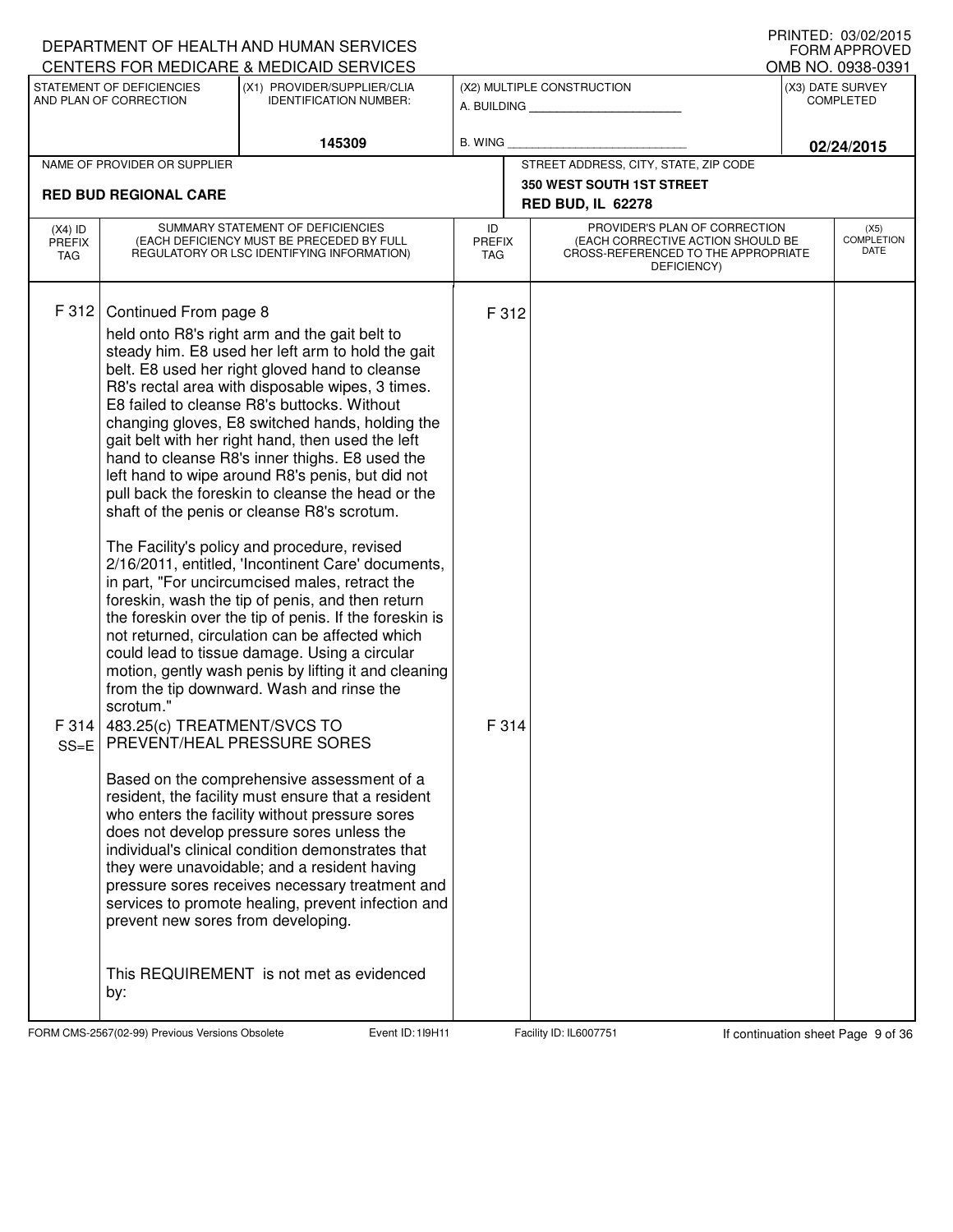|                                          |                                                                                                           | DEPARTMENT OF HEALTH AND HUMAN SERVICES                                                                                                                                                                                                                                                                                                                                                                                                                                                                                                                                                                                                                                                                                                                                                                                                                                                                                                                                                                                                                                                                                                                                                                                                                                                                                                                                                                                                                                                                                                  |                                   |       |                                                                                                                          |  | I IUIN LLU. VU/VE/LUTJ<br><b>FORM APPROVED</b> |  |  |
|------------------------------------------|-----------------------------------------------------------------------------------------------------------|------------------------------------------------------------------------------------------------------------------------------------------------------------------------------------------------------------------------------------------------------------------------------------------------------------------------------------------------------------------------------------------------------------------------------------------------------------------------------------------------------------------------------------------------------------------------------------------------------------------------------------------------------------------------------------------------------------------------------------------------------------------------------------------------------------------------------------------------------------------------------------------------------------------------------------------------------------------------------------------------------------------------------------------------------------------------------------------------------------------------------------------------------------------------------------------------------------------------------------------------------------------------------------------------------------------------------------------------------------------------------------------------------------------------------------------------------------------------------------------------------------------------------------------|-----------------------------------|-------|--------------------------------------------------------------------------------------------------------------------------|--|------------------------------------------------|--|--|
|                                          |                                                                                                           | CENTERS FOR MEDICARE & MEDICAID SERVICES                                                                                                                                                                                                                                                                                                                                                                                                                                                                                                                                                                                                                                                                                                                                                                                                                                                                                                                                                                                                                                                                                                                                                                                                                                                                                                                                                                                                                                                                                                 |                                   |       |                                                                                                                          |  | OMB NO. 0938-0391                              |  |  |
|                                          | STATEMENT OF DEFICIENCIES<br>AND PLAN OF CORRECTION                                                       | (X1) PROVIDER/SUPPLIER/CLIA<br><b>IDENTIFICATION NUMBER:</b>                                                                                                                                                                                                                                                                                                                                                                                                                                                                                                                                                                                                                                                                                                                                                                                                                                                                                                                                                                                                                                                                                                                                                                                                                                                                                                                                                                                                                                                                             |                                   |       | (X2) MULTIPLE CONSTRUCTION<br>A. BUILDING                                                                                |  | (X3) DATE SURVEY<br><b>COMPLETED</b>           |  |  |
|                                          |                                                                                                           | 145309                                                                                                                                                                                                                                                                                                                                                                                                                                                                                                                                                                                                                                                                                                                                                                                                                                                                                                                                                                                                                                                                                                                                                                                                                                                                                                                                                                                                                                                                                                                                   | <b>B. WING</b>                    |       |                                                                                                                          |  | 02/24/2015                                     |  |  |
|                                          | NAME OF PROVIDER OR SUPPLIER                                                                              |                                                                                                                                                                                                                                                                                                                                                                                                                                                                                                                                                                                                                                                                                                                                                                                                                                                                                                                                                                                                                                                                                                                                                                                                                                                                                                                                                                                                                                                                                                                                          |                                   |       | STREET ADDRESS, CITY, STATE, ZIP CODE                                                                                    |  |                                                |  |  |
|                                          | <b>RED BUD REGIONAL CARE</b>                                                                              |                                                                                                                                                                                                                                                                                                                                                                                                                                                                                                                                                                                                                                                                                                                                                                                                                                                                                                                                                                                                                                                                                                                                                                                                                                                                                                                                                                                                                                                                                                                                          | <b>350 WEST SOUTH 1ST STREET</b>  |       |                                                                                                                          |  |                                                |  |  |
|                                          |                                                                                                           |                                                                                                                                                                                                                                                                                                                                                                                                                                                                                                                                                                                                                                                                                                                                                                                                                                                                                                                                                                                                                                                                                                                                                                                                                                                                                                                                                                                                                                                                                                                                          |                                   |       | <b>RED BUD, IL 62278</b>                                                                                                 |  |                                                |  |  |
| $(X4)$ ID<br><b>PREFIX</b><br><b>TAG</b> |                                                                                                           | SUMMARY STATEMENT OF DEFICIENCIES<br>(EACH DEFICIENCY MUST BE PRECEDED BY FULL<br>REGULATORY OR LSC IDENTIFYING INFORMATION)                                                                                                                                                                                                                                                                                                                                                                                                                                                                                                                                                                                                                                                                                                                                                                                                                                                                                                                                                                                                                                                                                                                                                                                                                                                                                                                                                                                                             | ID<br><b>PREFIX</b><br><b>TAG</b> |       | PROVIDER'S PLAN OF CORRECTION<br>(EACH CORRECTIVE ACTION SHOULD BE<br>CROSS-REFERENCED TO THE APPROPRIATE<br>DEFICIENCY) |  | (X5)<br><b>COMPLETION</b><br>DATE              |  |  |
| F 314                                    | Continued From page 9<br>Findings include:<br>breakdown.<br>heels were directly on the mattress.<br>thin. | Based on observation, record review and<br>interview, the Facility failed to accurately assess<br>and provide effective pressure relieving<br>interventions to prevent the development of<br>pressure ulcers for one of four residents (R2)<br>reviewed for pressure ulcers in the sample of 19.<br>R2's Minimum Data Set (MDS) dated 1/14/2015<br>documents R2 is at risk for the development of<br>pressure ulcers and requires extensive<br>assistance with bed mobility. R2's Braden Scale,<br>dated 1/15/2015, documents R2 is a moderate<br>risk (Score of 14) for the development of skin<br>On 2/17/2015 at 10:30 AM, E6, Registered Nurse<br>(RN) reported R2 is receiving hospice services,<br>and has a poor oral intake since the development<br>of an upper respiratory infection. R2 was lying on<br>her back with the head of the bed elevated to 30<br>degrees. R2 was receiving oxygen via a nasal<br>cannula, with tubing wrapped around both ears.<br>There was no padding around the tubing that<br>came into contact with R2's ears and head. R2's<br>On 2/17/2015 at 11:47 AM, 12:05 PM, 12:37 PM,<br>1:00 PM, 1:15 PM, 1:30 PM, 2:30 PM and 3:15<br>PM, R2 was in bed lying on the right side with her<br>heels directly resting on the mattress. R2 was<br>receiving oxygen via a nasal cannula. The head<br>of the bed was elevated 30 degrees. R2 was lying<br>on an alternating air loss mattress. R2 was very<br>The Pressure Ulcer Report, dated 2/17/2015<br>documents R2 developed two, facility acquired |                                   | F 314 |                                                                                                                          |  |                                                |  |  |

FORM CMS-2567(02-99) Previous Versions Obsolete **10** Event ID: 119H11 Facility ID: IL6007751 If continuation sheet Page 10 of 36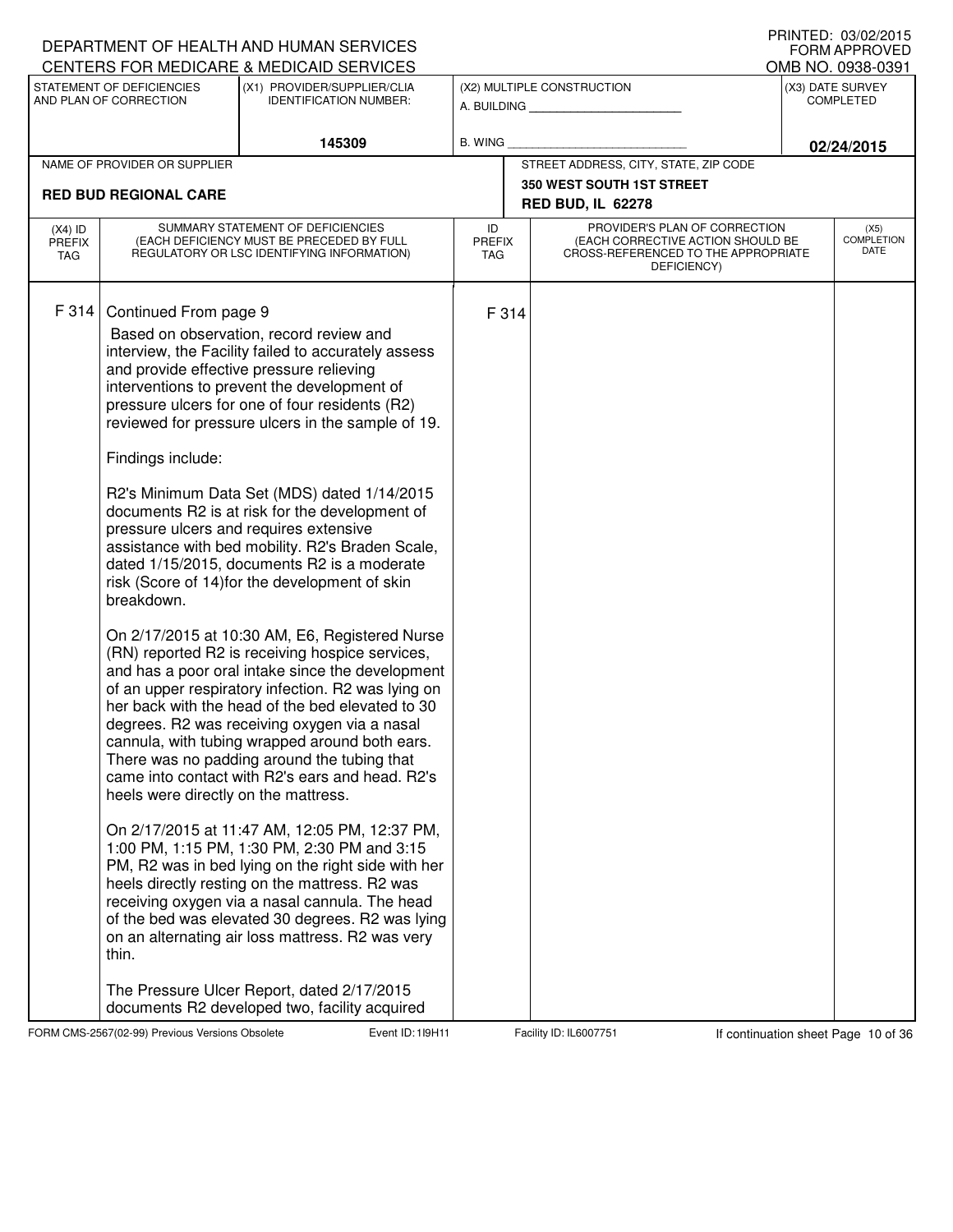|                                          |                                                      | DEPARTMENT OF HEALTH AND HUMAN SERVICES<br>CENTERS FOR MEDICARE & MEDICAID SERVICES                                                                                                                                                                                                                                                                                                                                                                                                                                                                                                                                                                                                                                                                                                                                                                                                                                                                                                                                                                                                                                                                                                                                                                                                                                                                                                                                                                                                                                                                                                                                                                                                                                                                                                                                                                                         |                                   |                                                                                                                          |  | I IUINILLU. VUIVLILUIJ<br>FORM APPROVED<br>OMB NO. 0938-0391 |  |
|------------------------------------------|------------------------------------------------------|-----------------------------------------------------------------------------------------------------------------------------------------------------------------------------------------------------------------------------------------------------------------------------------------------------------------------------------------------------------------------------------------------------------------------------------------------------------------------------------------------------------------------------------------------------------------------------------------------------------------------------------------------------------------------------------------------------------------------------------------------------------------------------------------------------------------------------------------------------------------------------------------------------------------------------------------------------------------------------------------------------------------------------------------------------------------------------------------------------------------------------------------------------------------------------------------------------------------------------------------------------------------------------------------------------------------------------------------------------------------------------------------------------------------------------------------------------------------------------------------------------------------------------------------------------------------------------------------------------------------------------------------------------------------------------------------------------------------------------------------------------------------------------------------------------------------------------------------------------------------------------|-----------------------------------|--------------------------------------------------------------------------------------------------------------------------|--|--------------------------------------------------------------|--|
|                                          | STATEMENT OF DEFICIENCIES<br>AND PLAN OF CORRECTION  | (X1) PROVIDER/SUPPLIER/CLIA<br><b>IDENTIFICATION NUMBER:</b>                                                                                                                                                                                                                                                                                                                                                                                                                                                                                                                                                                                                                                                                                                                                                                                                                                                                                                                                                                                                                                                                                                                                                                                                                                                                                                                                                                                                                                                                                                                                                                                                                                                                                                                                                                                                                |                                   | (X2) MULTIPLE CONSTRUCTION<br>A. BUILDING                                                                                |  | (X3) DATE SURVEY<br><b>COMPLETED</b>                         |  |
|                                          |                                                      | 145309                                                                                                                                                                                                                                                                                                                                                                                                                                                                                                                                                                                                                                                                                                                                                                                                                                                                                                                                                                                                                                                                                                                                                                                                                                                                                                                                                                                                                                                                                                                                                                                                                                                                                                                                                                                                                                                                      | <b>B. WING</b>                    |                                                                                                                          |  | 02/24/2015                                                   |  |
|                                          | NAME OF PROVIDER OR SUPPLIER                         |                                                                                                                                                                                                                                                                                                                                                                                                                                                                                                                                                                                                                                                                                                                                                                                                                                                                                                                                                                                                                                                                                                                                                                                                                                                                                                                                                                                                                                                                                                                                                                                                                                                                                                                                                                                                                                                                             |                                   | STREET ADDRESS, CITY, STATE, ZIP CODE                                                                                    |  |                                                              |  |
|                                          | <b>RED BUD REGIONAL CARE</b>                         |                                                                                                                                                                                                                                                                                                                                                                                                                                                                                                                                                                                                                                                                                                                                                                                                                                                                                                                                                                                                                                                                                                                                                                                                                                                                                                                                                                                                                                                                                                                                                                                                                                                                                                                                                                                                                                                                             |                                   | <b>350 WEST SOUTH 1ST STREET</b><br><b>RED BUD, IL 62278</b>                                                             |  |                                                              |  |
| $(X4)$ ID<br><b>PREFIX</b><br><b>TAG</b> |                                                      | SUMMARY STATEMENT OF DEFICIENCIES<br>(EACH DEFICIENCY MUST BE PRECEDED BY FULL<br>REGULATORY OR LSC IDENTIFYING INFORMATION)                                                                                                                                                                                                                                                                                                                                                                                                                                                                                                                                                                                                                                                                                                                                                                                                                                                                                                                                                                                                                                                                                                                                                                                                                                                                                                                                                                                                                                                                                                                                                                                                                                                                                                                                                | ID<br><b>PREFIX</b><br><b>TAG</b> | PROVIDER'S PLAN OF CORRECTION<br>(EACH CORRECTIVE ACTION SHOULD BE<br>CROSS-REFERENCED TO THE APPROPRIATE<br>DEFICIENCY) |  | (X5)<br><b>COMPLETION</b><br>DATE                            |  |
| F 314                                    | Continued From page 10<br>measuring 0.8 cm X 0.5 cm. | pressure ulcers on 2/16/2015. The Stage II<br>pressure ulcer on the coccyx is documented on<br>the Report as measuring 4.5 cm (centimeter) X<br>1.8 cm. The Stage II pressure ulcer on the right<br>inferior buttock is documented on the Report as<br>On 2/18/2015 at 9: 25 AM, R2 was lying on her<br>right side wearing the nasal cannula. A pillow was<br>behind R2's back and a pillow was between her<br>knees. R2's heels were directly on the mattress.<br>On 2/18/2015 at 10:10 AM, E14, RN entered R2's<br>room to do treatments and a skin assessment for<br>R2. When asked how R2 developed pressure<br>ulcers, E14 reported, "(R2) has breakdown from<br>being in bed for awhile. She is turned and<br>repositioned every 2 hours." E14 reported R2 had<br>an abrasion behind her right ear from the oxygen<br>tubing, and was receiving triple antibiotic ointment<br>daily to aid in healing. E14 reported R2 is<br>supposed to have some padding for the tubing,<br>but she did not know where is was. E14 reported<br>R2 is turned and positioned from side to side due<br>to the pressure ulcers on her coccyx and right<br>buttock. During the skin assessment at this time,<br>R2 had a open area to her coccyx with yellow<br>slough, and 2 open areas coated with yellow<br>slough to her right buttock. R2 had a dark brown<br>area covered with eschar on her head behind the<br>right ear lobe, exactly where the oxygen tubing<br>was rubbing. The skin behind R2's left ear where<br>the oxygen tubing rested was red, but blanchable.<br>R2's heels were without socks and resting directly<br>on the mattress. The right heel was red and<br>mushy. A small brown area was noted to R2's<br>right heel. R2 had no dressings to the open areas<br>or wound behind her right ear. E14 applied a<br>barrier cream to the open area to R2's coccyx | F 314                             |                                                                                                                          |  |                                                              |  |

FORM CMS-2567(02-99) Previous Versions Obsolete **11** Event ID: 119H11 Facility ID: IL6007751 If continuation sheet Page 11 of 36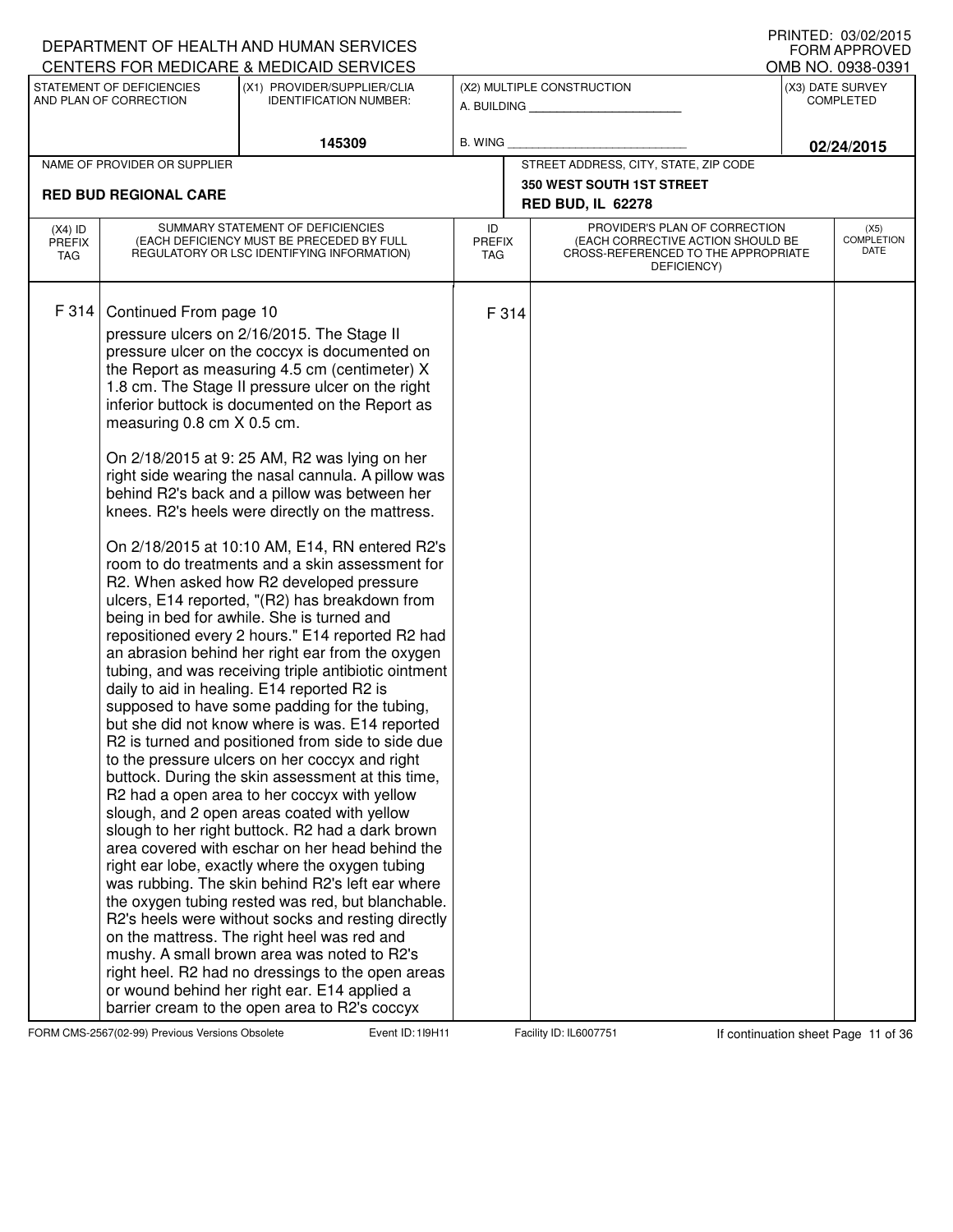|                                          |                                                                                                                                                                                                                  | DEPARTMENT OF HEALTH AND HUMAN SERVICES<br>CENTERS FOR MEDICARE & MEDICAID SERVICES                                                                                                                                                                                                                                                                                                                                                                                                                                                                                                                                                                                                                                                                                                                                                                                                                                                                                                                                                                                                                                                                                                                                                                                                                                                                                                                   |                                   |                                                                                                                          | I INNILD. VJ/VZ/ZVIJ<br><b>FORM APPROVED</b><br>OMB NO. 0938-0391 |
|------------------------------------------|------------------------------------------------------------------------------------------------------------------------------------------------------------------------------------------------------------------|-------------------------------------------------------------------------------------------------------------------------------------------------------------------------------------------------------------------------------------------------------------------------------------------------------------------------------------------------------------------------------------------------------------------------------------------------------------------------------------------------------------------------------------------------------------------------------------------------------------------------------------------------------------------------------------------------------------------------------------------------------------------------------------------------------------------------------------------------------------------------------------------------------------------------------------------------------------------------------------------------------------------------------------------------------------------------------------------------------------------------------------------------------------------------------------------------------------------------------------------------------------------------------------------------------------------------------------------------------------------------------------------------------|-----------------------------------|--------------------------------------------------------------------------------------------------------------------------|-------------------------------------------------------------------|
|                                          | STATEMENT OF DEFICIENCIES<br>AND PLAN OF CORRECTION                                                                                                                                                              | (X1) PROVIDER/SUPPLIER/CLIA<br><b>IDENTIFICATION NUMBER:</b>                                                                                                                                                                                                                                                                                                                                                                                                                                                                                                                                                                                                                                                                                                                                                                                                                                                                                                                                                                                                                                                                                                                                                                                                                                                                                                                                          |                                   | (X2) MULTIPLE CONSTRUCTION<br>A. BUILDING                                                                                | (X3) DATE SURVEY<br><b>COMPLETED</b>                              |
|                                          |                                                                                                                                                                                                                  | 145309                                                                                                                                                                                                                                                                                                                                                                                                                                                                                                                                                                                                                                                                                                                                                                                                                                                                                                                                                                                                                                                                                                                                                                                                                                                                                                                                                                                                | B. WING                           |                                                                                                                          | 02/24/2015                                                        |
|                                          | NAME OF PROVIDER OR SUPPLIER                                                                                                                                                                                     |                                                                                                                                                                                                                                                                                                                                                                                                                                                                                                                                                                                                                                                                                                                                                                                                                                                                                                                                                                                                                                                                                                                                                                                                                                                                                                                                                                                                       |                                   | STREET ADDRESS, CITY, STATE, ZIP CODE                                                                                    |                                                                   |
|                                          | <b>RED BUD REGIONAL CARE</b>                                                                                                                                                                                     |                                                                                                                                                                                                                                                                                                                                                                                                                                                                                                                                                                                                                                                                                                                                                                                                                                                                                                                                                                                                                                                                                                                                                                                                                                                                                                                                                                                                       |                                   | <b>350 WEST SOUTH 1ST STREET</b><br><b>RED BUD, IL 62278</b>                                                             |                                                                   |
| $(X4)$ ID<br><b>PREFIX</b><br><b>TAG</b> |                                                                                                                                                                                                                  | SUMMARY STATEMENT OF DEFICIENCIES<br>(EACH DEFICIENCY MUST BE PRECEDED BY FULL<br>REGULATORY OR LSC IDENTIFYING INFORMATION)                                                                                                                                                                                                                                                                                                                                                                                                                                                                                                                                                                                                                                                                                                                                                                                                                                                                                                                                                                                                                                                                                                                                                                                                                                                                          | ID<br><b>PREFIX</b><br><b>TAG</b> | PROVIDER'S PLAN OF CORRECTION<br>(EACH CORRECTIVE ACTION SHOULD BE<br>CROSS-REFERENCED TO THE APPROPRIATE<br>DEFICIENCY) | (X5)<br><b>COMPLETION</b><br>DATE                                 |
| F 314                                    | Continued From page 11<br>seen by a special wound consultant.<br>oxygen tubing.<br>right side with her feet<br>lying directly on the mattress.<br>The Facility's Wound Risk<br>than 30 degrees, unless medically | and right buttock. E14 reported R2 is not being<br>On 2/18/2015 at 11:50 AM, R2 was positioned on<br>the left side with the right heel directly on the<br>mattress. R2's left heel was floated on a folded<br>blanket. R2's oxygen tubing had no padding in<br>place around her ears. At that time, E8 reported<br>R2 is turned and repositioned every two hours.<br>On 2/18/2015 at 12:46 PM, R2 was lying on her<br>back with the head of her bed elevated 30<br>degrees. R2's heels were resting directly on the<br>mattress. There was no padding around R2's<br>On 2/19/2015 at 9:00 AM, R2 was lying on the<br>On 2/19/2014 at 1:40 PM, E2, Director of Nursing<br>(DON) reported she identified the three, Stage II<br>pressure ulcers to R2's perineal area on<br>2/16/2015. E2 reported the open areas are due to<br>"maceration from moisture." E2 reported R2 is<br>being repositioned very 2 hours. E2 reported she<br>did not measure the wound behind R2's right ear.<br>Assessment/Prevention/Management policy and<br>procedure, revised 3/2012, documents, in part,<br>"Moderate to High Risk (14 or less per Braden<br>Scale Assessment). Keep skin clean, dry and free<br>of body wastes, perspiration and wound drainage.<br>Reposition at a minimum every 2 hours. Inspect<br>skin daily for signs and symptoms of breakdown.<br>Head of bed is to be kept flat or elevated less | F 314                             |                                                                                                                          |                                                                   |
|                                          | contraindicated.                                                                                                                                                                                                 |                                                                                                                                                                                                                                                                                                                                                                                                                                                                                                                                                                                                                                                                                                                                                                                                                                                                                                                                                                                                                                                                                                                                                                                                                                                                                                                                                                                                       |                                   |                                                                                                                          |                                                                   |

FORM CMS-2567(02-99) Previous Versions Obsolete **12** Event ID: 119H11 Facility ID: IL6007751 If continuation sheet Page 12 of 36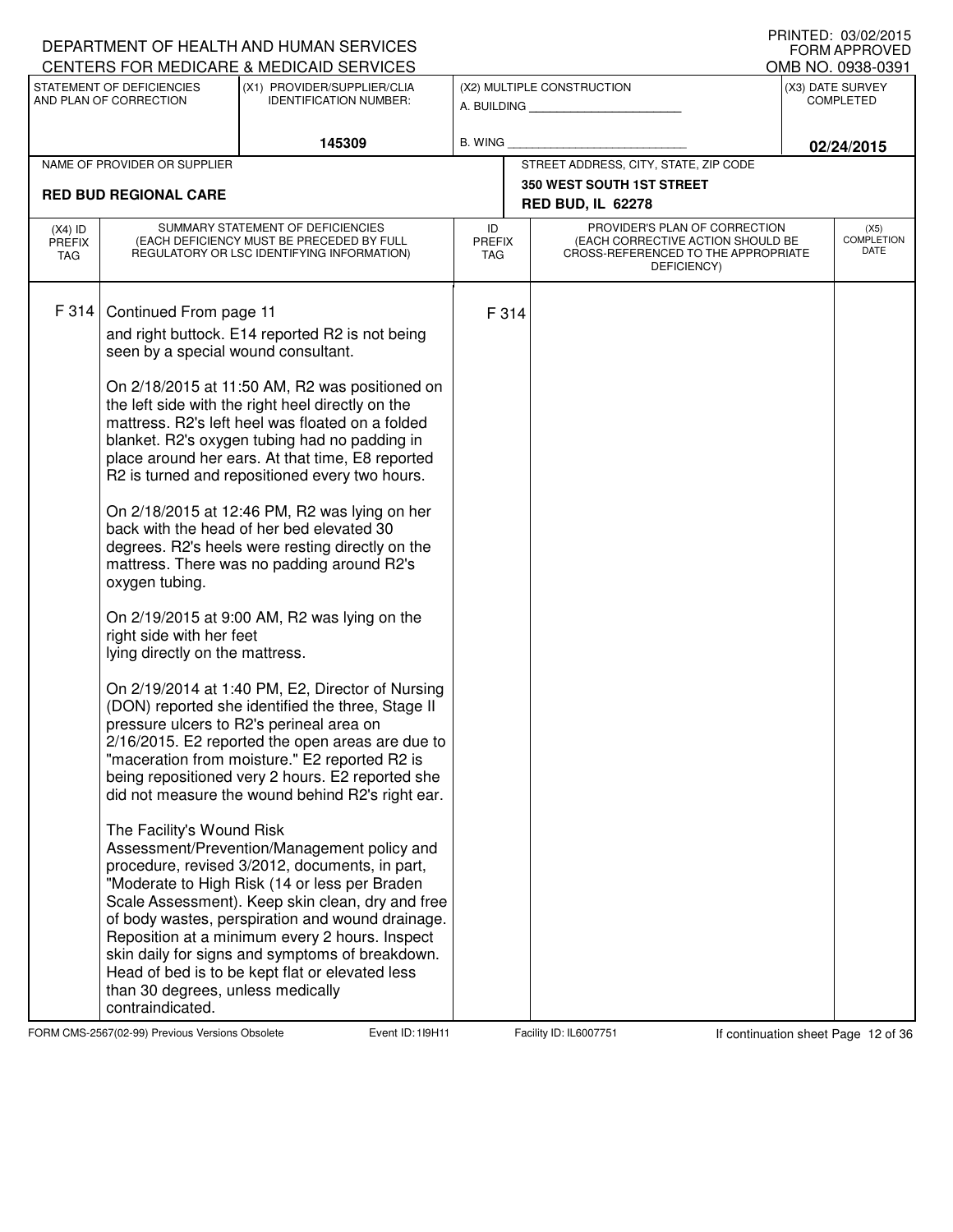|                                          |                                                                                                                                         | DEPARTMENT OF HEALTH AND HUMAN SERVICES<br>CENTERS FOR MEDICARE & MEDICAID SERVICES                                                                                                                                                                                                                                                                                                                                                                                                                                                                                                                                                                                                                                                                                                                                                                                                                                                                                                                                                                                                                                                                                                                                                                                                                                                                                               |                            |                                                                                                                          | I IUIN LLU. VUIVLILUTU<br><b>FORM APPROVED</b><br>OMB NO. 0938-0391 |
|------------------------------------------|-----------------------------------------------------------------------------------------------------------------------------------------|-----------------------------------------------------------------------------------------------------------------------------------------------------------------------------------------------------------------------------------------------------------------------------------------------------------------------------------------------------------------------------------------------------------------------------------------------------------------------------------------------------------------------------------------------------------------------------------------------------------------------------------------------------------------------------------------------------------------------------------------------------------------------------------------------------------------------------------------------------------------------------------------------------------------------------------------------------------------------------------------------------------------------------------------------------------------------------------------------------------------------------------------------------------------------------------------------------------------------------------------------------------------------------------------------------------------------------------------------------------------------------------|----------------------------|--------------------------------------------------------------------------------------------------------------------------|---------------------------------------------------------------------|
|                                          | STATEMENT OF DEFICIENCIES<br>AND PLAN OF CORRECTION                                                                                     | (X1) PROVIDER/SUPPLIER/CLIA<br><b>IDENTIFICATION NUMBER:</b>                                                                                                                                                                                                                                                                                                                                                                                                                                                                                                                                                                                                                                                                                                                                                                                                                                                                                                                                                                                                                                                                                                                                                                                                                                                                                                                      |                            | (X2) MULTIPLE CONSTRUCTION<br>A. BUILDING                                                                                | (X3) DATE SURVEY<br><b>COMPLETED</b>                                |
|                                          |                                                                                                                                         | 145309                                                                                                                                                                                                                                                                                                                                                                                                                                                                                                                                                                                                                                                                                                                                                                                                                                                                                                                                                                                                                                                                                                                                                                                                                                                                                                                                                                            | <b>B. WING</b>             |                                                                                                                          | 02/24/2015                                                          |
|                                          | NAME OF PROVIDER OR SUPPLIER                                                                                                            |                                                                                                                                                                                                                                                                                                                                                                                                                                                                                                                                                                                                                                                                                                                                                                                                                                                                                                                                                                                                                                                                                                                                                                                                                                                                                                                                                                                   |                            | STREET ADDRESS, CITY, STATE, ZIP CODE                                                                                    |                                                                     |
|                                          | <b>RED BUD REGIONAL CARE</b>                                                                                                            |                                                                                                                                                                                                                                                                                                                                                                                                                                                                                                                                                                                                                                                                                                                                                                                                                                                                                                                                                                                                                                                                                                                                                                                                                                                                                                                                                                                   |                            | <b>350 WEST SOUTH 1ST STREET</b><br><b>RED BUD, IL 62278</b>                                                             |                                                                     |
| $(X4)$ ID<br><b>PREFIX</b><br><b>TAG</b> |                                                                                                                                         | SUMMARY STATEMENT OF DEFICIENCIES<br>(EACH DEFICIENCY MUST BE PRECEDED BY FULL<br>REGULATORY OR LSC IDENTIFYING INFORMATION)                                                                                                                                                                                                                                                                                                                                                                                                                                                                                                                                                                                                                                                                                                                                                                                                                                                                                                                                                                                                                                                                                                                                                                                                                                                      | ID<br><b>PREFIX</b><br>TAG | PROVIDER'S PLAN OF CORRECTION<br>(EACH CORRECTIVE ACTION SHOULD BE<br>CROSS-REFERENCED TO THE APPROPRIATE<br>DEFICIENCY) | (X5)<br><b>COMPLETION</b><br>DATE                                   |
| F 314<br>F 315<br>$SS=D$                 | Continued From page 12<br>removed."<br><b>RESTORE BLADDER</b><br>function as possible.<br>by:<br>the sample of 19.<br>Findings Include: | Stage 2: Partial thickness skin loss involving<br>epidermis, dermis or both (e. g. (for example),<br>abrasion, blister or shallow crater). May present<br>as a shallow crater with a pink red wound bed,<br>without slough. Unstageable full thickness tissue<br>loss in which the base of the ulcer is covered with<br>slough and/or eschar in the wound bed.<br>Suspected Deep Tissue Injury: The area may be<br>preceded by tissue that is painful, firm, mushy,<br>boggy, warmer or cooler as compared to adjacent<br>tissue. When eschar is present, a pressure ulcer<br>cannot be accurately staged until the eschar is<br>483.25(d) NO CATHETER, PREVENT UTI,<br>Based on the resident's comprehensive<br>assessment, the facility must ensure that a<br>resident who enters the facility without an<br>indwelling catheter is not catheterized unless the<br>resident's clinical condition demonstrates that<br>catheterization was necessary; and a resident<br>who is incontinent of bladder receives appropriate<br>treatment and services to prevent urinary tract<br>infections and to restore as much normal bladder<br>This REQUIREMENT is not met as evidenced<br>Based on record review and interview, the<br>Facility failed to perform catheter care for one of<br>one residents (R9) reviewed for catheter care in<br>R9's Physician Order Sheet (POS), dated | F 314<br>F 315             |                                                                                                                          |                                                                     |
|                                          |                                                                                                                                         |                                                                                                                                                                                                                                                                                                                                                                                                                                                                                                                                                                                                                                                                                                                                                                                                                                                                                                                                                                                                                                                                                                                                                                                                                                                                                                                                                                                   |                            |                                                                                                                          |                                                                     |

FORM CMS-2567(02-99) Previous Versions Obsolete **11** Event ID: 119H11 Facility ID: IL6007751 If continuation sheet Page 13 of 36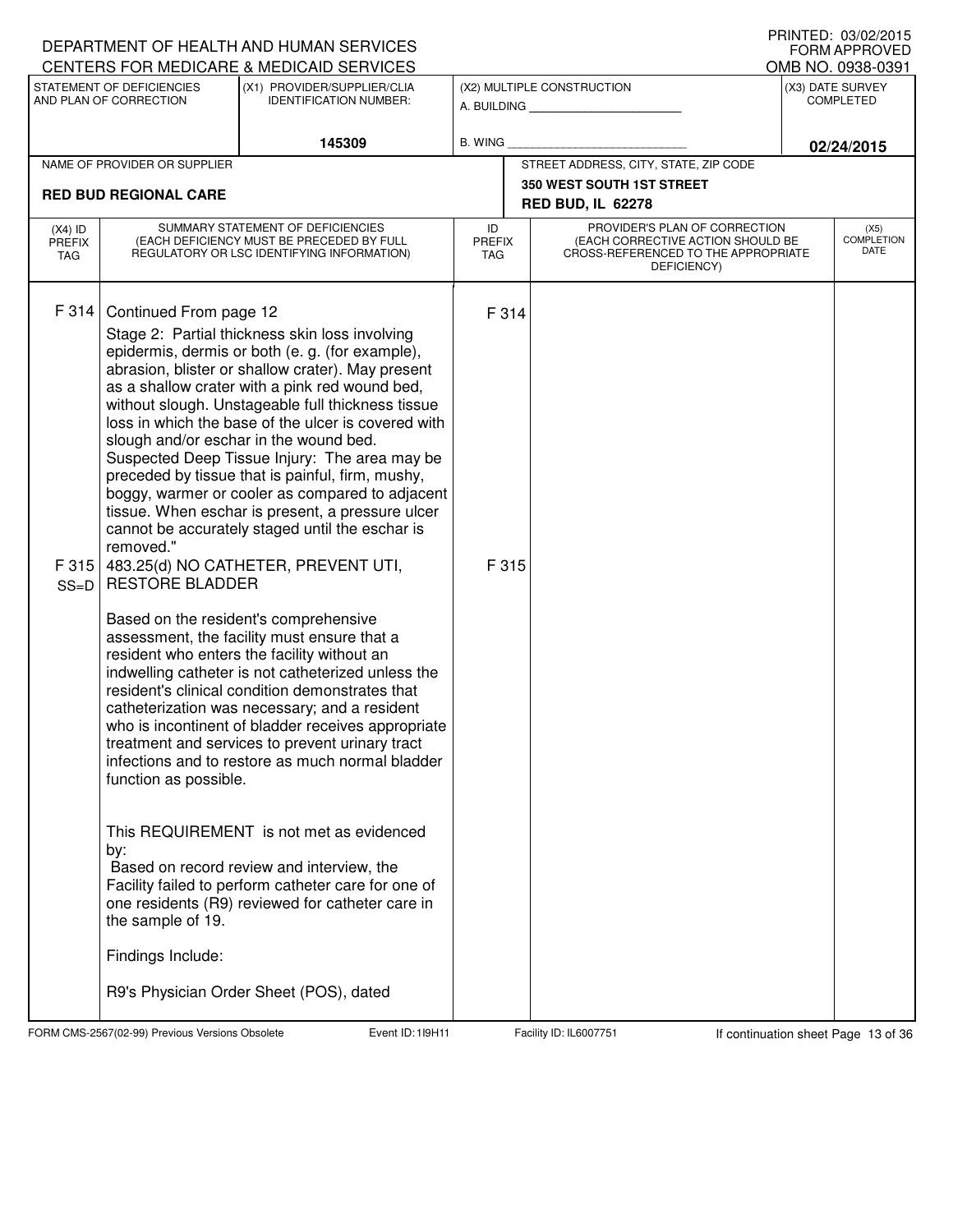|                                                                                                                                                                                                                                                                                                                                                                                                                                                                                                                                                                                                                                                                                                                                                                                                                                                                                                                                                                                                                                                                                     | DEPARTMENT OF HEALTH AND HUMAN SERVICES                                                                                                                                                                                                                                                                                                                                                                                                                                                                                                                                                                                                    |                            |                                                                                                                          | FORM APPROVED                        |
|-------------------------------------------------------------------------------------------------------------------------------------------------------------------------------------------------------------------------------------------------------------------------------------------------------------------------------------------------------------------------------------------------------------------------------------------------------------------------------------------------------------------------------------------------------------------------------------------------------------------------------------------------------------------------------------------------------------------------------------------------------------------------------------------------------------------------------------------------------------------------------------------------------------------------------------------------------------------------------------------------------------------------------------------------------------------------------------|--------------------------------------------------------------------------------------------------------------------------------------------------------------------------------------------------------------------------------------------------------------------------------------------------------------------------------------------------------------------------------------------------------------------------------------------------------------------------------------------------------------------------------------------------------------------------------------------------------------------------------------------|----------------------------|--------------------------------------------------------------------------------------------------------------------------|--------------------------------------|
| CENTERS FOR MEDICARE & MEDICAID SERVICES                                                                                                                                                                                                                                                                                                                                                                                                                                                                                                                                                                                                                                                                                                                                                                                                                                                                                                                                                                                                                                            |                                                                                                                                                                                                                                                                                                                                                                                                                                                                                                                                                                                                                                            |                            |                                                                                                                          | OMB NO. 0938-0391                    |
| STATEMENT OF DEFICIENCIES<br>AND PLAN OF CORRECTION                                                                                                                                                                                                                                                                                                                                                                                                                                                                                                                                                                                                                                                                                                                                                                                                                                                                                                                                                                                                                                 | (X1) PROVIDER/SUPPLIER/CLIA<br><b>IDENTIFICATION NUMBER:</b>                                                                                                                                                                                                                                                                                                                                                                                                                                                                                                                                                                               |                            | (X2) MULTIPLE CONSTRUCTION<br>A. BUILDING                                                                                | (X3) DATE SURVEY<br><b>COMPLETED</b> |
|                                                                                                                                                                                                                                                                                                                                                                                                                                                                                                                                                                                                                                                                                                                                                                                                                                                                                                                                                                                                                                                                                     | 145309                                                                                                                                                                                                                                                                                                                                                                                                                                                                                                                                                                                                                                     | B. WING                    |                                                                                                                          | 02/24/2015                           |
| NAME OF PROVIDER OR SUPPLIER                                                                                                                                                                                                                                                                                                                                                                                                                                                                                                                                                                                                                                                                                                                                                                                                                                                                                                                                                                                                                                                        |                                                                                                                                                                                                                                                                                                                                                                                                                                                                                                                                                                                                                                            |                            | STREET ADDRESS, CITY, STATE, ZIP CODE                                                                                    |                                      |
| <b>RED BUD REGIONAL CARE</b>                                                                                                                                                                                                                                                                                                                                                                                                                                                                                                                                                                                                                                                                                                                                                                                                                                                                                                                                                                                                                                                        |                                                                                                                                                                                                                                                                                                                                                                                                                                                                                                                                                                                                                                            |                            | <b>350 WEST SOUTH 1ST STREET</b><br><b>RED BUD, IL 62278</b>                                                             |                                      |
| $(X4)$ ID<br><b>PREFIX</b><br>TAG                                                                                                                                                                                                                                                                                                                                                                                                                                                                                                                                                                                                                                                                                                                                                                                                                                                                                                                                                                                                                                                   | SUMMARY STATEMENT OF DEFICIENCIES<br>(EACH DEFICIENCY MUST BE PRECEDED BY FULL<br>REGULATORY OR LSC IDENTIFYING INFORMATION)                                                                                                                                                                                                                                                                                                                                                                                                                                                                                                               | ID<br><b>PREFIX</b><br>TAG | PROVIDER'S PLAN OF CORRECTION<br>(EACH CORRECTIVE ACTION SHOULD BE<br>CROSS-REFERENCED TO THE APPROPRIATE<br>DEFICIENCY) | (X5)<br><b>COMPLETION</b><br>DATE    |
| F315<br>Continued From page 13<br>be done every shift. The POS, dated 02/05/15,<br>documents R9's diagnoses as neurogenic<br>bladder and obstructive uropathy.<br>indwelling catheter care was not completed on<br>2/11-2/13 and 2/15-2/18/15. R9's 01/2015<br>care was not completed on the day shift for the<br>shift for 12/31/15. The evening shift did not<br>complete catheter care on 12/10/15. The night<br>12/22/14.<br>The Urinalysis, dated 01/19/15, documents R9<br>times daily. The Urinalysis, dated 12/15/14,<br>documents R9 was treated for a UTI with<br>Macrobid 100 mg twice daily for ten days. The<br>Urinalysis, dated 12/31/14, documents R9 was<br>treated for a UTI with Macrobid 100 mg twice<br>daily for ten days.<br>On 02/18/15 at 3:10 PM, R9 stated, "They are<br>On 02/19/15 at 12:00 PM, R9 stated, "She told<br>me to tell you she does it (indwelling catheter<br>care) every morning.<br>On 02/19/15 at 1:00 PM, E18, Certified Nursing<br>Assistant (CNA), stated, "I do his catheter care<br>8:45 AM, E17, Licensed Practical Nurse (LPN), | 02/05/15, documents indwelling catheter care to<br>R9's 02/2015 Treatment Record documents that<br>day shift for the following dates 2/4, 2/5, 2/7-2/9,<br>Treatment Record documents indwelling catheter<br>following dates 01/08, 01/22, and 01/29/15. R9's<br>12/2014 Treatment Record documents indwelling<br>catheter care was was not completed on the day<br>shift did not complete catheter care on 12/13 and<br>was treated for a urinary tract infection (UTI) with<br>Clindamycin 300 milligrams (mg) by mouth three<br>not doing the cleaning of my catheter every shift".<br>every morning when I get him up." On 02/20/15 at | F 315                      |                                                                                                                          |                                      |

FORM CMS-2567(02-99) Previous Versions Obsolete **11 Event ID: 119H11** Facility ID: IL6007751 If continuation sheet Page 14 of 36

DEPARTMENT OF HEALTH AND HUMAN SERVICES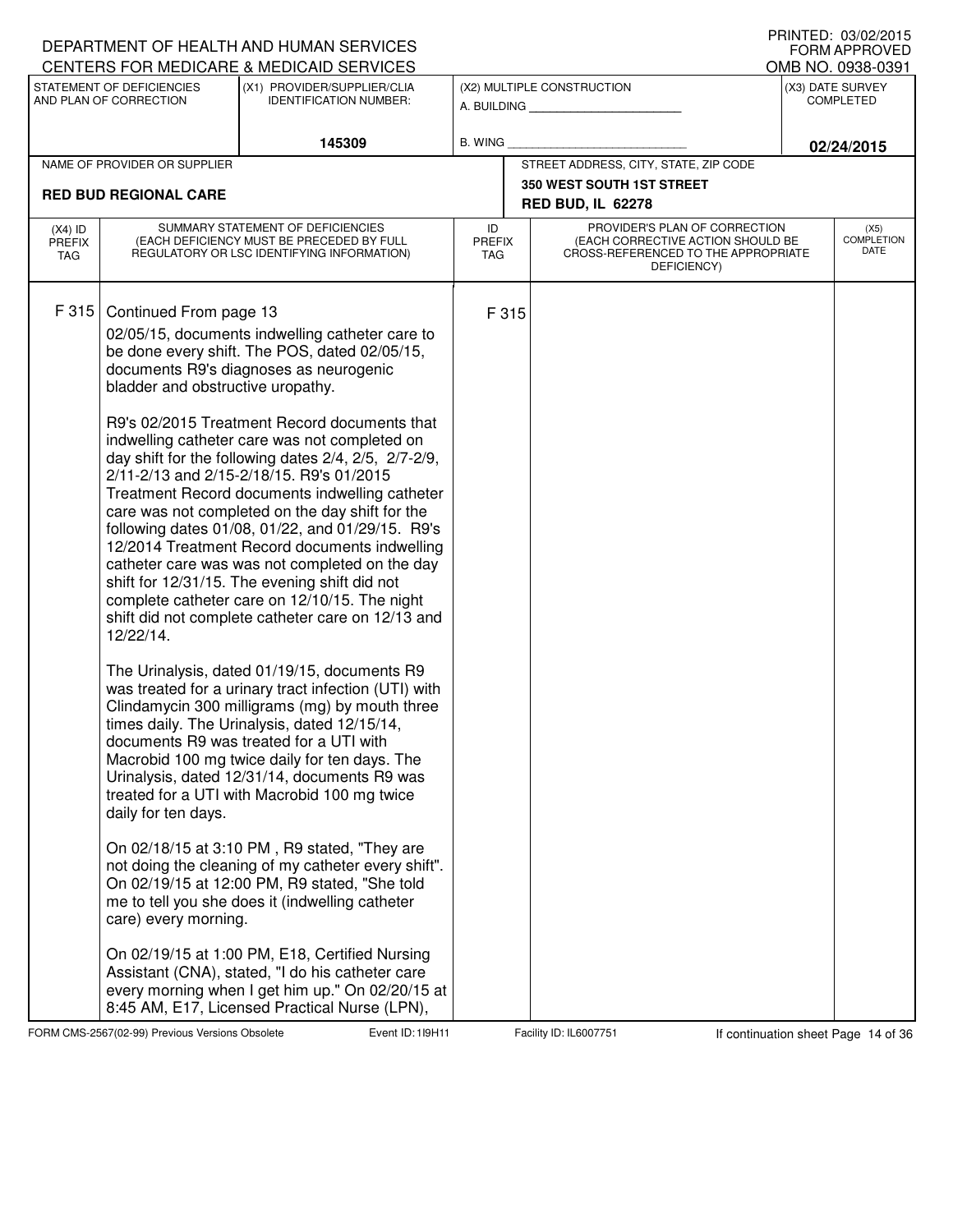|                                   |                                                                                                                                                                  | DEPARTMENT OF HEALTH AND HUMAN SERVICES<br>CENTERS FOR MEDICARE & MEDICAID SERVICES                                                                                                                                                                                                                                                                                                                                                                                                                                                                                                                                                                                                                                                                                                                                                                                                                                                                                                                                                                                                                                                                                |                                       |  |                                                                                                                          |  | I INNILD. VJ/VZ/ZVIJ<br>FORM APPROVED<br>OMB NO. 0938-0391 |  |
|-----------------------------------|------------------------------------------------------------------------------------------------------------------------------------------------------------------|--------------------------------------------------------------------------------------------------------------------------------------------------------------------------------------------------------------------------------------------------------------------------------------------------------------------------------------------------------------------------------------------------------------------------------------------------------------------------------------------------------------------------------------------------------------------------------------------------------------------------------------------------------------------------------------------------------------------------------------------------------------------------------------------------------------------------------------------------------------------------------------------------------------------------------------------------------------------------------------------------------------------------------------------------------------------------------------------------------------------------------------------------------------------|---------------------------------------|--|--------------------------------------------------------------------------------------------------------------------------|--|------------------------------------------------------------|--|
|                                   | STATEMENT OF DEFICIENCIES<br>AND PLAN OF CORRECTION                                                                                                              | (X1) PROVIDER/SUPPLIER/CLIA<br><b>IDENTIFICATION NUMBER:</b>                                                                                                                                                                                                                                                                                                                                                                                                                                                                                                                                                                                                                                                                                                                                                                                                                                                                                                                                                                                                                                                                                                       |                                       |  | (X2) MULTIPLE CONSTRUCTION<br>A. BUILDING                                                                                |  | (X3) DATE SURVEY<br><b>COMPLETED</b>                       |  |
|                                   |                                                                                                                                                                  | 145309                                                                                                                                                                                                                                                                                                                                                                                                                                                                                                                                                                                                                                                                                                                                                                                                                                                                                                                                                                                                                                                                                                                                                             | B. WING                               |  |                                                                                                                          |  | 02/24/2015                                                 |  |
|                                   | NAME OF PROVIDER OR SUPPLIER                                                                                                                                     |                                                                                                                                                                                                                                                                                                                                                                                                                                                                                                                                                                                                                                                                                                                                                                                                                                                                                                                                                                                                                                                                                                                                                                    | STREET ADDRESS, CITY, STATE, ZIP CODE |  |                                                                                                                          |  |                                                            |  |
|                                   | <b>RED BUD REGIONAL CARE</b>                                                                                                                                     |                                                                                                                                                                                                                                                                                                                                                                                                                                                                                                                                                                                                                                                                                                                                                                                                                                                                                                                                                                                                                                                                                                                                                                    |                                       |  | <b>350 WEST SOUTH 1ST STREET</b><br><b>RED BUD, IL 62278</b>                                                             |  |                                                            |  |
| $(X4)$ ID<br><b>PREFIX</b><br>TAG |                                                                                                                                                                  | SUMMARY STATEMENT OF DEFICIENCIES<br>(EACH DEFICIENCY MUST BE PRECEDED BY FULL<br>REGULATORY OR LSC IDENTIFYING INFORMATION)                                                                                                                                                                                                                                                                                                                                                                                                                                                                                                                                                                                                                                                                                                                                                                                                                                                                                                                                                                                                                                       | ID<br><b>PREFIX</b><br><b>TAG</b>     |  | PROVIDER'S PLAN OF CORRECTION<br>(EACH CORRECTIVE ACTION SHOULD BE<br>CROSS-REFERENCED TO THE APPROPRIATE<br>DEFICIENCY) |  | (X5)<br><b>COMPLETION</b><br>DATE                          |  |
| F 315<br>F 319<br>$SS=D$          | Continued From page 14<br>483.25(f)(1) TX/SVC FOR<br>by:<br>review the Facility failed to provide a<br>risk/depression in the sample of 19.<br>Findings include: | stated, "I just forgot to mark the treatment record,<br>but he was given catheter care on my shift."<br>The Facility's Prevention of Catheter Associated<br>Urinary Tract Infection Policy, dated March 2014,<br>documents all personnel who provide catheter<br>care shall practice aseptic technique. The policy<br>does not address the frequency of catheter care.<br>MENTAL/PSYCHOSOCIAL DIFFICULTIES<br>Based on the comprehensive assessment of a<br>resident, the facility must ensure that a resident<br>who displays mental or psychosocial adjustment<br>difficulty receives appropriate treatment and<br>services to correct the assessed problem.<br>This REQUIREMENT is not met as evidenced<br>Based on observation, interview and record<br>psychological and/or psychiatric evaluation for<br>one of one resident (R7) reviewed for suicidal<br>R7's Record of Admission documents that R7<br>was admitted to the facility on 6/6/12. R7's<br>February, 2015 Physician's Orders document<br>diagnoses that include Dementia and Depression<br>and that R7 receives Elavil 50 milligrams (mg) at<br>5:00 PM daily and Remeron 45 mg every night at | F 315<br>F 319                        |  |                                                                                                                          |  |                                                            |  |
|                                   | bedtime.                                                                                                                                                         | R7's Nurses Notes documents, in part, on<br>2/16/15 at 1:00 AM, "CNA (Certified Nurse Aide)                                                                                                                                                                                                                                                                                                                                                                                                                                                                                                                                                                                                                                                                                                                                                                                                                                                                                                                                                                                                                                                                        |                                       |  |                                                                                                                          |  |                                                            |  |

FORM CMS-2567(02-99) Previous Versions Obsolete **11** Event ID: 119H11 Facility ID: IL6007751 If continuation sheet Page 15 of 36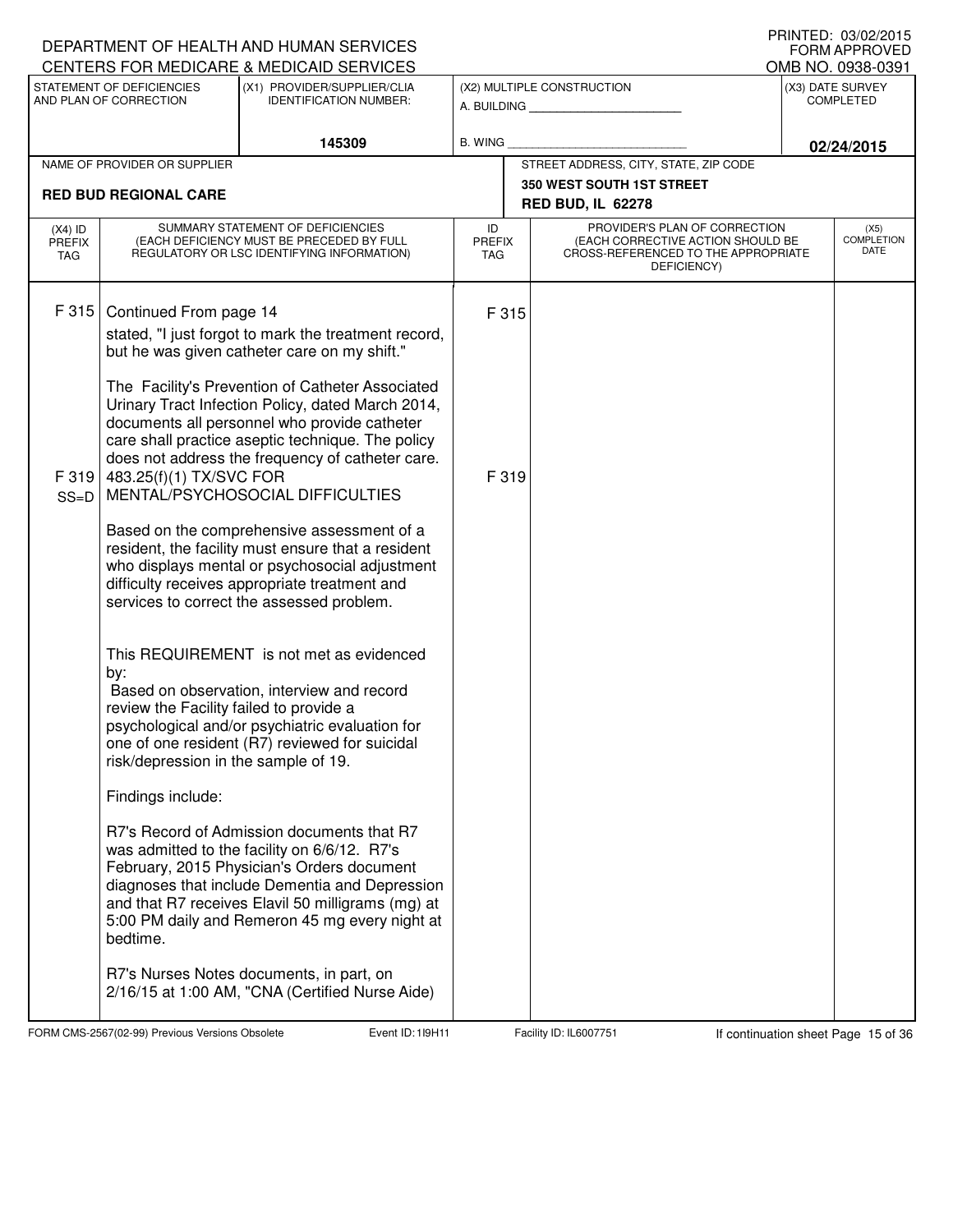## A. BUILDING **\_\_\_\_\_\_\_\_\_\_\_\_\_\_\_\_\_\_\_\_\_\_** (X1) PROVIDER/SUPPLIER/CLIA IDENTIFICATION NUMBER: STATEMENT OF DEFICIENCIES AND PLAN OF CORRECTION (X3) DATE SURVEY COMPLETED (X2) MULTIPLE CONSTRUCTION B. WING CENTERS FOR MEDICARE & MEDICAID SERVICES **145309 02/24/2015** NAME OF PROVIDER OR SUPPLIER STREET ADDRESS, CITY, STATE, ZIP CODE **350 WEST SOUTH 1ST STREET RED BUD REGIONAL CARE RED BUD, IL 62278** PROVIDER'S PLAN OF CORRECTION (EACH CORRECTIVE ACTION SHOULD BE CROSS-REFERENCED TO THE APPROPRIATE DEFICIENCY) (X5) **COMPLETION** DATE ID PREFIX TAG (X4) ID PREFIX TAG SUMMARY STATEMENT OF DEFICIENCIES (EACH DEFICIENCY MUST BE PRECEDED BY FULL REGULATORY OR LSC IDENTIFYING INFORMATION) F 319 Continued From page 15 F 319 (E9) found resident (R7) with a Nebulizer Cord wrapped around the resident's (R7's) neck two times and told CNA (E9), to 'finish it'. Resident (R7) was then placed on 15 minute checks at this time. Resident (R7) in bed and resting with oxygen on after CNA (E9) assisted him." On 2/19/15 at 9:30 AM, E3, Assistant Director of Nursing (ADON), handed this surveyor a typed paper documenting a phone interview that E3 had with E9. This typed paper, dated 2/18/15, documents, in part, "CNA (E9) was responding to alarm sounding in (R7's) room when she noted (R7) sitting on the side of the bed with feet on the floor. (R7) was noted to be undressed. CNA (E9) questioned (R7) what he was doing? CNA (E9) noted nebulizer tubing wrapped around (R7's) neck. (R7) said "finish it". CNA (E9) said finish what? And (R7) states choke me. CNA (E9) kind of thought (R7) was joking and said no we don't do that. CNA (E9) immediately removed the tubing, cleaned (R7) up, got him dressed and offered for (R7) to come and sit with her at nurses' station and (R7) stated, no. CNA (E9) proceeded to ask (R7) if he would like something to eat or drink as she could get that for him and he stated, "Damn it, no I want to go to bed". CNA (E9) put (R7) back to bed per his request and removed nebulizer and tubing out of reach and exited room to notify nurse of incident. Upon notifying nurse, nurse recommended CNA (E9) to initiate 15 minute checks and notify her of any further incidents. ADON (E3), did question CNA (E9) if on this occasion she truly believed and was concerned for (R7's) safety due to nebulizer tubing being around his neck. CNA (E9) said no I don't believe so, maybe with a call light cord but not that tubing. CNA (E9) did continue the 15 minute checks per nurse recommendation and

FORM CMS-2567(02-99) Previous Versions Obsolete 11 Event ID: 119H11 Facility ID: IL6007751 If continuation sheet Page 16 of 36

DEPARTMENT OF HEALTH AND HUMAN SERVICES

## PRINTED: 03/02/2015 FORM APPROVED<br>OMB NO. 0938-0391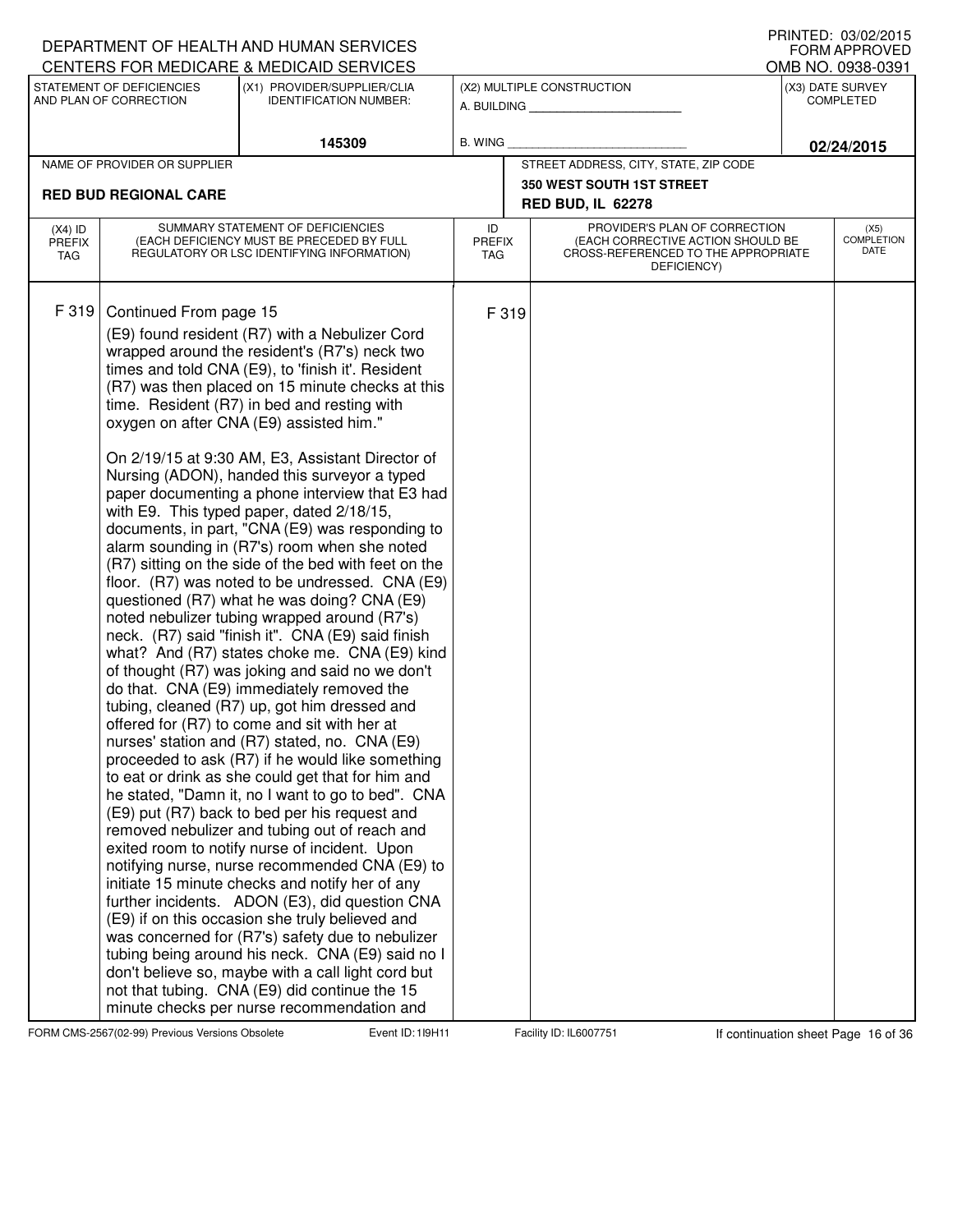|                                          |                                                                                                                      | DEPARTMENT OF HEALTH AND HUMAN SERVICES<br>CENTERS FOR MEDICARE & MEDICAID SERVICES                                                                                                                                                                                                                                                                                                                                                                                                                                                                                                                                                                                                                                                                                                                                                                                                                                                                                                                                                                                                                                                                                                                                                                                                                                                                                                                                                                                                                                                                                         |                                   |       |                                                                                                                          | $1$ INNILD. VJ/VZ/ZVIJ<br><b>FORM APPROVED</b><br>OMB NO. 0938-0391 |
|------------------------------------------|----------------------------------------------------------------------------------------------------------------------|-----------------------------------------------------------------------------------------------------------------------------------------------------------------------------------------------------------------------------------------------------------------------------------------------------------------------------------------------------------------------------------------------------------------------------------------------------------------------------------------------------------------------------------------------------------------------------------------------------------------------------------------------------------------------------------------------------------------------------------------------------------------------------------------------------------------------------------------------------------------------------------------------------------------------------------------------------------------------------------------------------------------------------------------------------------------------------------------------------------------------------------------------------------------------------------------------------------------------------------------------------------------------------------------------------------------------------------------------------------------------------------------------------------------------------------------------------------------------------------------------------------------------------------------------------------------------------|-----------------------------------|-------|--------------------------------------------------------------------------------------------------------------------------|---------------------------------------------------------------------|
|                                          | STATEMENT OF DEFICIENCIES<br>AND PLAN OF CORRECTION                                                                  | (X1) PROVIDER/SUPPLIER/CLIA<br><b>IDENTIFICATION NUMBER:</b>                                                                                                                                                                                                                                                                                                                                                                                                                                                                                                                                                                                                                                                                                                                                                                                                                                                                                                                                                                                                                                                                                                                                                                                                                                                                                                                                                                                                                                                                                                                |                                   |       | (X2) MULTIPLE CONSTRUCTION<br>A. BUILDING                                                                                | (X3) DATE SURVEY<br><b>COMPLETED</b>                                |
|                                          |                                                                                                                      | 145309                                                                                                                                                                                                                                                                                                                                                                                                                                                                                                                                                                                                                                                                                                                                                                                                                                                                                                                                                                                                                                                                                                                                                                                                                                                                                                                                                                                                                                                                                                                                                                      | B. WING                           |       |                                                                                                                          | 02/24/2015                                                          |
|                                          | NAME OF PROVIDER OR SUPPLIER                                                                                         |                                                                                                                                                                                                                                                                                                                                                                                                                                                                                                                                                                                                                                                                                                                                                                                                                                                                                                                                                                                                                                                                                                                                                                                                                                                                                                                                                                                                                                                                                                                                                                             |                                   |       | STREET ADDRESS, CITY, STATE, ZIP CODE                                                                                    |                                                                     |
|                                          | <b>RED BUD REGIONAL CARE</b>                                                                                         |                                                                                                                                                                                                                                                                                                                                                                                                                                                                                                                                                                                                                                                                                                                                                                                                                                                                                                                                                                                                                                                                                                                                                                                                                                                                                                                                                                                                                                                                                                                                                                             |                                   |       | 350 WEST SOUTH 1ST STREET                                                                                                |                                                                     |
|                                          |                                                                                                                      |                                                                                                                                                                                                                                                                                                                                                                                                                                                                                                                                                                                                                                                                                                                                                                                                                                                                                                                                                                                                                                                                                                                                                                                                                                                                                                                                                                                                                                                                                                                                                                             |                                   |       | <b>RED BUD, IL 62278</b>                                                                                                 |                                                                     |
| $(X4)$ ID<br><b>PREFIX</b><br><b>TAG</b> |                                                                                                                      | SUMMARY STATEMENT OF DEFICIENCIES<br>(EACH DEFICIENCY MUST BE PRECEDED BY FULL<br>REGULATORY OR LSC IDENTIFYING INFORMATION)                                                                                                                                                                                                                                                                                                                                                                                                                                                                                                                                                                                                                                                                                                                                                                                                                                                                                                                                                                                                                                                                                                                                                                                                                                                                                                                                                                                                                                                | ID<br><b>PREFIX</b><br><b>TAG</b> |       | PROVIDER'S PLAN OF CORRECTION<br>(EACH CORRECTIVE ACTION SHOULD BE<br>CROSS-REFERENCED TO THE APPROPRIATE<br>DEFICIENCY) | (X5)<br><b>COMPLETION</b><br>DATE                                   |
| F 319                                    | Continued From page 16<br>distress noted."<br>roommate due to R7 being on contact<br>Clostridium Difficile.<br>hall. | resident rested throughout shift with no further<br>On 2/17/15 at 11:45 AM, R7 was alone in his<br>room, sitting in his wheelchair with his wheelchair<br>alarm intact, eating cookies. At this same time,<br>R7's oxygen tubing was laying on the floor in front<br>of him and R7's nebulizer tubing was hanging off<br>of side of his bedside table which was located<br>approximately 10 inches to R7's right. On 2/17/15<br>at 11:50 AM, E13, CNA, stated that R7 takes his<br>oxygen tubing off himself, that the staff is<br>checking R7 every 15 minute due to suicide<br>precautions and that R7 does not have a<br>precautions related to being diagnosed with<br>On 2/18/15 at 10:00 AM and on 2/18/15 at 2:00<br>PM and on 2/19/15 at 11:00 AM, R7 was alone in<br>his room, sitting in his wheelchair with his oxygen<br>tubing, his nebulizer tubing and his call light within<br>his reach. R7's room is located at the end of the<br>R7's 9/23/14 Minimum Data Set (MDS), under<br>Section D0200 "Resident Mood Interview",<br>documents: 1). R7 as having little or no interest<br>or pleasure in doing things 12 to 14 days over the<br>last 2 weeks. 2). R7 as feeling down, depressed<br>or hopeless 12 to 14 days over the last 2 weeks.<br>3). R7 as having trouble falling asleep or staying<br>asleep, or sleeping too much 7 to 11 days over<br>the last 2 weeks. 4). R7 as feeling bad about<br>yourself - or that you are a failure or have let<br>yourself or your family down 12 to 14 days over<br>the last 2 weeks. 5). R7 has having trouble |                                   | F 319 |                                                                                                                          |                                                                     |
|                                          |                                                                                                                      | concentrating on things, such as reading the<br>newspaper or watching television 12 to 14 days                                                                                                                                                                                                                                                                                                                                                                                                                                                                                                                                                                                                                                                                                                                                                                                                                                                                                                                                                                                                                                                                                                                                                                                                                                                                                                                                                                                                                                                                              |                                   |       |                                                                                                                          |                                                                     |

FORM CMS-2567(02-99) Previous Versions Obsolete 17 of 36 Event ID: 119H11 Facility ID: IL6007751 If continuation sheet Page 17 of 36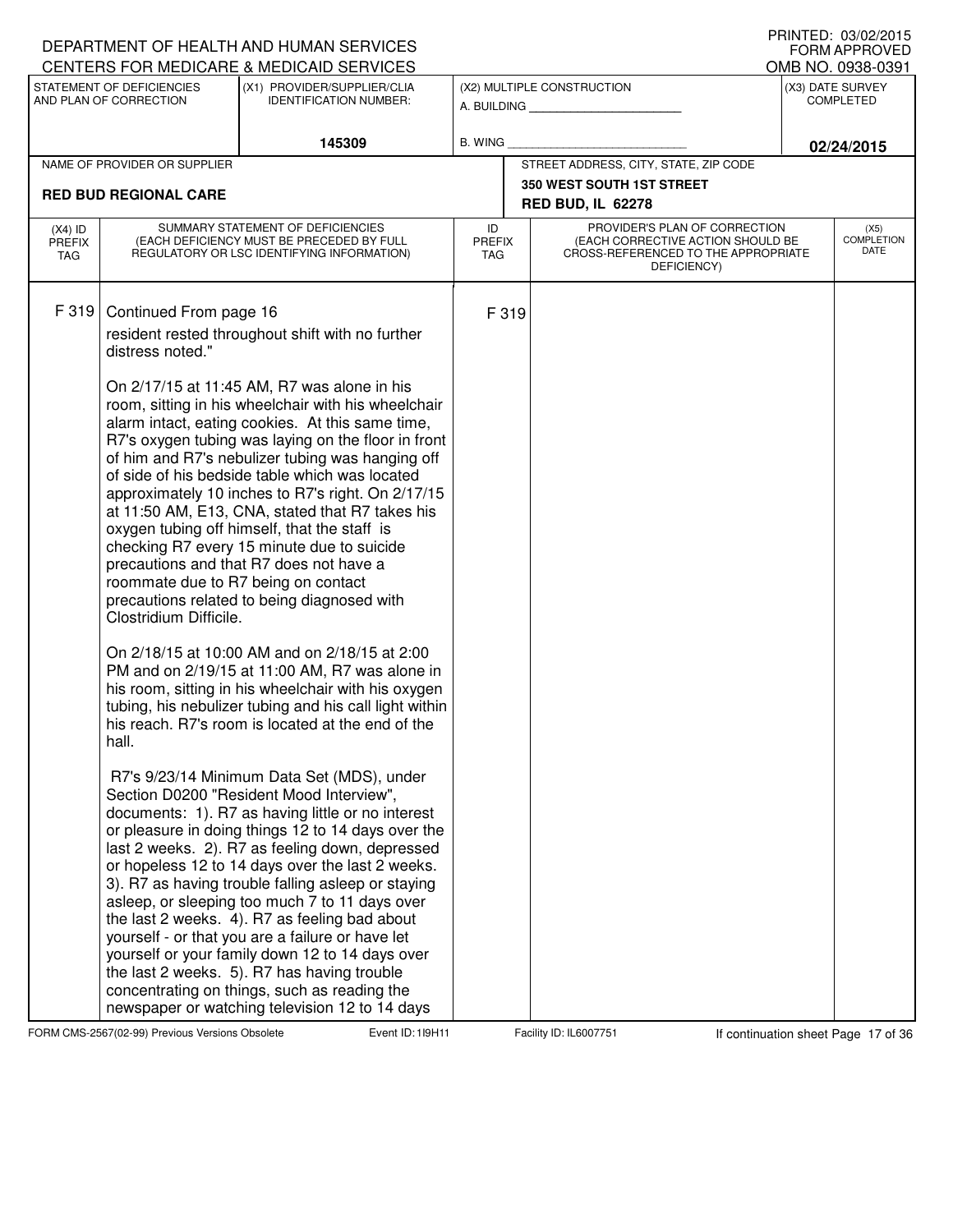|                                   |                                                                                                                                                         | DEPARTMENT OF HEALTH AND HUMAN SERVICES<br>CENTERS FOR MEDICARE & MEDICAID SERVICES                                                                                                                                                                                                                                                                                                                                                                                                                                                                                                                                                                                                                                                                                                                                                                                                                                                                                                                                                                                                                                                                                                                                                                                                                                                                                                                                                                                                                                                                                                                                                       |                                   |                                                                                                                          | I INNILD. VJ/VZ/ZVIJ<br><b>FORM APPROVED</b><br>OMB NO. 0938-0391 |
|-----------------------------------|---------------------------------------------------------------------------------------------------------------------------------------------------------|-------------------------------------------------------------------------------------------------------------------------------------------------------------------------------------------------------------------------------------------------------------------------------------------------------------------------------------------------------------------------------------------------------------------------------------------------------------------------------------------------------------------------------------------------------------------------------------------------------------------------------------------------------------------------------------------------------------------------------------------------------------------------------------------------------------------------------------------------------------------------------------------------------------------------------------------------------------------------------------------------------------------------------------------------------------------------------------------------------------------------------------------------------------------------------------------------------------------------------------------------------------------------------------------------------------------------------------------------------------------------------------------------------------------------------------------------------------------------------------------------------------------------------------------------------------------------------------------------------------------------------------------|-----------------------------------|--------------------------------------------------------------------------------------------------------------------------|-------------------------------------------------------------------|
|                                   | STATEMENT OF DEFICIENCIES<br>AND PLAN OF CORRECTION                                                                                                     | (X1) PROVIDER/SUPPLIER/CLIA<br><b>IDENTIFICATION NUMBER:</b>                                                                                                                                                                                                                                                                                                                                                                                                                                                                                                                                                                                                                                                                                                                                                                                                                                                                                                                                                                                                                                                                                                                                                                                                                                                                                                                                                                                                                                                                                                                                                                              |                                   | (X2) MULTIPLE CONSTRUCTION<br>A. BUILDING                                                                                | (X3) DATE SURVEY<br><b>COMPLETED</b>                              |
|                                   |                                                                                                                                                         | 145309                                                                                                                                                                                                                                                                                                                                                                                                                                                                                                                                                                                                                                                                                                                                                                                                                                                                                                                                                                                                                                                                                                                                                                                                                                                                                                                                                                                                                                                                                                                                                                                                                                    | B. WING                           |                                                                                                                          | 02/24/2015                                                        |
|                                   | NAME OF PROVIDER OR SUPPLIER                                                                                                                            |                                                                                                                                                                                                                                                                                                                                                                                                                                                                                                                                                                                                                                                                                                                                                                                                                                                                                                                                                                                                                                                                                                                                                                                                                                                                                                                                                                                                                                                                                                                                                                                                                                           |                                   | STREET ADDRESS, CITY, STATE, ZIP CODE                                                                                    |                                                                   |
|                                   | <b>RED BUD REGIONAL CARE</b>                                                                                                                            |                                                                                                                                                                                                                                                                                                                                                                                                                                                                                                                                                                                                                                                                                                                                                                                                                                                                                                                                                                                                                                                                                                                                                                                                                                                                                                                                                                                                                                                                                                                                                                                                                                           |                                   | <b>350 WEST SOUTH 1ST STREET</b><br><b>RED BUD, IL 62278</b>                                                             |                                                                   |
| $(X4)$ ID<br><b>PREFIX</b><br>TAG |                                                                                                                                                         | SUMMARY STATEMENT OF DEFICIENCIES<br>(EACH DEFICIENCY MUST BE PRECEDED BY FULL<br>REGULATORY OR LSC IDENTIFYING INFORMATION)                                                                                                                                                                                                                                                                                                                                                                                                                                                                                                                                                                                                                                                                                                                                                                                                                                                                                                                                                                                                                                                                                                                                                                                                                                                                                                                                                                                                                                                                                                              | ID<br><b>PREFIX</b><br><b>TAG</b> | PROVIDER'S PLAN OF CORRECTION<br>(EACH CORRECTIVE ACTION SHOULD BE<br>CROSS-REFERENCED TO THE APPROPRIATE<br>DEFICIENCY) | (X5)<br><b>COMPLETION</b><br>DATE                                 |
| F 319                             | Continued From page 17<br>stay with me".<br>date of 9/27/13 with Reason for Visits:<br>Service 1:1 Visit Note, dated 9/30/14,<br>wishes he could move." | over the last 2 weeks. 6). R7 as moving or<br>speaking so slowly that other people could have<br>noticed. Or the opposite - being so fidgety or<br>restless that you have been moving around a lot<br>more than usual 12 to 14 days over the last 2<br>weeks. 7). R7 as having thoughts that you would<br>be better off dead, or hurting yourself in some<br>way 12 to 14 days over the last 2 weeks. A quote<br>by R7 was added to this same MDS section<br>stating, "Never hurt myself on purpose". A note<br>was documented by E12, Social Service Director<br>(SSD), to this same MDS section stating, "asked<br>R7 what we could do to help him with his mood -<br>response was, "Get my wife to come up here to<br>R7's 11/29/14 Minimum Data Set (MDS), under<br>Section D0200 "Resident Mood Interview",<br>documents: 1). R7 as feeling down, depressed,<br>or hopeless 7 to 11 days over the last 2 weeks.<br>2). R7 as feeling bad about yourself - or that you<br>are a failure or have let yourself or your family<br>down 7 to 11 days over the last 2 weeks.<br>R7's Social Service 1:1 Visit forms have a start<br>Depression/Negative statements such as<br>thoughts that he would be better off dead. R7's<br>Social Service 1:1 Visit Note, dated 8/15/14,<br>documents "Resident has been feeling his family<br>and wife do not care about him." R7's Social<br>documents, "He wants to be with his wife, so he<br>acts out." R7's Social Service 1:1 Visit Note,<br>dated 12/31/14, documents, "Resident has not<br>been happy with his life. Has voiced not wanting<br>to live here anymore. He misses his wife and | F 319                             |                                                                                                                          |                                                                   |

FORM CMS-2567(02-99) Previous Versions Obsolete **18** Event ID: 119H11 Facility ID: IL6007751 If continuation sheet Page 18 of 36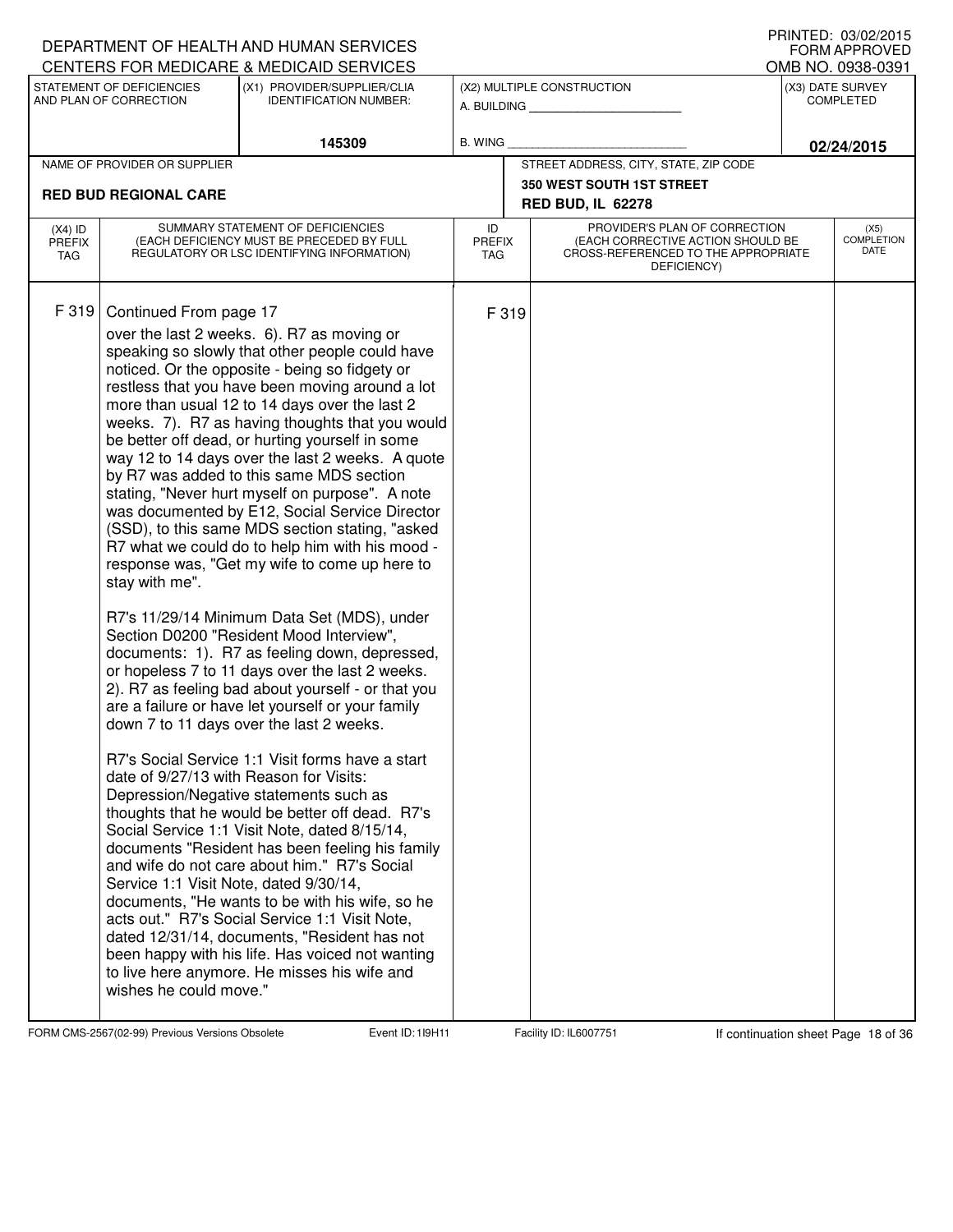|                                          |                                                                                                                                                       | DEPARTMENT OF HEALTH AND HUMAN SERVICES<br>CENTERS FOR MEDICARE & MEDICAID SERVICES                                                                                                                                                                                                                                                                                                                                                                                                                                                                                                                                                                                                                                                                                                                                                                                                                                                                                                                                                                                                                                                                                                                                                                                                                                                                                                                                                                                                             |                                   |                                                                                                                          | I INNILD. VJ/VZ/ZVIJ<br>FORM APPROVED<br>OMB NO. 0938-0391 |
|------------------------------------------|-------------------------------------------------------------------------------------------------------------------------------------------------------|-------------------------------------------------------------------------------------------------------------------------------------------------------------------------------------------------------------------------------------------------------------------------------------------------------------------------------------------------------------------------------------------------------------------------------------------------------------------------------------------------------------------------------------------------------------------------------------------------------------------------------------------------------------------------------------------------------------------------------------------------------------------------------------------------------------------------------------------------------------------------------------------------------------------------------------------------------------------------------------------------------------------------------------------------------------------------------------------------------------------------------------------------------------------------------------------------------------------------------------------------------------------------------------------------------------------------------------------------------------------------------------------------------------------------------------------------------------------------------------------------|-----------------------------------|--------------------------------------------------------------------------------------------------------------------------|------------------------------------------------------------|
|                                          | STATEMENT OF DEFICIENCIES                                                                                                                             | (X1) PROVIDER/SUPPLIER/CLIA                                                                                                                                                                                                                                                                                                                                                                                                                                                                                                                                                                                                                                                                                                                                                                                                                                                                                                                                                                                                                                                                                                                                                                                                                                                                                                                                                                                                                                                                     |                                   | (X2) MULTIPLE CONSTRUCTION                                                                                               | (X3) DATE SURVEY                                           |
|                                          | AND PLAN OF CORRECTION                                                                                                                                | <b>IDENTIFICATION NUMBER:</b>                                                                                                                                                                                                                                                                                                                                                                                                                                                                                                                                                                                                                                                                                                                                                                                                                                                                                                                                                                                                                                                                                                                                                                                                                                                                                                                                                                                                                                                                   |                                   | A. BUILDING                                                                                                              | <b>COMPLETED</b>                                           |
|                                          |                                                                                                                                                       | 145309                                                                                                                                                                                                                                                                                                                                                                                                                                                                                                                                                                                                                                                                                                                                                                                                                                                                                                                                                                                                                                                                                                                                                                                                                                                                                                                                                                                                                                                                                          | B. WING                           |                                                                                                                          | 02/24/2015                                                 |
|                                          | NAME OF PROVIDER OR SUPPLIER                                                                                                                          |                                                                                                                                                                                                                                                                                                                                                                                                                                                                                                                                                                                                                                                                                                                                                                                                                                                                                                                                                                                                                                                                                                                                                                                                                                                                                                                                                                                                                                                                                                 |                                   | STREET ADDRESS, CITY, STATE, ZIP CODE                                                                                    |                                                            |
|                                          | <b>RED BUD REGIONAL CARE</b>                                                                                                                          |                                                                                                                                                                                                                                                                                                                                                                                                                                                                                                                                                                                                                                                                                                                                                                                                                                                                                                                                                                                                                                                                                                                                                                                                                                                                                                                                                                                                                                                                                                 |                                   | <b>350 WEST SOUTH 1ST STREET</b><br><b>RED BUD, IL 62278</b>                                                             |                                                            |
| $(X4)$ ID<br><b>PREFIX</b><br><b>TAG</b> |                                                                                                                                                       | SUMMARY STATEMENT OF DEFICIENCIES<br>(EACH DEFICIENCY MUST BE PRECEDED BY FULL<br>REGULATORY OR LSC IDENTIFYING INFORMATION)                                                                                                                                                                                                                                                                                                                                                                                                                                                                                                                                                                                                                                                                                                                                                                                                                                                                                                                                                                                                                                                                                                                                                                                                                                                                                                                                                                    | ID<br><b>PREFIX</b><br><b>TAG</b> | PROVIDER'S PLAN OF CORRECTION<br>(EACH CORRECTIVE ACTION SHOULD BE<br>CROSS-REFERENCED TO THE APPROPRIATE<br>DEFICIENCY) | (X5)<br><b>COMPLETION</b><br>DATE                          |
| F 319                                    | Continued From page 18<br>about self."<br>statements one day on night shift.<br>said, no."<br>and not be bothered.<br>"Routine Follow Up Visit" form. | R7's Social Service Medicare Progress Note,<br>dated 12/3/14, documents, "Continues to have<br>negative statements, as evidenced by, 'What's<br>the use.' 'Just let me die.' Resident at times<br>refuses oxygen treatment. Resident feels bad<br>R7's 2/1/15 to 2/16/15 Behavior Tracking for the<br>behavior of "Negative Statements - It doesn't<br>matter anyway, It's no use, Etc.", documents R7<br>voiced negative statements 2 times a day, for 8<br>days on day shift and R7 voiced negative<br>R7's 1/21/15 at 5:00 PM Nurses Notes document<br>in part, "Resident (R7) had a tearful episode<br>during med pass, 'What if I don't want my meds?<br>If I take my meds I won't Croak, so why should I<br>when everyone is against me?' Nurse, (E16,<br>LPN), asked resident (R7) what was bothering<br>him, he stated he hasn't been able to talk to his<br>wife. When asked if he wanted to call his wife, he<br>On 2/17/15 at 2:50 PM, E3 stated R7 has never<br>wanted to live at the Facility and that R7 always<br>wants to go home. E3 went on to say that R7<br>misses his wife but when R7 does talk to his wife,<br>they argue and then he gets mad. E3 also said at<br>this time that R7 prefers to sit alone in his room<br>R7's medical record indicates R7's most recent<br>visit by a physician was on 1/30/15 at 3:05 PM by<br>Z2 (Physician for R7) as documented on R7's<br>On 2/17/15 at 2:50 PM, E3 stated that in<br>September 2012, R7 had approximately a 2 week | F 319                             |                                                                                                                          |                                                            |
|                                          |                                                                                                                                                       | hospital stay for a Psychiatric Evaluation due to                                                                                                                                                                                                                                                                                                                                                                                                                                                                                                                                                                                                                                                                                                                                                                                                                                                                                                                                                                                                                                                                                                                                                                                                                                                                                                                                                                                                                                               |                                   |                                                                                                                          |                                                            |

FORM CMS-2567(02-99) Previous Versions Obsolete **19** Event ID: 119H11 Facility ID: IL6007751 If continuation sheet Page 19 of 36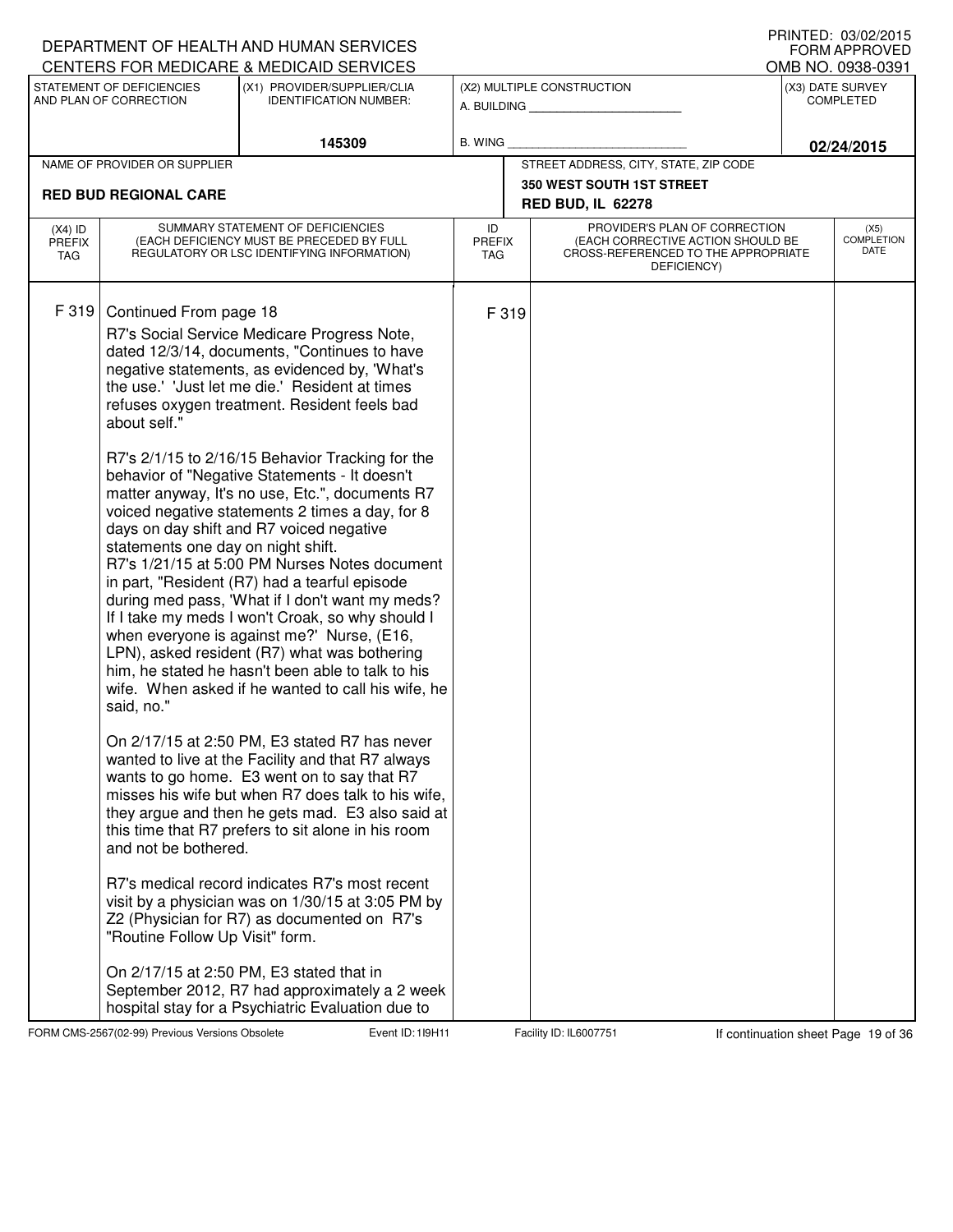|                                          |                                                                                                                                                                                                 | DEPARTMENT OF HEALTH AND HUMAN SERVICES<br>CENTERS FOR MEDICARE & MEDICAID SERVICES                                                                                                                                                                                                                                                                                                                                                                                                                                                                                                                                                                                                                                       |                                   |                |                                                                                                                          | I INNILD. VJ/VZ/ZVIJ<br><b>FORM APPROVED</b><br>OMB NO. 0938-0391 |
|------------------------------------------|-------------------------------------------------------------------------------------------------------------------------------------------------------------------------------------------------|---------------------------------------------------------------------------------------------------------------------------------------------------------------------------------------------------------------------------------------------------------------------------------------------------------------------------------------------------------------------------------------------------------------------------------------------------------------------------------------------------------------------------------------------------------------------------------------------------------------------------------------------------------------------------------------------------------------------------|-----------------------------------|----------------|--------------------------------------------------------------------------------------------------------------------------|-------------------------------------------------------------------|
|                                          | STATEMENT OF DEFICIENCIES<br>AND PLAN OF CORRECTION                                                                                                                                             | (X1) PROVIDER/SUPPLIER/CLIA<br><b>IDENTIFICATION NUMBER:</b>                                                                                                                                                                                                                                                                                                                                                                                                                                                                                                                                                                                                                                                              |                                   |                | (X2) MULTIPLE CONSTRUCTION<br>A. BUILDING                                                                                | (X3) DATE SURVEY<br><b>COMPLETED</b>                              |
|                                          |                                                                                                                                                                                                 | 145309                                                                                                                                                                                                                                                                                                                                                                                                                                                                                                                                                                                                                                                                                                                    | <b>B. WING</b>                    |                |                                                                                                                          | 02/24/2015                                                        |
|                                          | NAME OF PROVIDER OR SUPPLIER                                                                                                                                                                    |                                                                                                                                                                                                                                                                                                                                                                                                                                                                                                                                                                                                                                                                                                                           |                                   |                | STREET ADDRESS, CITY, STATE, ZIP CODE                                                                                    |                                                                   |
|                                          | <b>RED BUD REGIONAL CARE</b>                                                                                                                                                                    |                                                                                                                                                                                                                                                                                                                                                                                                                                                                                                                                                                                                                                                                                                                           |                                   |                | <b>350 WEST SOUTH 1ST STREET</b><br><b>RED BUD, IL 62278</b>                                                             |                                                                   |
| $(X4)$ ID<br><b>PREFIX</b><br><b>TAG</b> |                                                                                                                                                                                                 | SUMMARY STATEMENT OF DEFICIENCIES<br>(EACH DEFICIENCY MUST BE PRECEDED BY FULL<br>REGULATORY OR LSC IDENTIFYING INFORMATION)                                                                                                                                                                                                                                                                                                                                                                                                                                                                                                                                                                                              | ID<br><b>PREFIX</b><br><b>TAG</b> |                | PROVIDER'S PLAN OF CORRECTION<br>(EACH CORRECTIVE ACTION SHOULD BE<br>CROSS-REFERENCED TO THE APPROPRIATE<br>DEFICIENCY) | (X5)<br><b>COMPLETION</b><br>DATE                                 |
| F 319<br>F 323<br>$SS=D$                 | Continued From page 19<br>psychiatrist and that R7 has not had a<br>September 2012<br>facility to assess R7.<br>483.25(h) FREE OF ACCIDENT<br>HAZARDS/SUPERVISION/DEVICES<br>prevent accidents. | making suicidal threats. E3 went on to say that<br>R7 was much stronger in 2012 because R7<br>walked, was not severely cognitive impaired but<br>that R7 is now weaker, in a wheelchair and is<br>severely cognitive impaired. On 2/18/15 at 3:55<br>PM, E3 stated that the facility does not have a<br>psychological or a psychiatric evaluation since<br>On 2/19/15 at 3:15 PM, E3 verified that R7 should<br>of had a psychiatric evaluation and that the facility<br>now has a psychiatrist scheduled to come to the<br>The facility must ensure that the resident<br>environment remains as free of accident hazards<br>as is possible; and each resident receives<br>adequate supervision and assistance devices to |                                   | F 319<br>F 323 |                                                                                                                          |                                                                   |
|                                          | by:<br>Risk in the sample of 19.<br>Findings include:                                                                                                                                           | This REQUIREMENT is not met as evidenced<br>Based on observation, record review, and<br>interview the Facility failed to follow their Policy<br>and Procedure for Suicide Risk and implement<br>the correct level of supervision for Suicide Risk,<br>for one of one resident (R7) reviewed for Suicide                                                                                                                                                                                                                                                                                                                                                                                                                   |                                   |                |                                                                                                                          |                                                                   |
|                                          |                                                                                                                                                                                                 | R7's Record of Admission documents that R7                                                                                                                                                                                                                                                                                                                                                                                                                                                                                                                                                                                                                                                                                |                                   |                |                                                                                                                          |                                                                   |

FORM CMS-2567(02-99) Previous Versions Obsolete 119H11 Event ID: 119H11 Facility ID: IL6007751 If continuation sheet Page 20 of 36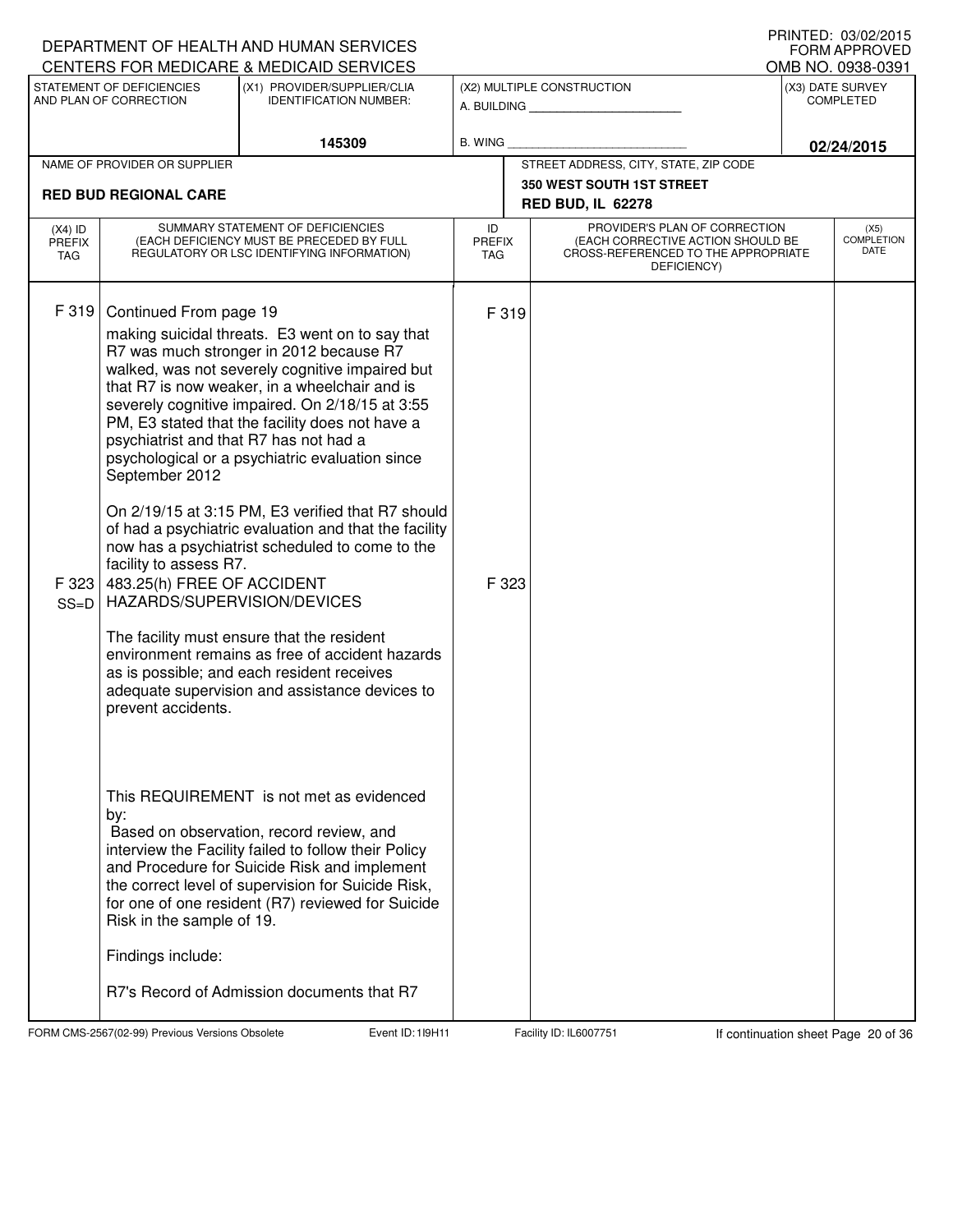|                                          |                                                         | DEPARTMENT OF HEALTH AND HUMAN SERVICES                                                                                                                                                                                                                                                                                                                                                                                                                                                                                                                                                                                                                                                                                                                                                                                                                                                                                                                                                                                                                                                                                                                                                                                                                                                                                                                                                                                                                                                                                                                                                                                                                                                                                             |                                   |       |                                                                                                                          | I IUIN LLU. VU/VE/LUTJ<br><b>FORM APPROVED</b> |
|------------------------------------------|---------------------------------------------------------|-------------------------------------------------------------------------------------------------------------------------------------------------------------------------------------------------------------------------------------------------------------------------------------------------------------------------------------------------------------------------------------------------------------------------------------------------------------------------------------------------------------------------------------------------------------------------------------------------------------------------------------------------------------------------------------------------------------------------------------------------------------------------------------------------------------------------------------------------------------------------------------------------------------------------------------------------------------------------------------------------------------------------------------------------------------------------------------------------------------------------------------------------------------------------------------------------------------------------------------------------------------------------------------------------------------------------------------------------------------------------------------------------------------------------------------------------------------------------------------------------------------------------------------------------------------------------------------------------------------------------------------------------------------------------------------------------------------------------------------|-----------------------------------|-------|--------------------------------------------------------------------------------------------------------------------------|------------------------------------------------|
|                                          |                                                         | CENTERS FOR MEDICARE & MEDICAID SERVICES                                                                                                                                                                                                                                                                                                                                                                                                                                                                                                                                                                                                                                                                                                                                                                                                                                                                                                                                                                                                                                                                                                                                                                                                                                                                                                                                                                                                                                                                                                                                                                                                                                                                                            |                                   |       |                                                                                                                          | OMB NO. 0938-0391                              |
|                                          | STATEMENT OF DEFICIENCIES<br>AND PLAN OF CORRECTION     | (X1) PROVIDER/SUPPLIER/CLIA<br><b>IDENTIFICATION NUMBER:</b>                                                                                                                                                                                                                                                                                                                                                                                                                                                                                                                                                                                                                                                                                                                                                                                                                                                                                                                                                                                                                                                                                                                                                                                                                                                                                                                                                                                                                                                                                                                                                                                                                                                                        |                                   |       | (X2) MULTIPLE CONSTRUCTION<br>A. BUILDING                                                                                | (X3) DATE SURVEY<br><b>COMPLETED</b>           |
|                                          |                                                         | 145309                                                                                                                                                                                                                                                                                                                                                                                                                                                                                                                                                                                                                                                                                                                                                                                                                                                                                                                                                                                                                                                                                                                                                                                                                                                                                                                                                                                                                                                                                                                                                                                                                                                                                                                              | <b>B. WING</b>                    |       |                                                                                                                          | 02/24/2015                                     |
|                                          | NAME OF PROVIDER OR SUPPLIER                            |                                                                                                                                                                                                                                                                                                                                                                                                                                                                                                                                                                                                                                                                                                                                                                                                                                                                                                                                                                                                                                                                                                                                                                                                                                                                                                                                                                                                                                                                                                                                                                                                                                                                                                                                     |                                   |       | STREET ADDRESS, CITY, STATE, ZIP CODE                                                                                    |                                                |
|                                          | <b>RED BUD REGIONAL CARE</b>                            |                                                                                                                                                                                                                                                                                                                                                                                                                                                                                                                                                                                                                                                                                                                                                                                                                                                                                                                                                                                                                                                                                                                                                                                                                                                                                                                                                                                                                                                                                                                                                                                                                                                                                                                                     |                                   |       | <b>350 WEST SOUTH 1ST STREET</b>                                                                                         |                                                |
|                                          |                                                         |                                                                                                                                                                                                                                                                                                                                                                                                                                                                                                                                                                                                                                                                                                                                                                                                                                                                                                                                                                                                                                                                                                                                                                                                                                                                                                                                                                                                                                                                                                                                                                                                                                                                                                                                     |                                   |       | <b>RED BUD, IL 62278</b>                                                                                                 |                                                |
| $(X4)$ ID<br><b>PREFIX</b><br><b>TAG</b> |                                                         | SUMMARY STATEMENT OF DEFICIENCIES<br>(EACH DEFICIENCY MUST BE PRECEDED BY FULL<br>REGULATORY OR LSC IDENTIFYING INFORMATION)                                                                                                                                                                                                                                                                                                                                                                                                                                                                                                                                                                                                                                                                                                                                                                                                                                                                                                                                                                                                                                                                                                                                                                                                                                                                                                                                                                                                                                                                                                                                                                                                        | ID<br><b>PREFIX</b><br><b>TAG</b> |       | PROVIDER'S PLAN OF CORRECTION<br>(EACH CORRECTIVE ACTION SHOULD BE<br>CROSS-REFERENCED TO THE APPROPRIATE<br>DEFICIENCY) | (X5)<br><b>COMPLETION</b><br>DATE              |
| F 323                                    | Continued From page 20<br>impairment.<br>assisted him". | was admitted to the facility on 6/6/12. R7's<br>February, 2015 Physician's Orders document<br>diagnoses that include Dementia and Depression.<br>This same Physician's Order documents that R7<br>receives Amitriptylin 50 milligrams (mg) at 5:00<br>PM daily for depression and Mirtazapine 45 mg<br>every night at bedtime for depression. R7's<br>Nurses Notes document on 2/10/15 at 10:30 PM<br>that R7 was diagnosed with Clostridium Difficile<br>and was placed on contact isolation. R7's<br>2/18/15 Minimum Data Set (MDS), Section<br>C0500, documents that R7 has severe cognitive<br>R7's Nurses Notes documents in part at 2/16/15<br>at 1:00 AM that "CNA (Certified Nurse Aide) (E9)<br>found resident (R7) with a Nebulizer Cord<br>wrapped around the resident's (R7's) neck two<br>times and then told CNA (E9), to 'finish it'. The<br>resident (R7) was then placed on 15 minute<br>checks at this time. The resident (R7) was then<br>in bed and resting with oxygen on after CNA (E9)<br>On 2/19/15 at 9:30 AM, E3, Assistant Director of<br>Nursing (ADON), handed this surveyor a typed<br>paper documenting a phone interview that E3 had<br>with E9. This typed paper, dated 2/18/15,<br>documents, in part, "CNA (E9) was responding to<br>alarm sounding in (R7's) room when she noted<br>(R7) siting on the side of the bed with feet on the<br>floor. (R7) was noted to be undressed. CNA (E9)<br>questioned (R7) what he was doing? CNA (E9)<br>noted nebulizer tubing wrapped around (R7's)<br>neck. (R7) said "finish it." CNA (E9) said finish<br>what? And (R7) states choke me. CNA (E9) kind<br>of thought (R7) was joking and said no we don't<br>do that. CNA (E9) immediately removed the |                                   | F 323 |                                                                                                                          |                                                |
|                                          |                                                         | tubing, cleaned (R7) up, got him dressed and                                                                                                                                                                                                                                                                                                                                                                                                                                                                                                                                                                                                                                                                                                                                                                                                                                                                                                                                                                                                                                                                                                                                                                                                                                                                                                                                                                                                                                                                                                                                                                                                                                                                                        |                                   |       |                                                                                                                          |                                                |

FORM CMS-2567(02-99) Previous Versions Obsolete **119H Event ID: 119H11** Facility ID: IL6007751 If continuation sheet Page 21 of 36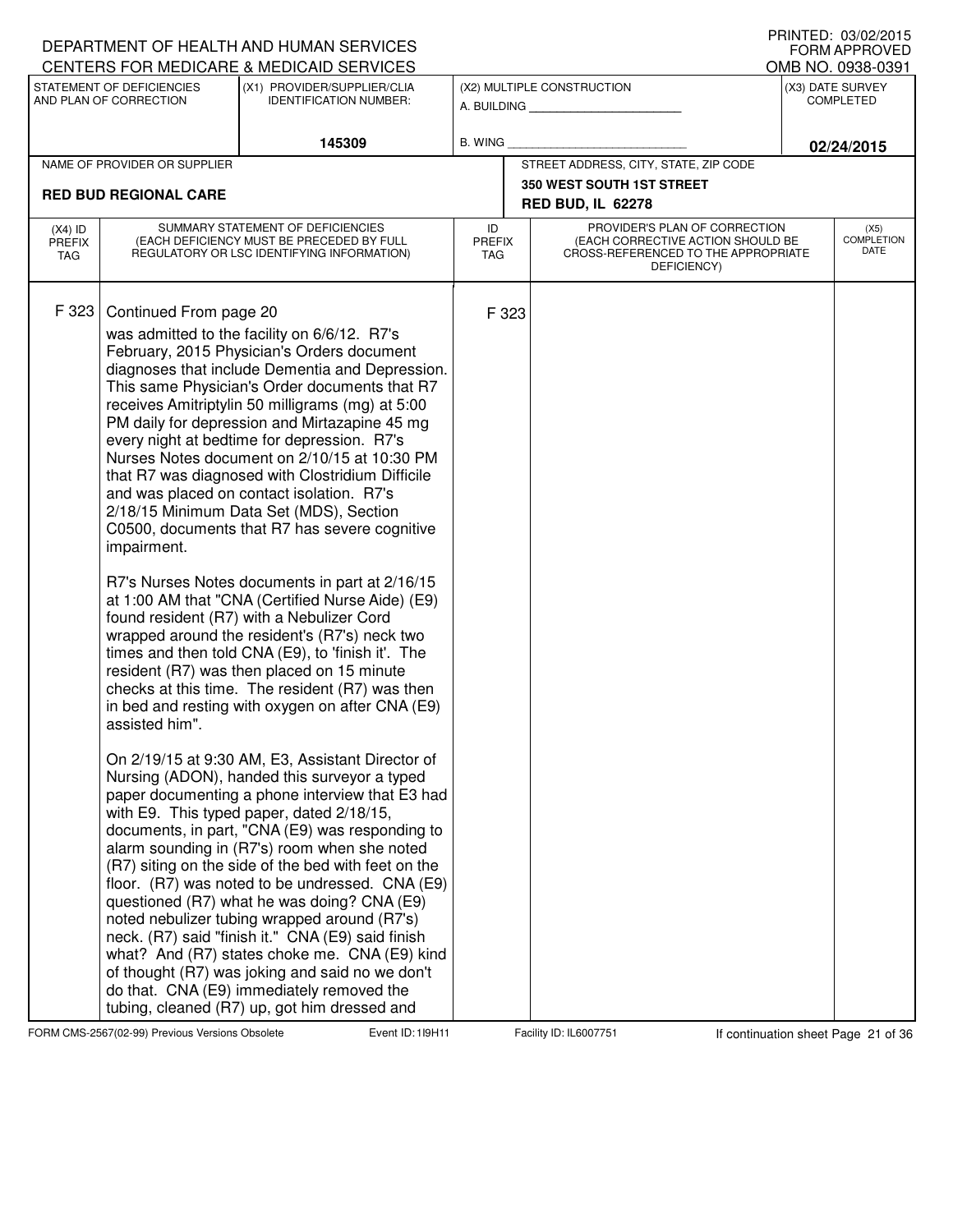|                                   |                                                                                                                                                       | DEPARTMENT OF HEALTH AND HUMAN SERVICES                                                                                                                                                                                                                                                                                                                                                                                                                                                                                                                                                                                                                                                                                                                                                                                                                                                                                                                                                                                                                                                                                                                                                                                                                                                                                                                                                                                                                                                                                                                                                                               |                                   |                                                                                                                          |  | I INNILLI. VJ/VZ/ZVIJ<br><b>FORM APPROVED</b> |
|-----------------------------------|-------------------------------------------------------------------------------------------------------------------------------------------------------|-----------------------------------------------------------------------------------------------------------------------------------------------------------------------------------------------------------------------------------------------------------------------------------------------------------------------------------------------------------------------------------------------------------------------------------------------------------------------------------------------------------------------------------------------------------------------------------------------------------------------------------------------------------------------------------------------------------------------------------------------------------------------------------------------------------------------------------------------------------------------------------------------------------------------------------------------------------------------------------------------------------------------------------------------------------------------------------------------------------------------------------------------------------------------------------------------------------------------------------------------------------------------------------------------------------------------------------------------------------------------------------------------------------------------------------------------------------------------------------------------------------------------------------------------------------------------------------------------------------------------|-----------------------------------|--------------------------------------------------------------------------------------------------------------------------|--|-----------------------------------------------|
|                                   | STATEMENT OF DEFICIENCIES                                                                                                                             | CENTERS FOR MEDICARE & MEDICAID SERVICES<br>(X1) PROVIDER/SUPPLIER/CLIA                                                                                                                                                                                                                                                                                                                                                                                                                                                                                                                                                                                                                                                                                                                                                                                                                                                                                                                                                                                                                                                                                                                                                                                                                                                                                                                                                                                                                                                                                                                                               |                                   | (X2) MULTIPLE CONSTRUCTION                                                                                               |  | OMB NO. 0938-0391<br>(X3) DATE SURVEY         |
|                                   | AND PLAN OF CORRECTION                                                                                                                                | <b>IDENTIFICATION NUMBER:</b>                                                                                                                                                                                                                                                                                                                                                                                                                                                                                                                                                                                                                                                                                                                                                                                                                                                                                                                                                                                                                                                                                                                                                                                                                                                                                                                                                                                                                                                                                                                                                                                         |                                   | A. BUILDING                                                                                                              |  | <b>COMPLETED</b>                              |
|                                   |                                                                                                                                                       | 145309                                                                                                                                                                                                                                                                                                                                                                                                                                                                                                                                                                                                                                                                                                                                                                                                                                                                                                                                                                                                                                                                                                                                                                                                                                                                                                                                                                                                                                                                                                                                                                                                                | B. WING                           |                                                                                                                          |  | 02/24/2015                                    |
|                                   | NAME OF PROVIDER OR SUPPLIER                                                                                                                          |                                                                                                                                                                                                                                                                                                                                                                                                                                                                                                                                                                                                                                                                                                                                                                                                                                                                                                                                                                                                                                                                                                                                                                                                                                                                                                                                                                                                                                                                                                                                                                                                                       |                                   | STREET ADDRESS, CITY, STATE, ZIP CODE                                                                                    |  |                                               |
|                                   | <b>RED BUD REGIONAL CARE</b>                                                                                                                          |                                                                                                                                                                                                                                                                                                                                                                                                                                                                                                                                                                                                                                                                                                                                                                                                                                                                                                                                                                                                                                                                                                                                                                                                                                                                                                                                                                                                                                                                                                                                                                                                                       |                                   | <b>350 WEST SOUTH 1ST STREET</b>                                                                                         |  |                                               |
|                                   |                                                                                                                                                       |                                                                                                                                                                                                                                                                                                                                                                                                                                                                                                                                                                                                                                                                                                                                                                                                                                                                                                                                                                                                                                                                                                                                                                                                                                                                                                                                                                                                                                                                                                                                                                                                                       |                                   | <b>RED BUD, IL 62278</b>                                                                                                 |  |                                               |
| $(X4)$ ID<br><b>PREFIX</b><br>TAG |                                                                                                                                                       | SUMMARY STATEMENT OF DEFICIENCIES<br>(EACH DEFICIENCY MUST BE PRECEDED BY FULL<br>REGULATORY OR LSC IDENTIFYING INFORMATION)                                                                                                                                                                                                                                                                                                                                                                                                                                                                                                                                                                                                                                                                                                                                                                                                                                                                                                                                                                                                                                                                                                                                                                                                                                                                                                                                                                                                                                                                                          | ID<br><b>PREFIX</b><br><b>TAG</b> | PROVIDER'S PLAN OF CORRECTION<br>(EACH CORRECTIVE ACTION SHOULD BE<br>CROSS-REFERENCED TO THE APPROPRIATE<br>DEFICIENCY) |  | (X5)<br><b>COMPLETION</b><br>DATE             |
| F 323                             | Continued From page 21<br>distress noted."<br>approximately 10 inches to R7's right.<br>roommate due to R7 being on contact<br>Clostridium Difficile. | offered for (R7) to come and sit with her at<br>nurses' station and (R7) stated, no. CNA (E9)<br>proceeded to ask (R7) if he would like something<br>to eat or drink as she could get that for him and<br>he stated, "Damn it, no I want to go to bed". CNA<br>(E9) put (R7) back to bed per his request and<br>removed nebulizer and tubing out of reach and<br>exited room to notify nurse of incident. Upon<br>notifying nurse, nurse recommended CNA (E9) to<br>initiate 15 minute checks and notify her of any<br>further incidents. ADON (E3) did question CNA<br>(E9) if on this occasion she truly believed and<br>was concerned for (R7's) safety due to nebulizer<br>tubing being around his neck. CNA (E9) said no I<br>don't believe so, maybe with a call light cord but<br>not that tubing. CNA (E9) did continue the 15<br>minute checks per nurse recommendation and<br>resident rested throughout shift with no further<br>On 2/17/15 at 11:45 AM, R7 was alone in his<br>room, sitting in his wheelchair, with his wheelchair<br>alarm intact, eating cookies. At this same time,<br>R7's oxygen tubing was laying on the floor in front<br>of him and R7's nebulizer tubing was hanging off<br>of side of his bedside table which was located<br>On 2/17/15 at 11:50 AM, E13, CNA, stated that<br>R7 takes his oxygen tubing off himself, that the<br>staff is checking R7 every 15 minute due to<br>suicide precautions and that R7 does not have a<br>precautions related to being diagnosed with<br>On 2/18/15 at 10:00 AM and 2:00 PM and on<br>2/19/15 at 11:00 AM, R7 was alone in his room, | F 323                             |                                                                                                                          |  |                                               |
|                                   |                                                                                                                                                       | sitting in his wheelchair with his oxygen tubing,                                                                                                                                                                                                                                                                                                                                                                                                                                                                                                                                                                                                                                                                                                                                                                                                                                                                                                                                                                                                                                                                                                                                                                                                                                                                                                                                                                                                                                                                                                                                                                     |                                   |                                                                                                                          |  |                                               |

FORM CMS-2567(02-99) Previous Versions Obsolete 119H11 Event ID: 119H11 Facility ID: IL6007751 If continuation sheet Page 22 of 36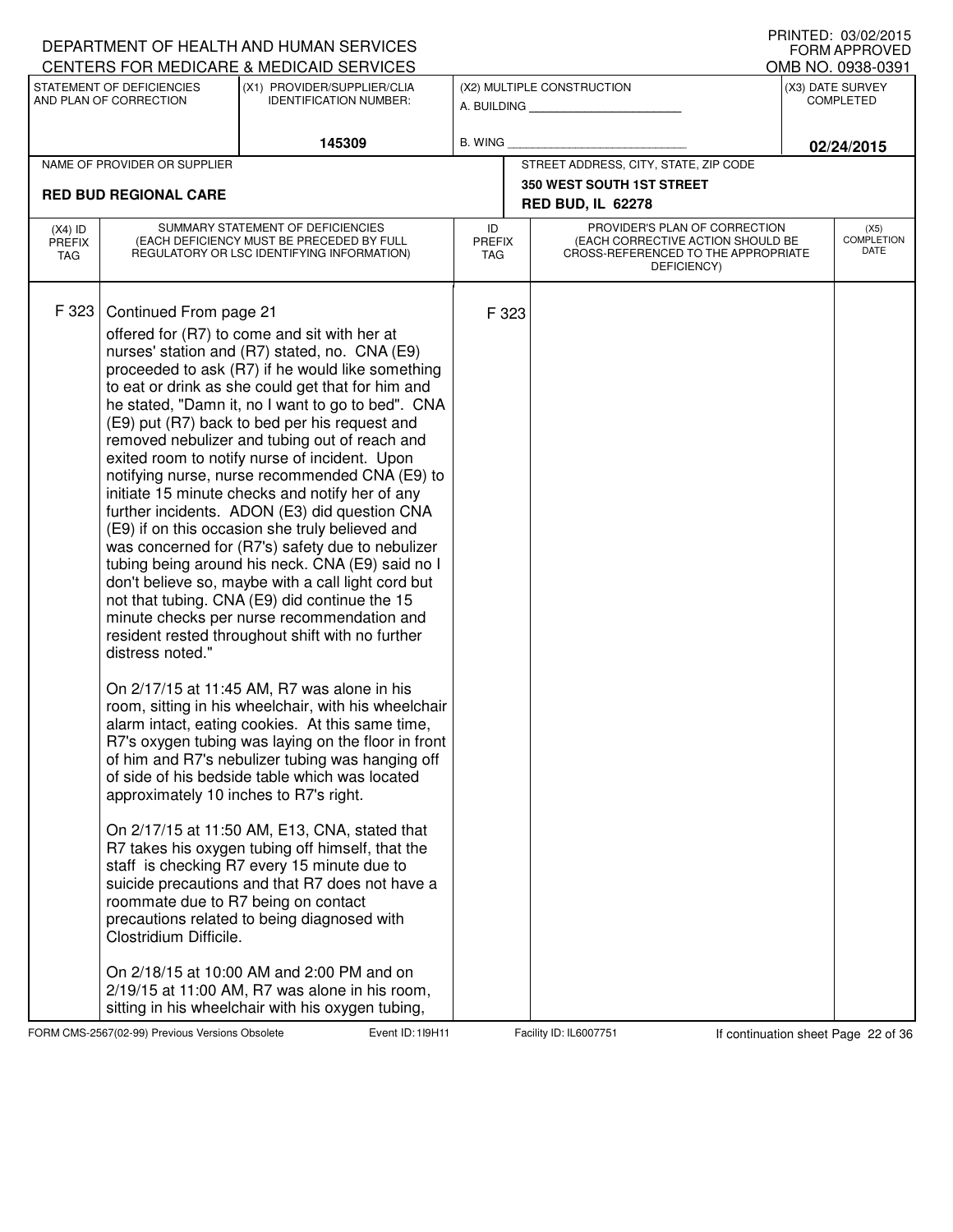|                                          |                                                     | DEPARTMENT OF HEALTH AND HUMAN SERVICES<br>CENTERS FOR MEDICARE & MEDICAID SERVICES                                                                                                                                                                                                                                                                                                                                                                                                                                                                                                                                                                                                                                                                                                                                                                                                                                                                                                                                                                                                                                                                                                                                                                                                                                                                                                                                                                                                                                                                                                                                                                                                                                       |                                   |       |                                                                                                                          | I INNILD. VJ/VZ/ZVIJ<br><b>FORM APPROVED</b><br>OMB NO. 0938-0391 |
|------------------------------------------|-----------------------------------------------------|---------------------------------------------------------------------------------------------------------------------------------------------------------------------------------------------------------------------------------------------------------------------------------------------------------------------------------------------------------------------------------------------------------------------------------------------------------------------------------------------------------------------------------------------------------------------------------------------------------------------------------------------------------------------------------------------------------------------------------------------------------------------------------------------------------------------------------------------------------------------------------------------------------------------------------------------------------------------------------------------------------------------------------------------------------------------------------------------------------------------------------------------------------------------------------------------------------------------------------------------------------------------------------------------------------------------------------------------------------------------------------------------------------------------------------------------------------------------------------------------------------------------------------------------------------------------------------------------------------------------------------------------------------------------------------------------------------------------------|-----------------------------------|-------|--------------------------------------------------------------------------------------------------------------------------|-------------------------------------------------------------------|
|                                          | STATEMENT OF DEFICIENCIES<br>AND PLAN OF CORRECTION | (X1) PROVIDER/SUPPLIER/CLIA<br><b>IDENTIFICATION NUMBER:</b>                                                                                                                                                                                                                                                                                                                                                                                                                                                                                                                                                                                                                                                                                                                                                                                                                                                                                                                                                                                                                                                                                                                                                                                                                                                                                                                                                                                                                                                                                                                                                                                                                                                              |                                   |       | (X2) MULTIPLE CONSTRUCTION<br>A. BUILDING                                                                                | (X3) DATE SURVEY<br><b>COMPLETED</b>                              |
|                                          |                                                     | 145309                                                                                                                                                                                                                                                                                                                                                                                                                                                                                                                                                                                                                                                                                                                                                                                                                                                                                                                                                                                                                                                                                                                                                                                                                                                                                                                                                                                                                                                                                                                                                                                                                                                                                                                    | <b>B. WING</b>                    |       |                                                                                                                          | 02/24/2015                                                        |
|                                          | NAME OF PROVIDER OR SUPPLIER                        |                                                                                                                                                                                                                                                                                                                                                                                                                                                                                                                                                                                                                                                                                                                                                                                                                                                                                                                                                                                                                                                                                                                                                                                                                                                                                                                                                                                                                                                                                                                                                                                                                                                                                                                           |                                   |       | STREET ADDRESS, CITY, STATE, ZIP CODE                                                                                    |                                                                   |
|                                          | <b>RED BUD REGIONAL CARE</b>                        |                                                                                                                                                                                                                                                                                                                                                                                                                                                                                                                                                                                                                                                                                                                                                                                                                                                                                                                                                                                                                                                                                                                                                                                                                                                                                                                                                                                                                                                                                                                                                                                                                                                                                                                           |                                   |       | <b>350 WEST SOUTH 1ST STREET</b>                                                                                         |                                                                   |
|                                          |                                                     |                                                                                                                                                                                                                                                                                                                                                                                                                                                                                                                                                                                                                                                                                                                                                                                                                                                                                                                                                                                                                                                                                                                                                                                                                                                                                                                                                                                                                                                                                                                                                                                                                                                                                                                           |                                   |       | <b>RED BUD, IL 62278</b>                                                                                                 |                                                                   |
| $(X4)$ ID<br><b>PREFIX</b><br><b>TAG</b> |                                                     | SUMMARY STATEMENT OF DEFICIENCIES<br>(EACH DEFICIENCY MUST BE PRECEDED BY FULL<br>REGULATORY OR LSC IDENTIFYING INFORMATION)                                                                                                                                                                                                                                                                                                                                                                                                                                                                                                                                                                                                                                                                                                                                                                                                                                                                                                                                                                                                                                                                                                                                                                                                                                                                                                                                                                                                                                                                                                                                                                                              | ID<br><b>PREFIX</b><br><b>TAG</b> |       | PROVIDER'S PLAN OF CORRECTION<br>(EACH CORRECTIVE ACTION SHOULD BE<br>CROSS-REFERENCED TO THE APPROPRIATE<br>DEFICIENCY) | (X5)<br><b>COMPLETION</b><br>DATE                                 |
| F 323                                    | Continued From page 22<br>8:00 AM<br>notified."     | his nebulizer tubing and his call light within his<br>reach. R7's room is located at the end of the hall.<br>On 2/18/15 at 10:30 AM, E1, Administrator, and<br>E3 stated that they were not called regarding R7's<br>suicide attempt but were notified when they came<br>to work on 2/16/15 at approximately 7:00 AM or<br>The Facility's Suicide Risk Assessment and<br>Interventions Policy and Procedure, dated 7/1/13,<br>documents, "Procedure: A. If staff suspects a<br>resident may harm him or herself, Administrator,<br>Director of Nursing or designee on call will be<br>The Facility's "Evaluation of Suicide Risk" was<br>completed for R7 on 2/16/15 at 11:15 AM by E12,<br>Activity Director, (AD). This Evaluation<br>documents, Question Number 1: "This past<br>week, have you had any thoughts that life is not<br>worth living or that you'd be better off dead?" with<br>R7's answer as "Yes". This same Evaluation<br>documents, Question Number 2: "Do you have<br>thoughts about hurting or even killing yourself?"<br>with R7's answer as "Yeah, Just to get away from<br>here". This same form documents that R7 was<br>asked what he would do and R7 responded<br>"that's what I don't know." This same "Evaluation"<br>of Suicide Risk" form documents the "Action"<br>Plan" for a resident that answers "yes" to<br>questions 1 and 2 has scored 4 points indicating<br>the facility should then enact the Suicide Policy.<br>The Facility's Suicide Policy and Procedure, titled<br>"Suicide Risk Assessment and Interventions",<br>dated 7/1/13, documents, "Score 4: Continue with<br>"Close Observation" level of supervision and<br>notify physician". This same Policy and Procedure |                                   | F 323 |                                                                                                                          |                                                                   |

FORM CMS-2567(02-99) Previous Versions Obsolete **119H Event ID: 119H11** Facility ID: IL6007751 If continuation sheet Page 23 of 36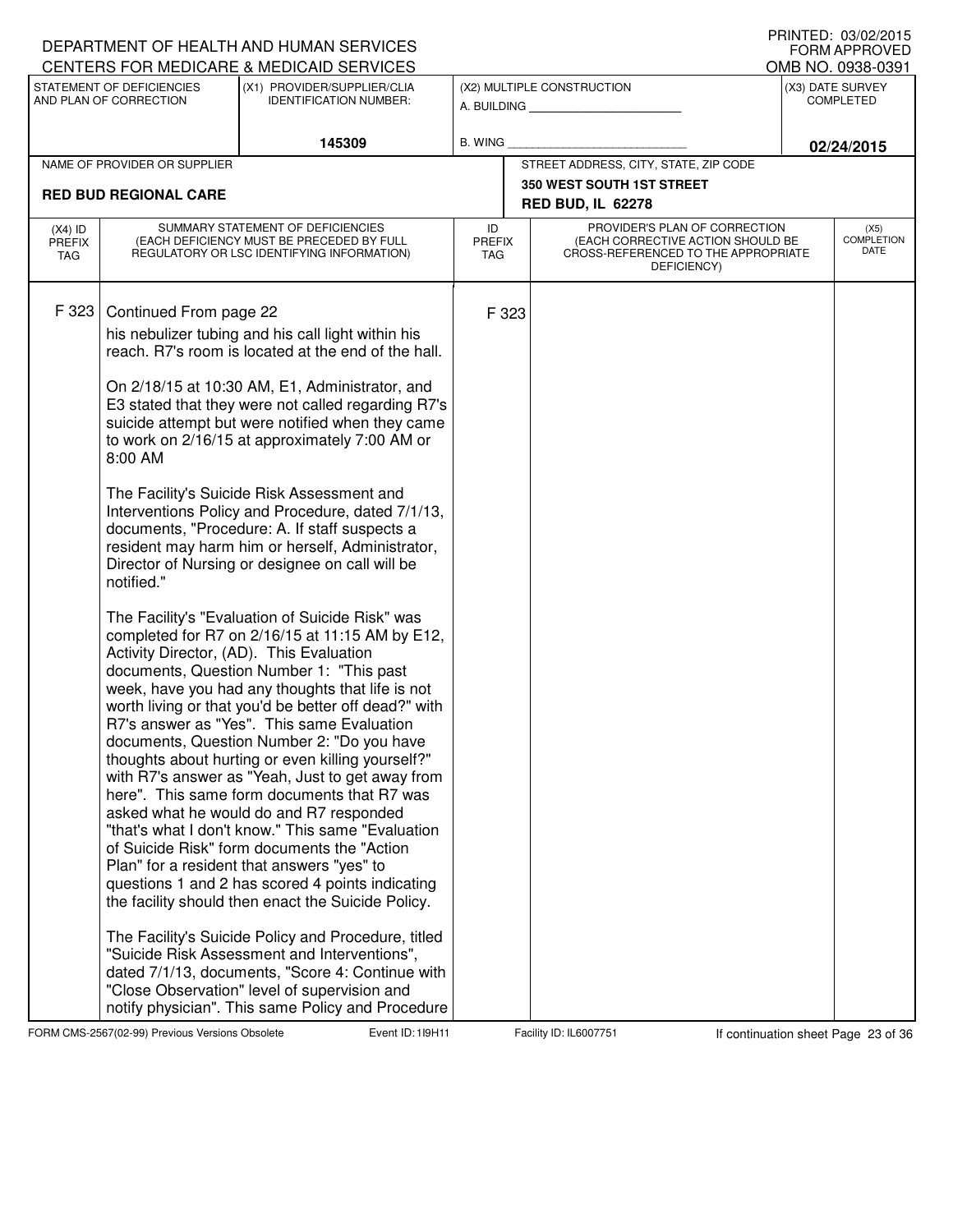|                                          |                                                                       | DEPARTMENT OF HEALTH AND HUMAN SERVICES<br>CENTERS FOR MEDICARE & MEDICAID SERVICES                                                                                                                                                                                                                                                                                                                                                                                                                                                                                                                                                                                                                                                                                                                                                                                                                                                                                                                                                                                                                                                                                                                                                                                                                                                                                                                                                                                                                                                                                                                                                                                    |                                   |       |                                                                                                                          | I INNILD. VJ/VZ/ZVIJ<br><b>FORM APPROVED</b><br>OMB NO. 0938-0391 |
|------------------------------------------|-----------------------------------------------------------------------|------------------------------------------------------------------------------------------------------------------------------------------------------------------------------------------------------------------------------------------------------------------------------------------------------------------------------------------------------------------------------------------------------------------------------------------------------------------------------------------------------------------------------------------------------------------------------------------------------------------------------------------------------------------------------------------------------------------------------------------------------------------------------------------------------------------------------------------------------------------------------------------------------------------------------------------------------------------------------------------------------------------------------------------------------------------------------------------------------------------------------------------------------------------------------------------------------------------------------------------------------------------------------------------------------------------------------------------------------------------------------------------------------------------------------------------------------------------------------------------------------------------------------------------------------------------------------------------------------------------------------------------------------------------------|-----------------------------------|-------|--------------------------------------------------------------------------------------------------------------------------|-------------------------------------------------------------------|
|                                          | STATEMENT OF DEFICIENCIES<br>AND PLAN OF CORRECTION                   | (X1) PROVIDER/SUPPLIER/CLIA<br><b>IDENTIFICATION NUMBER:</b>                                                                                                                                                                                                                                                                                                                                                                                                                                                                                                                                                                                                                                                                                                                                                                                                                                                                                                                                                                                                                                                                                                                                                                                                                                                                                                                                                                                                                                                                                                                                                                                                           |                                   |       | (X2) MULTIPLE CONSTRUCTION<br>A. BUILDING <b>A.</b> BUILDING                                                             | (X3) DATE SURVEY<br><b>COMPLETED</b>                              |
|                                          |                                                                       | 145309                                                                                                                                                                                                                                                                                                                                                                                                                                                                                                                                                                                                                                                                                                                                                                                                                                                                                                                                                                                                                                                                                                                                                                                                                                                                                                                                                                                                                                                                                                                                                                                                                                                                 | <b>B. WING</b>                    |       |                                                                                                                          | 02/24/2015                                                        |
|                                          | NAME OF PROVIDER OR SUPPLIER                                          |                                                                                                                                                                                                                                                                                                                                                                                                                                                                                                                                                                                                                                                                                                                                                                                                                                                                                                                                                                                                                                                                                                                                                                                                                                                                                                                                                                                                                                                                                                                                                                                                                                                                        |                                   |       | STREET ADDRESS, CITY, STATE, ZIP CODE                                                                                    |                                                                   |
|                                          | <b>RED BUD REGIONAL CARE</b>                                          |                                                                                                                                                                                                                                                                                                                                                                                                                                                                                                                                                                                                                                                                                                                                                                                                                                                                                                                                                                                                                                                                                                                                                                                                                                                                                                                                                                                                                                                                                                                                                                                                                                                                        |                                   |       | <b>350 WEST SOUTH 1ST STREET</b>                                                                                         |                                                                   |
|                                          |                                                                       |                                                                                                                                                                                                                                                                                                                                                                                                                                                                                                                                                                                                                                                                                                                                                                                                                                                                                                                                                                                                                                                                                                                                                                                                                                                                                                                                                                                                                                                                                                                                                                                                                                                                        |                                   |       | <b>RED BUD, IL 62278</b>                                                                                                 |                                                                   |
| $(X4)$ ID<br><b>PREFIX</b><br><b>TAG</b> |                                                                       | SUMMARY STATEMENT OF DEFICIENCIES<br>(EACH DEFICIENCY MUST BE PRECEDED BY FULL<br>REGULATORY OR LSC IDENTIFYING INFORMATION)                                                                                                                                                                                                                                                                                                                                                                                                                                                                                                                                                                                                                                                                                                                                                                                                                                                                                                                                                                                                                                                                                                                                                                                                                                                                                                                                                                                                                                                                                                                                           | ID<br><b>PREFIX</b><br><b>TAG</b> |       | PROVIDER'S PLAN OF CORRECTION<br>(EACH CORRECTIVE ACTION SHOULD BE<br>CROSS-REFERENCED TO THE APPROPRIATE<br>DEFICIENCY) | (X5)<br><b>COMPLETION</b><br>DATE                                 |
| F 323                                    | Continued From page 23<br>resident."<br>facility's Activity Director. | documents on page 2, "Levels of Supervision, B.<br>Close Observation, Resident is under direct<br>observation at all times and observer must be<br>able to respond to the resident rapidly. Ratio may<br>be more than 1:1 as long as observer is able to<br>attend to the immediate needs of one resident<br>without sacrificing surveillance and attendance to<br>the immediate needs of another resident(s).<br>Observer must have direct line of sight to<br>On 2/17/15 at 10:30 AM, E3 stated that R7's<br>"Evaluation of Suicide Risk" was correctly scored<br>at a "4," but according to the Facility's Policy and<br>Procedure for "Suicide Risk Assessment and<br>Interventions", dated 7/1/13, with R7 having a<br>score of 4, R7 should have been put on "Close"<br>Observation and not "15 minute checks."<br>On 2/18/15 at 10:40 AM, E3 stated that E12,<br>Activity Director (AD), does the "Evaluation of<br>Suicide Risk" for the Facility when E10, Social<br>Service Director (SSD), is not available. E3 went<br>on to say that E12 has worked many years as the<br>Facility's Social Service Director prior to being the<br>On 2/19/15 at 11:40 AM, E10 stated that her<br>Social Service training consisted of "on the job<br>training for the last 3 years." On 2/19/15 at 11:50<br>AM, E12 stated that she has worked for 17 years<br>as a Social Service Director at the Facility prior to<br>becoming the Activity Director and that her<br>training also consisted of "on the job training."<br>R7's 9/23/14 MDS, under Section D0200<br>"Resident Mood Interview," documents: 1.) R7 as<br>having little or no interest or pleasure in doing |                                   | F 323 |                                                                                                                          |                                                                   |
|                                          |                                                                       | things 12 to 14 days over the last 2 weeks. 2.)                                                                                                                                                                                                                                                                                                                                                                                                                                                                                                                                                                                                                                                                                                                                                                                                                                                                                                                                                                                                                                                                                                                                                                                                                                                                                                                                                                                                                                                                                                                                                                                                                        |                                   |       |                                                                                                                          |                                                                   |

FORM CMS-2567(02-99) Previous Versions Obsolete **119H Event ID: 119H11** Facility ID: IL6007751 If continuation sheet Page 24 of 36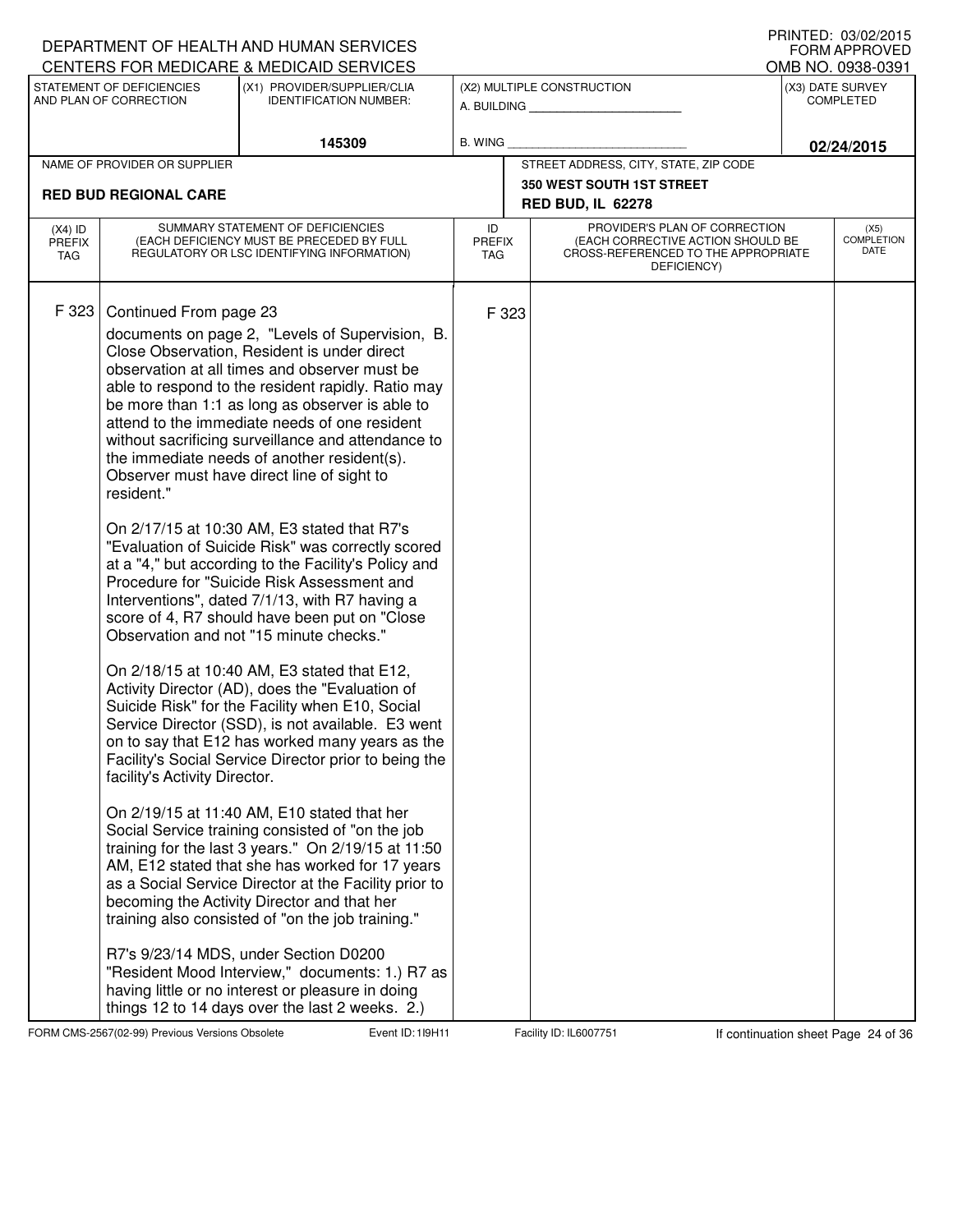|                                   |                                                                                                                                  | DEPARTMENT OF HEALTH AND HUMAN SERVICES<br>CENTERS FOR MEDICARE & MEDICAID SERVICES                                                                                                                                                                                                                                                                                                                                                                                                                                                                                                                                                                                                                                                                                                                                                                                                                                                                                                                                                                                                                                                                                                                                                                                                                                                                                                                                                                                                                                                                                                                                                                                                                                                                  |                            |                                                                                                                          | $1$ THISTLD. US/UZ/ZUTJ<br><b>FORM APPROVED</b><br>OMB NO. 0938-0391 |
|-----------------------------------|----------------------------------------------------------------------------------------------------------------------------------|------------------------------------------------------------------------------------------------------------------------------------------------------------------------------------------------------------------------------------------------------------------------------------------------------------------------------------------------------------------------------------------------------------------------------------------------------------------------------------------------------------------------------------------------------------------------------------------------------------------------------------------------------------------------------------------------------------------------------------------------------------------------------------------------------------------------------------------------------------------------------------------------------------------------------------------------------------------------------------------------------------------------------------------------------------------------------------------------------------------------------------------------------------------------------------------------------------------------------------------------------------------------------------------------------------------------------------------------------------------------------------------------------------------------------------------------------------------------------------------------------------------------------------------------------------------------------------------------------------------------------------------------------------------------------------------------------------------------------------------------------|----------------------------|--------------------------------------------------------------------------------------------------------------------------|----------------------------------------------------------------------|
|                                   | STATEMENT OF DEFICIENCIES<br>AND PLAN OF CORRECTION                                                                              | (X1) PROVIDER/SUPPLIER/CLIA<br><b>IDENTIFICATION NUMBER:</b>                                                                                                                                                                                                                                                                                                                                                                                                                                                                                                                                                                                                                                                                                                                                                                                                                                                                                                                                                                                                                                                                                                                                                                                                                                                                                                                                                                                                                                                                                                                                                                                                                                                                                         |                            | (X2) MULTIPLE CONSTRUCTION<br>A. BUILDING                                                                                | (X3) DATE SURVEY<br><b>COMPLETED</b>                                 |
|                                   |                                                                                                                                  | 145309                                                                                                                                                                                                                                                                                                                                                                                                                                                                                                                                                                                                                                                                                                                                                                                                                                                                                                                                                                                                                                                                                                                                                                                                                                                                                                                                                                                                                                                                                                                                                                                                                                                                                                                                               | B. WING                    |                                                                                                                          | 02/24/2015                                                           |
|                                   | NAME OF PROVIDER OR SUPPLIER                                                                                                     |                                                                                                                                                                                                                                                                                                                                                                                                                                                                                                                                                                                                                                                                                                                                                                                                                                                                                                                                                                                                                                                                                                                                                                                                                                                                                                                                                                                                                                                                                                                                                                                                                                                                                                                                                      |                            | STREET ADDRESS, CITY, STATE, ZIP CODE                                                                                    |                                                                      |
|                                   | <b>RED BUD REGIONAL CARE</b>                                                                                                     |                                                                                                                                                                                                                                                                                                                                                                                                                                                                                                                                                                                                                                                                                                                                                                                                                                                                                                                                                                                                                                                                                                                                                                                                                                                                                                                                                                                                                                                                                                                                                                                                                                                                                                                                                      |                            | <b>350 WEST SOUTH 1ST STREET</b><br><b>RED BUD, IL 62278</b>                                                             |                                                                      |
| $(X4)$ ID<br><b>PREFIX</b><br>TAG |                                                                                                                                  | SUMMARY STATEMENT OF DEFICIENCIES<br>(EACH DEFICIENCY MUST BE PRECEDED BY FULL<br>REGULATORY OR LSC IDENTIFYING INFORMATION)                                                                                                                                                                                                                                                                                                                                                                                                                                                                                                                                                                                                                                                                                                                                                                                                                                                                                                                                                                                                                                                                                                                                                                                                                                                                                                                                                                                                                                                                                                                                                                                                                         | ID<br><b>PREFIX</b><br>TAG | PROVIDER'S PLAN OF CORRECTION<br>(EACH CORRECTIVE ACTION SHOULD BE<br>CROSS-REFERENCED TO THE APPROPRIATE<br>DEFICIENCY) | (X5)<br><b>COMPLETION</b><br>DATE                                    |
| F 323                             | Continued From page 24<br>wife to come up here to stay with me."<br>the last 2 weeks.<br>date of 9/27/13 with Reason for Visits: | R7 as feeling down, depressed or hopeless 12 to<br>14 days over the last 2 weeks. 3.) R7 as having<br>trouble falling asleep or staying asleep, or<br>sleeping too much 7 to 11 days over the last 2<br>weeks. 4.) R7 as feeling bad about yourself - or<br>that you are a failure or have let yourself or your<br>family down 12 to 14 days over the last 2 weeks.<br>5.) R7 has having trouble concentrating on things,<br>such as reading the newspaper or watching<br>television 12 to 14 days over the last 2 weeks. 6.)<br>R7 as moving or speaking so slowly that other<br>people could have noticed. Or the opposite -<br>being so fidgety or restless that you have been<br>moving around a lot more than usual 12 to 14<br>days over the last 2 weeks. 7.) R7 as having<br>thoughts that you would be better off dead, or<br>hurting yourself in some way 12 to 14 days over<br>the last 2 weeks. A quote by R7 was added to<br>this same MDS section stating, "Never hurt<br>myself on purpose". On 9/23/14, a note was<br>documented by E12, SSD, to this same MDS<br>section stating, "asked R7 what we could do to<br>help him with his mood - response was, "Get my<br>R7's 11/29/14 MDS under Section D0200<br>"Resident Mood Interview," documents: 1.) R7<br>as feeling down, depressed, or hopeless 7 to 11<br>days over the last 2 weeks. 2.) R7 as feeling bad<br>about yourself - or that you are a failure or have<br>let yourself or your family down 7 to 11 days over<br>R7's Social Service 1:1 Visit forms have a start<br>Depression/Negative statements such as<br>thoughts that he would be better off dead. R7's<br>Social Service 1:1 Visit Note, dated 8/15/14,<br>documents "Resident has been feeling his family | F 323                      |                                                                                                                          |                                                                      |

FORM CMS-2567(02-99) Previous Versions Obsolete 119H11 Event ID: 119H11 Facility ID: IL6007751 If continuation sheet Page 25 of 36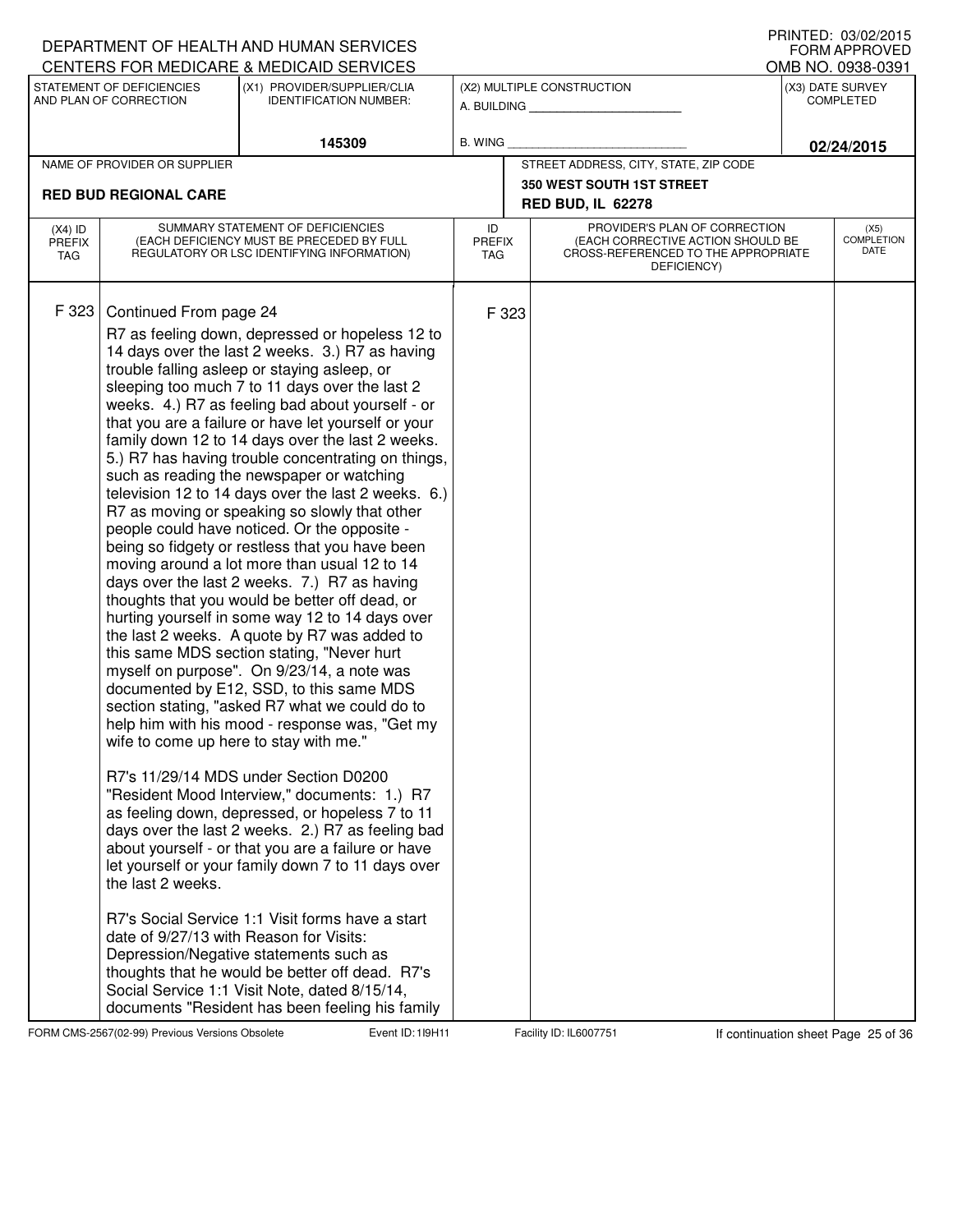|                                   |                                                                                                                                                                                | DEPARTMENT OF HEALTH AND HUMAN SERVICES                                                                                                                                                                                                                                                                                                                                                                                                                                                                                                                                                                                                                                                                                                                                                                                                                                                                                                                                                                                                                                                                                                                                                                                                                                                                                                                                                                                                         |                            |       |                                                                                                                          | <b>FORM APPROVED</b>                  |
|-----------------------------------|--------------------------------------------------------------------------------------------------------------------------------------------------------------------------------|-------------------------------------------------------------------------------------------------------------------------------------------------------------------------------------------------------------------------------------------------------------------------------------------------------------------------------------------------------------------------------------------------------------------------------------------------------------------------------------------------------------------------------------------------------------------------------------------------------------------------------------------------------------------------------------------------------------------------------------------------------------------------------------------------------------------------------------------------------------------------------------------------------------------------------------------------------------------------------------------------------------------------------------------------------------------------------------------------------------------------------------------------------------------------------------------------------------------------------------------------------------------------------------------------------------------------------------------------------------------------------------------------------------------------------------------------|----------------------------|-------|--------------------------------------------------------------------------------------------------------------------------|---------------------------------------|
|                                   | STATEMENT OF DEFICIENCIES                                                                                                                                                      | CENTERS FOR MEDICARE & MEDICAID SERVICES<br>(X1) PROVIDER/SUPPLIER/CLIA                                                                                                                                                                                                                                                                                                                                                                                                                                                                                                                                                                                                                                                                                                                                                                                                                                                                                                                                                                                                                                                                                                                                                                                                                                                                                                                                                                         |                            |       | (X2) MULTIPLE CONSTRUCTION                                                                                               | OMB NO. 0938-0391<br>(X3) DATE SURVEY |
|                                   | AND PLAN OF CORRECTION                                                                                                                                                         | <b>IDENTIFICATION NUMBER:</b>                                                                                                                                                                                                                                                                                                                                                                                                                                                                                                                                                                                                                                                                                                                                                                                                                                                                                                                                                                                                                                                                                                                                                                                                                                                                                                                                                                                                                   |                            |       | A. BUILDING A.                                                                                                           | <b>COMPLETED</b>                      |
|                                   |                                                                                                                                                                                | 145309                                                                                                                                                                                                                                                                                                                                                                                                                                                                                                                                                                                                                                                                                                                                                                                                                                                                                                                                                                                                                                                                                                                                                                                                                                                                                                                                                                                                                                          | B. WING                    |       |                                                                                                                          | 02/24/2015                            |
|                                   | NAME OF PROVIDER OR SUPPLIER                                                                                                                                                   |                                                                                                                                                                                                                                                                                                                                                                                                                                                                                                                                                                                                                                                                                                                                                                                                                                                                                                                                                                                                                                                                                                                                                                                                                                                                                                                                                                                                                                                 |                            |       | STREET ADDRESS, CITY, STATE, ZIP CODE                                                                                    |                                       |
|                                   | <b>RED BUD REGIONAL CARE</b>                                                                                                                                                   |                                                                                                                                                                                                                                                                                                                                                                                                                                                                                                                                                                                                                                                                                                                                                                                                                                                                                                                                                                                                                                                                                                                                                                                                                                                                                                                                                                                                                                                 |                            |       | 350 WEST SOUTH 1ST STREET<br><b>RED BUD, IL 62278</b>                                                                    |                                       |
| $(X4)$ ID<br><b>PREFIX</b><br>TAG |                                                                                                                                                                                | SUMMARY STATEMENT OF DEFICIENCIES<br>(EACH DEFICIENCY MUST BE PRECEDED BY FULL<br>REGULATORY OR LSC IDENTIFYING INFORMATION)                                                                                                                                                                                                                                                                                                                                                                                                                                                                                                                                                                                                                                                                                                                                                                                                                                                                                                                                                                                                                                                                                                                                                                                                                                                                                                                    | ID<br><b>PREFIX</b><br>TAG |       | PROVIDER'S PLAN OF CORRECTION<br>(EACH CORRECTIVE ACTION SHOULD BE<br>CROSS-REFERENCED TO THE APPROPRIATE<br>DEFICIENCY) | (X5)<br><b>COMPLETION</b><br>DATE     |
| F 323                             | Continued From page 25<br>Service 1:1 Visit Note, dated 9/30/14,<br>wishes he could move."<br>about self."<br>matter anyway, It's no use, Etc.," it is<br>shift.<br>said, no." | and wife do not care about him," R7's Social<br>documents, "He wants to be with his wife, so he<br>acts out." R7's Social Service 1:1 Visit Note,<br>dated 12/31/14, documents, "Resident has not<br>been happy with his life. Has voiced not wanting<br>to live here anymore. He misses his wife and<br>R7's Social Service Medicare Progress Note,<br>dated 12/3/14, documents, "Continues to have<br>negative statements, as evidenced by, 'What's<br>the use.' 'Just let me die.' Resident at times<br>refuses oxygen treatment. Resident feels bad<br>R7's 2/1/15 to 2/16/15 Behavior Tracking for the<br>behavior of "Negative Statements - It doesn't<br>documented that R7 voiced negative statements<br>2 times a day, for 8 days on day shift and that R7<br>voiced negative statements one day on night<br>R7's Nurses Notes document in part on 1/21/15<br>at 5:00 PM, "Resident (R7) had a tearful episode<br>during med pass, 'What if I don't want my meds?<br>If I take my meds I won't Croak, so why should I<br>when everyone is against me?' Nurse, (E16<br>LPN), asked resident (R7) what was bothering<br>him, he stated he hasn't been able to talk to his<br>wife. When asked if he wanted to call his wife, he<br>On 2/17/15 at 3:00 PM, E3 said that R7 has<br>never wanted to live at the facility and that R7<br>misses his wife but when R7 does talk to his wife,<br>they argue and then he gets mad. At this same |                            | F 323 |                                                                                                                          |                                       |

FORM CMS-2567(02-99) Previous Versions Obsolete 119H11 Event ID: 119H11 Facility ID: IL6007751 If continuation sheet Page 26 of 36

DEPARTMENT OF HEALTH AND HUMAN SERVICES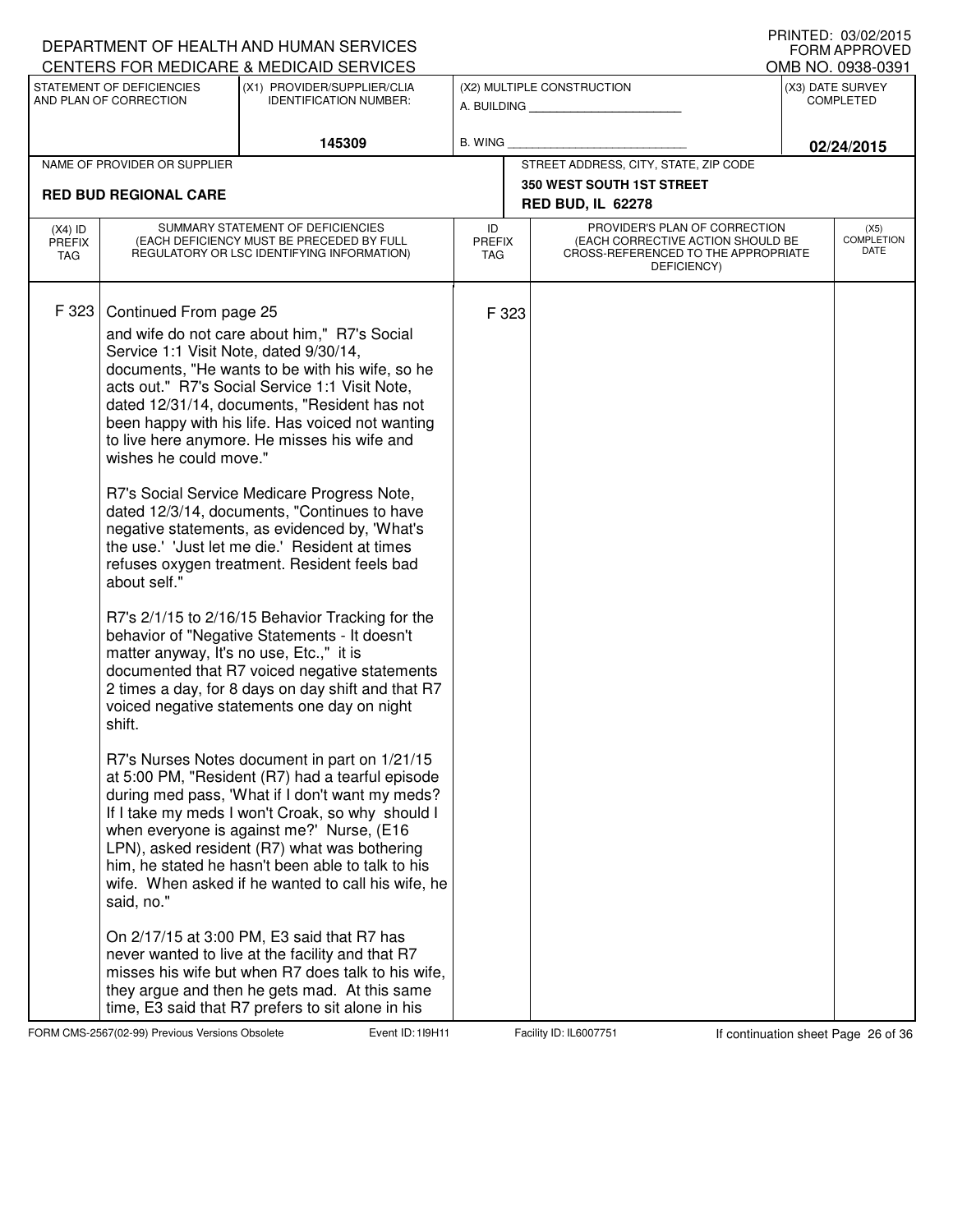|                                   |                                                                                                                                                | DEPARTMENT OF HEALTH AND HUMAN SERVICES                                                                                                                                                                                                                                                                                                                                                                                                                                                                                                                                                                                                                                                                                                                                                                                                                                                                                                                                                                                                                                                                                                                |                                                                     |                                                                                                                          |                  | FORM APPROVED                     |  |  |
|-----------------------------------|------------------------------------------------------------------------------------------------------------------------------------------------|--------------------------------------------------------------------------------------------------------------------------------------------------------------------------------------------------------------------------------------------------------------------------------------------------------------------------------------------------------------------------------------------------------------------------------------------------------------------------------------------------------------------------------------------------------------------------------------------------------------------------------------------------------------------------------------------------------------------------------------------------------------------------------------------------------------------------------------------------------------------------------------------------------------------------------------------------------------------------------------------------------------------------------------------------------------------------------------------------------------------------------------------------------|---------------------------------------------------------------------|--------------------------------------------------------------------------------------------------------------------------|------------------|-----------------------------------|--|--|
|                                   |                                                                                                                                                | CENTERS FOR MEDICARE & MEDICAID SERVICES                                                                                                                                                                                                                                                                                                                                                                                                                                                                                                                                                                                                                                                                                                                                                                                                                                                                                                                                                                                                                                                                                                               | OMB NO. 0938-0391<br>(X3) DATE SURVEY<br>(X2) MULTIPLE CONSTRUCTION |                                                                                                                          |                  |                                   |  |  |
|                                   | STATEMENT OF DEFICIENCIES<br>AND PLAN OF CORRECTION                                                                                            | (X1) PROVIDER/SUPPLIER/CLIA<br><b>IDENTIFICATION NUMBER:</b>                                                                                                                                                                                                                                                                                                                                                                                                                                                                                                                                                                                                                                                                                                                                                                                                                                                                                                                                                                                                                                                                                           |                                                                     | A. BUILDING <b>A.</b> BUILDING                                                                                           | <b>COMPLETED</b> |                                   |  |  |
|                                   |                                                                                                                                                | 145309                                                                                                                                                                                                                                                                                                                                                                                                                                                                                                                                                                                                                                                                                                                                                                                                                                                                                                                                                                                                                                                                                                                                                 | B. WING                                                             |                                                                                                                          |                  | 02/24/2015                        |  |  |
|                                   | NAME OF PROVIDER OR SUPPLIER                                                                                                                   |                                                                                                                                                                                                                                                                                                                                                                                                                                                                                                                                                                                                                                                                                                                                                                                                                                                                                                                                                                                                                                                                                                                                                        |                                                                     | STREET ADDRESS, CITY, STATE, ZIP CODE                                                                                    |                  |                                   |  |  |
| <b>RED BUD REGIONAL CARE</b>      |                                                                                                                                                |                                                                                                                                                                                                                                                                                                                                                                                                                                                                                                                                                                                                                                                                                                                                                                                                                                                                                                                                                                                                                                                                                                                                                        |                                                                     | 350 WEST SOUTH 1ST STREET<br><b>RED BUD, IL 62278</b>                                                                    |                  |                                   |  |  |
| $(X4)$ ID<br><b>PREFIX</b><br>TAG |                                                                                                                                                | SUMMARY STATEMENT OF DEFICIENCIES<br>(EACH DEFICIENCY MUST BE PRECEDED BY FULL<br>REGULATORY OR LSC IDENTIFYING INFORMATION)                                                                                                                                                                                                                                                                                                                                                                                                                                                                                                                                                                                                                                                                                                                                                                                                                                                                                                                                                                                                                           | ID<br><b>PREFIX</b><br><b>TAG</b>                                   | PROVIDER'S PLAN OF CORRECTION<br>(EACH CORRECTIVE ACTION SHOULD BE<br>CROSS-REFERENCED TO THE APPROPRIATE<br>DEFICIENCY) |                  | (X5)<br><b>COMPLETION</b><br>DATE |  |  |
| F 323<br>F 329<br>$SS=D$          | Continued From page 26<br>room and not be bothered.<br>severely cognitive impaired.<br>UNNECESSARY DRUGS<br>combinations of the reasons above. | On 2/17/15 at 2:50 PM, E3 stated that in<br>September 2012, R7 had approximately a 2 week<br>hospital stay for a Psychiatric Evaluation due to<br>making suicidal threats. E3 went on to say that<br>R7 was much stronger in 2012 because R7<br>walked, was not severely cognitive impaired but<br>that now R7 is weaker, in a wheelchair and is<br>483.25(I) DRUG REGIMEN IS FREE FROM<br>Each resident's drug regimen must be free from<br>unnecessary drugs. An unnecessary drug is any<br>drug when used in excessive dose (including<br>duplicate therapy); or for excessive duration; or<br>without adequate monitoring; or without adequate<br>indications for its use; or in the presence of<br>adverse consequences which indicate the dose<br>should be reduced or discontinued; or any<br>Based on a comprehensive assessment of a<br>resident, the facility must ensure that residents<br>who have not used antipsychotic drugs are not<br>given these drugs unless antipsychotic drug<br>therapy is necessary to treat a specific condition<br>as diagnosed and documented in the clinical<br>record; and residents who use antipsychotic | F 323<br>F 329                                                      |                                                                                                                          |                  |                                   |  |  |
|                                   | drugs.                                                                                                                                         | drugs receive gradual dose reductions, and<br>behavioral interventions, unless clinically<br>contraindicated, in an effort to discontinue these                                                                                                                                                                                                                                                                                                                                                                                                                                                                                                                                                                                                                                                                                                                                                                                                                                                                                                                                                                                                        |                                                                     |                                                                                                                          |                  |                                   |  |  |

FORM CMS-2567(02-99) Previous Versions Obsolete 119H11 Event ID: 119H11 Facility ID: IL6007751 If continuation sheet Page 27 of 36

DEPARTMENT OF HEALTH AND HUMAN SERVICES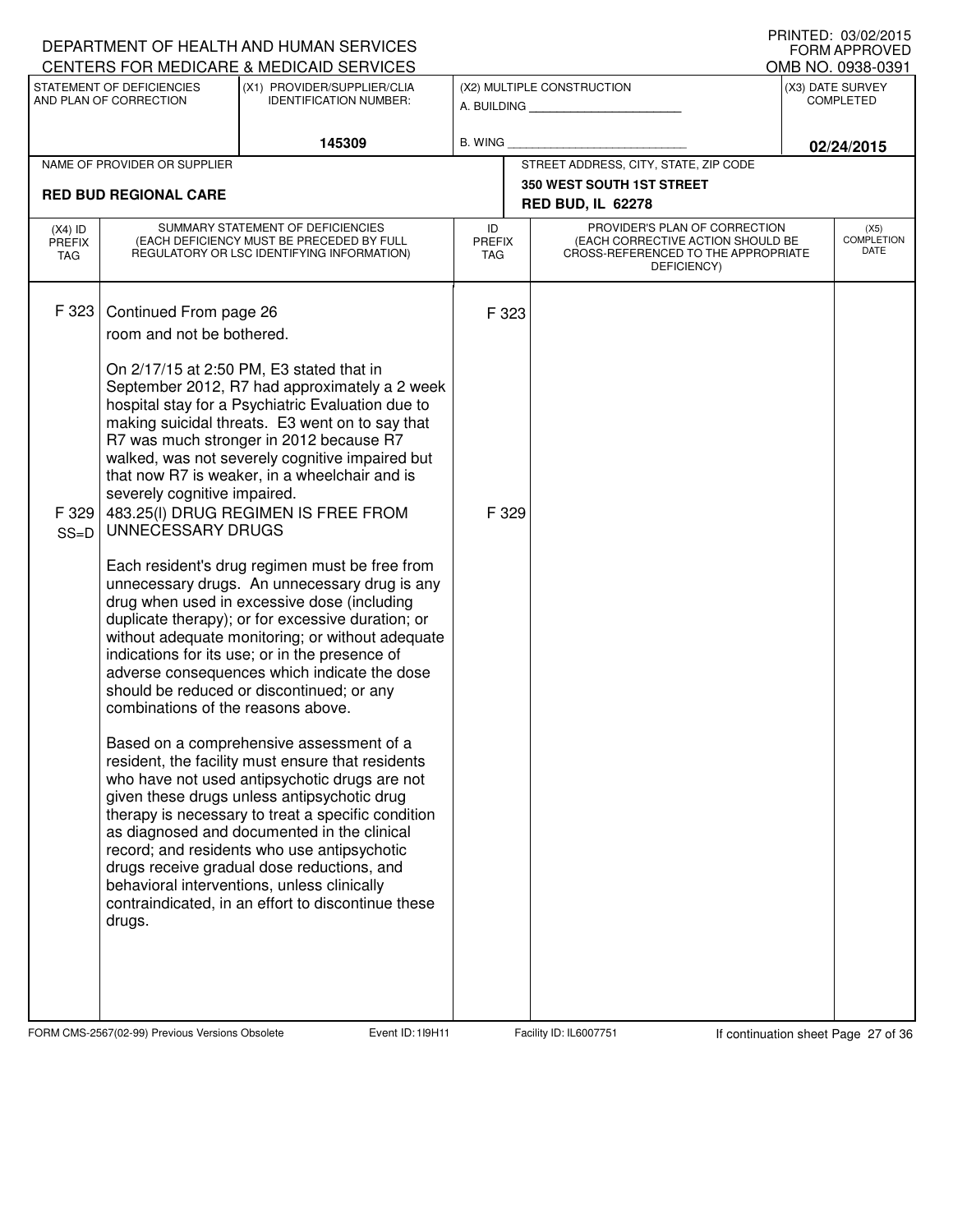| DEPARTMENT OF HEALTH AND HUMAN SERVICES<br>CENTERS FOR MEDICARE & MEDICAID SERVICES |                                                                                                                              | I INNILD. VJ/VZ/ZVIJ<br><b>FORM APPROVED</b><br>OMB NO. 0938-0391                                                                                                                                                                                                                                                                                                                                                                                                                                                                                                                                                                                                                                                                                                                                                                                                                                                                                                                                                                                                                                                                                                                                                                                                            |                                   |       |                                                                                                                          |                                      |                                   |
|-------------------------------------------------------------------------------------|------------------------------------------------------------------------------------------------------------------------------|------------------------------------------------------------------------------------------------------------------------------------------------------------------------------------------------------------------------------------------------------------------------------------------------------------------------------------------------------------------------------------------------------------------------------------------------------------------------------------------------------------------------------------------------------------------------------------------------------------------------------------------------------------------------------------------------------------------------------------------------------------------------------------------------------------------------------------------------------------------------------------------------------------------------------------------------------------------------------------------------------------------------------------------------------------------------------------------------------------------------------------------------------------------------------------------------------------------------------------------------------------------------------|-----------------------------------|-------|--------------------------------------------------------------------------------------------------------------------------|--------------------------------------|-----------------------------------|
|                                                                                     | STATEMENT OF DEFICIENCIES<br>AND PLAN OF CORRECTION                                                                          | (X1) PROVIDER/SUPPLIER/CLIA<br><b>IDENTIFICATION NUMBER:</b>                                                                                                                                                                                                                                                                                                                                                                                                                                                                                                                                                                                                                                                                                                                                                                                                                                                                                                                                                                                                                                                                                                                                                                                                                 |                                   |       | (X2) MULTIPLE CONSTRUCTION<br>A. BUILDING                                                                                | (X3) DATE SURVEY<br><b>COMPLETED</b> |                                   |
|                                                                                     |                                                                                                                              | 145309                                                                                                                                                                                                                                                                                                                                                                                                                                                                                                                                                                                                                                                                                                                                                                                                                                                                                                                                                                                                                                                                                                                                                                                                                                                                       | B. WING                           |       |                                                                                                                          | 02/24/2015                           |                                   |
|                                                                                     | NAME OF PROVIDER OR SUPPLIER                                                                                                 |                                                                                                                                                                                                                                                                                                                                                                                                                                                                                                                                                                                                                                                                                                                                                                                                                                                                                                                                                                                                                                                                                                                                                                                                                                                                              |                                   |       | STREET ADDRESS, CITY, STATE, ZIP CODE                                                                                    |                                      |                                   |
|                                                                                     | <b>RED BUD REGIONAL CARE</b>                                                                                                 |                                                                                                                                                                                                                                                                                                                                                                                                                                                                                                                                                                                                                                                                                                                                                                                                                                                                                                                                                                                                                                                                                                                                                                                                                                                                              |                                   |       | <b>350 WEST SOUTH 1ST STREET</b><br><b>RED BUD, IL 62278</b>                                                             |                                      |                                   |
| $(X4)$ ID<br><b>PREFIX</b><br>TAG                                                   |                                                                                                                              | SUMMARY STATEMENT OF DEFICIENCIES<br>(EACH DEFICIENCY MUST BE PRECEDED BY FULL<br>REGULATORY OR LSC IDENTIFYING INFORMATION)                                                                                                                                                                                                                                                                                                                                                                                                                                                                                                                                                                                                                                                                                                                                                                                                                                                                                                                                                                                                                                                                                                                                                 | ID<br><b>PREFIX</b><br><b>TAG</b> |       | PROVIDER'S PLAN OF CORRECTION<br>(EACH CORRECTIVE ACTION SHOULD BE<br>CROSS-REFERENCED TO THE APPROPRIATE<br>DEFICIENCY) |                                      | (X5)<br><b>COMPLETION</b><br>DATE |
| F 329                                                                               | Continued From page 27<br>by:<br>in the sample of 19.<br>Findings include:<br>yelling out.<br>Haldol 0.5 mg po daily at HS." | This REQUIREMENT is not met as evidenced<br>Based on observation record review and<br>interview, the Facility failed to provide a rationale<br>to support the use and a dosage increase of a<br>antipsychotic medication for one of six residents<br>(R12) reviewed for antipsychotic medication use<br>The Physician's Order Sheet (POS) for 1/2015 for<br>R12 documents diagnoses, in part, as General<br>Anxiety Disorder, Depression and Senile<br>Psychosis. The Minimum Data Set (MDS) dated<br>1/16/2015 documents R12 is moderately impaired<br>with cognition, resists care and has behaviors of<br>The Physician's Order (PO) from Z1, Physician,<br>dated 1/09/2015 documents, in part, "Consult<br>pharmacy re (about) taper Haldol (Haloperidol)<br>0.5 mg (milligram) po (by mouth)". The PO dated<br>1/11/2015 documents "D/C (discontinue) Haldol<br>0.5 MG PO prn (as needed) every HS (bedtime).<br>The Patient Transfer Form for R12, dated<br>1/11/2015 documents, in part, "Resident (R12)<br>has had multiple drug therapies for extreme<br>anxiety with delusions, echolalia (repetitive<br>speech patterns). She is now threatening to harm<br>self if she doesn't go home in front of husband.<br>Per husband, threw herself out of bed. States she |                                   | F 329 |                                                                                                                          |                                      |                                   |
|                                                                                     | threats and attempts to harm self."                                                                                          | will continue to try to hurt self. Send to ER<br>(emergency room) for evaluation related to                                                                                                                                                                                                                                                                                                                                                                                                                                                                                                                                                                                                                                                                                                                                                                                                                                                                                                                                                                                                                                                                                                                                                                                  |                                   |       |                                                                                                                          |                                      |                                   |

FORM CMS-2567(02-99) Previous Versions Obsolete 119H11 Event ID: 119H11 Facility ID: IL6007751 If continuation sheet Page 28 of 36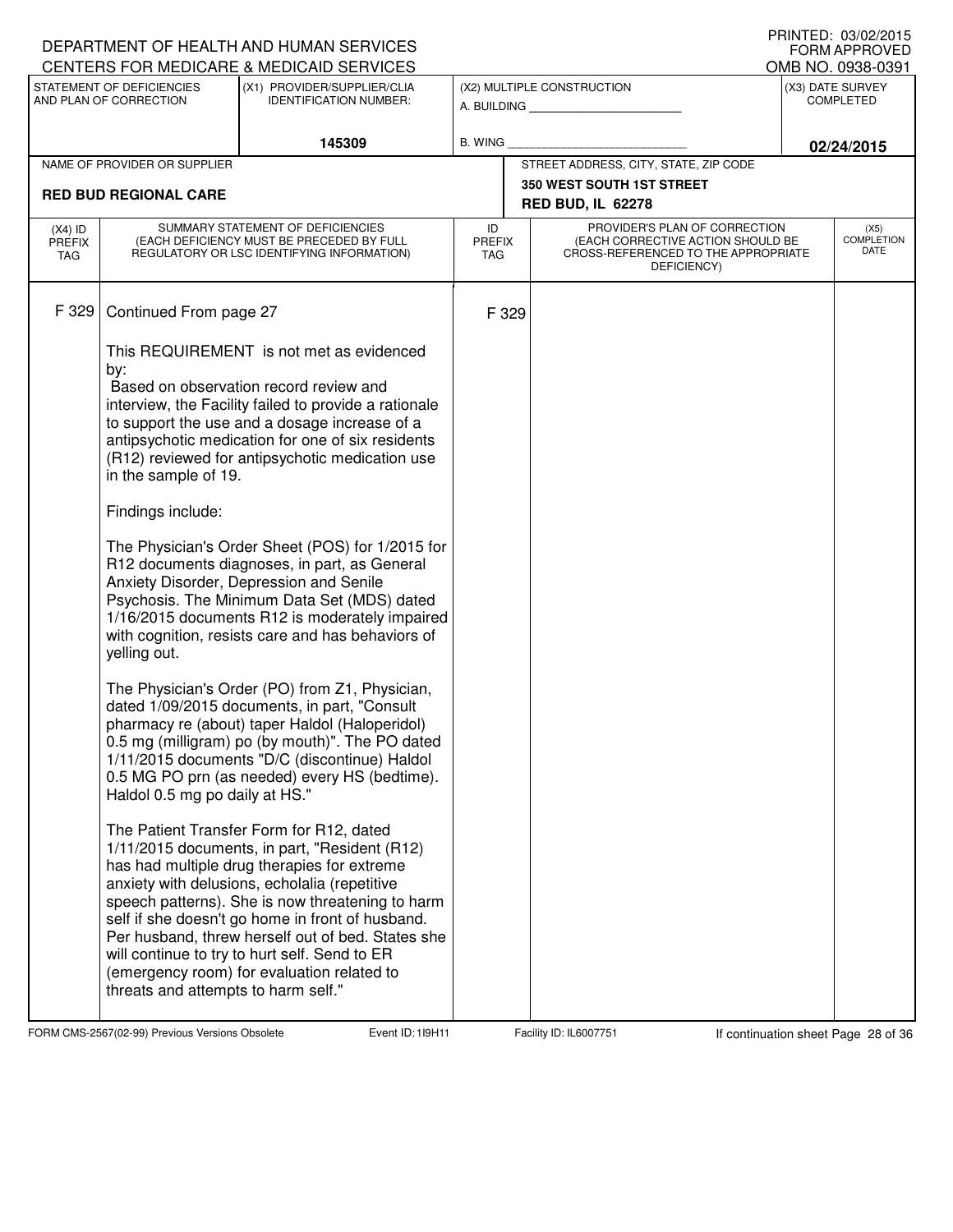|                                   |                                                                                                                                                                                                          | DEPARTMENT OF HEALTH AND HUMAN SERVICES<br>CENTERS FOR MEDICARE & MEDICAID SERVICES                                                                                                                                                                                                                                                                                                                                                                                                                                                                                                                                                                                                                                                                                                                                                                                                                                                                                                                                                                                                                                                                                                                                                                                                                                                                                                                                 |                                   |       |                                                                                                                          |            | I INNILLI. VUIVLILUIJ<br><b>FORM APPROVED</b><br>OMB NO. 0938-0391 |
|-----------------------------------|----------------------------------------------------------------------------------------------------------------------------------------------------------------------------------------------------------|---------------------------------------------------------------------------------------------------------------------------------------------------------------------------------------------------------------------------------------------------------------------------------------------------------------------------------------------------------------------------------------------------------------------------------------------------------------------------------------------------------------------------------------------------------------------------------------------------------------------------------------------------------------------------------------------------------------------------------------------------------------------------------------------------------------------------------------------------------------------------------------------------------------------------------------------------------------------------------------------------------------------------------------------------------------------------------------------------------------------------------------------------------------------------------------------------------------------------------------------------------------------------------------------------------------------------------------------------------------------------------------------------------------------|-----------------------------------|-------|--------------------------------------------------------------------------------------------------------------------------|------------|--------------------------------------------------------------------|
|                                   | STATEMENT OF DEFICIENCIES<br>AND PLAN OF CORRECTION                                                                                                                                                      | (X1) PROVIDER/SUPPLIER/CLIA<br><b>IDENTIFICATION NUMBER:</b>                                                                                                                                                                                                                                                                                                                                                                                                                                                                                                                                                                                                                                                                                                                                                                                                                                                                                                                                                                                                                                                                                                                                                                                                                                                                                                                                                        |                                   |       | (X2) MULTIPLE CONSTRUCTION<br>A. BUILDING                                                                                |            | (X3) DATE SURVEY<br><b>COMPLETED</b>                               |
|                                   |                                                                                                                                                                                                          | 145309                                                                                                                                                                                                                                                                                                                                                                                                                                                                                                                                                                                                                                                                                                                                                                                                                                                                                                                                                                                                                                                                                                                                                                                                                                                                                                                                                                                                              | B. WING                           |       |                                                                                                                          | 02/24/2015 |                                                                    |
|                                   | NAME OF PROVIDER OR SUPPLIER                                                                                                                                                                             |                                                                                                                                                                                                                                                                                                                                                                                                                                                                                                                                                                                                                                                                                                                                                                                                                                                                                                                                                                                                                                                                                                                                                                                                                                                                                                                                                                                                                     |                                   |       | STREET ADDRESS, CITY, STATE, ZIP CODE                                                                                    |            |                                                                    |
|                                   | <b>RED BUD REGIONAL CARE</b>                                                                                                                                                                             |                                                                                                                                                                                                                                                                                                                                                                                                                                                                                                                                                                                                                                                                                                                                                                                                                                                                                                                                                                                                                                                                                                                                                                                                                                                                                                                                                                                                                     |                                   |       | <b>350 WEST SOUTH 1ST STREET</b>                                                                                         |            |                                                                    |
|                                   |                                                                                                                                                                                                          |                                                                                                                                                                                                                                                                                                                                                                                                                                                                                                                                                                                                                                                                                                                                                                                                                                                                                                                                                                                                                                                                                                                                                                                                                                                                                                                                                                                                                     |                                   |       | <b>RED BUD, IL 62278</b>                                                                                                 |            |                                                                    |
| $(X4)$ ID<br><b>PREFIX</b><br>TAG |                                                                                                                                                                                                          | SUMMARY STATEMENT OF DEFICIENCIES<br>(EACH DEFICIENCY MUST BE PRECEDED BY FULL<br>REGULATORY OR LSC IDENTIFYING INFORMATION)                                                                                                                                                                                                                                                                                                                                                                                                                                                                                                                                                                                                                                                                                                                                                                                                                                                                                                                                                                                                                                                                                                                                                                                                                                                                                        | ID<br><b>PREFIX</b><br><b>TAG</b> |       | PROVIDER'S PLAN OF CORRECTION<br>(EACH CORRECTIVE ACTION SHOULD BE<br>CROSS-REFERENCED TO THE APPROPRIATE<br>DEFICIENCY) |            | (X5)<br><b>COMPLETION</b><br>DATE                                  |
| F 329                             | Continued From page 28<br>and chanting.<br>"Send to ER to evaluate and treat per<br>to the facility at 6:50 PM.<br>with the G-tube and was admitted.<br>faxed to office."<br>increase of Haldol for R12. | The Nurses Note, dated 1/11/2105 at 3:15 PM,<br>documents R12 was sent to the local hospital via<br>an ambulance. The Nurses Note, dated<br>1/12/2015 at 1:00 AM, documents R12 returned<br>to the facility, was placed on 1:1 observation and<br>continued to yell out with repetitive statements<br>The PO for R12, dated 1/22/2015, documents<br>ambulance." The Patient Transfer Form, dated<br>1/22/2015, documents, in part, "G-tube<br>(gastrostomy tube) not in place." The Nurses<br>Note, dated 1/22/2015, documents R12 returned<br>The Nurses Note, dated 1/25/2015, documents<br>R12 was sent to the local hospital for problems<br>The Nurses Note, dated 1/28/2015 at 5:15 PM,<br>documents R12 returned to the Facility. The PO,<br>dated 1/28/2015, documents R12 was ordered<br>the anti-psychotic medication of Haloperidol 5 mg<br>by mouth at bedtime on readmission to the<br>Facility by Z1. The Nurses Note, dated 1/28/2015<br>at 8:00 PM documents, in part, "Called (Z1) to<br>verify meds (medications) list, Haldol increased to<br>5 mg every HS. (Z1) requests that list of meds be<br>The Chronological Record of Drug Regimen<br>Review for 12/2014, 1/2015 and 2/2015 has no<br>documentation from Z4, Pharmacist related to<br>Haldol or a GDR (gradual dose reduction) or<br>Z1's Physician Progress Notes, dated 12/30/2014<br>and 1/31/2015 has no documentation or rationale |                                   | F 329 |                                                                                                                          |            |                                                                    |
|                                   | about the use of or the increase of the                                                                                                                                                                  |                                                                                                                                                                                                                                                                                                                                                                                                                                                                                                                                                                                                                                                                                                                                                                                                                                                                                                                                                                                                                                                                                                                                                                                                                                                                                                                                                                                                                     |                                   |       |                                                                                                                          |            |                                                                    |

FORM CMS-2567(02-99) Previous Versions Obsolete **119H Event ID: 119H11** Facility ID: IL6007751 If continuation sheet Page 29 of 36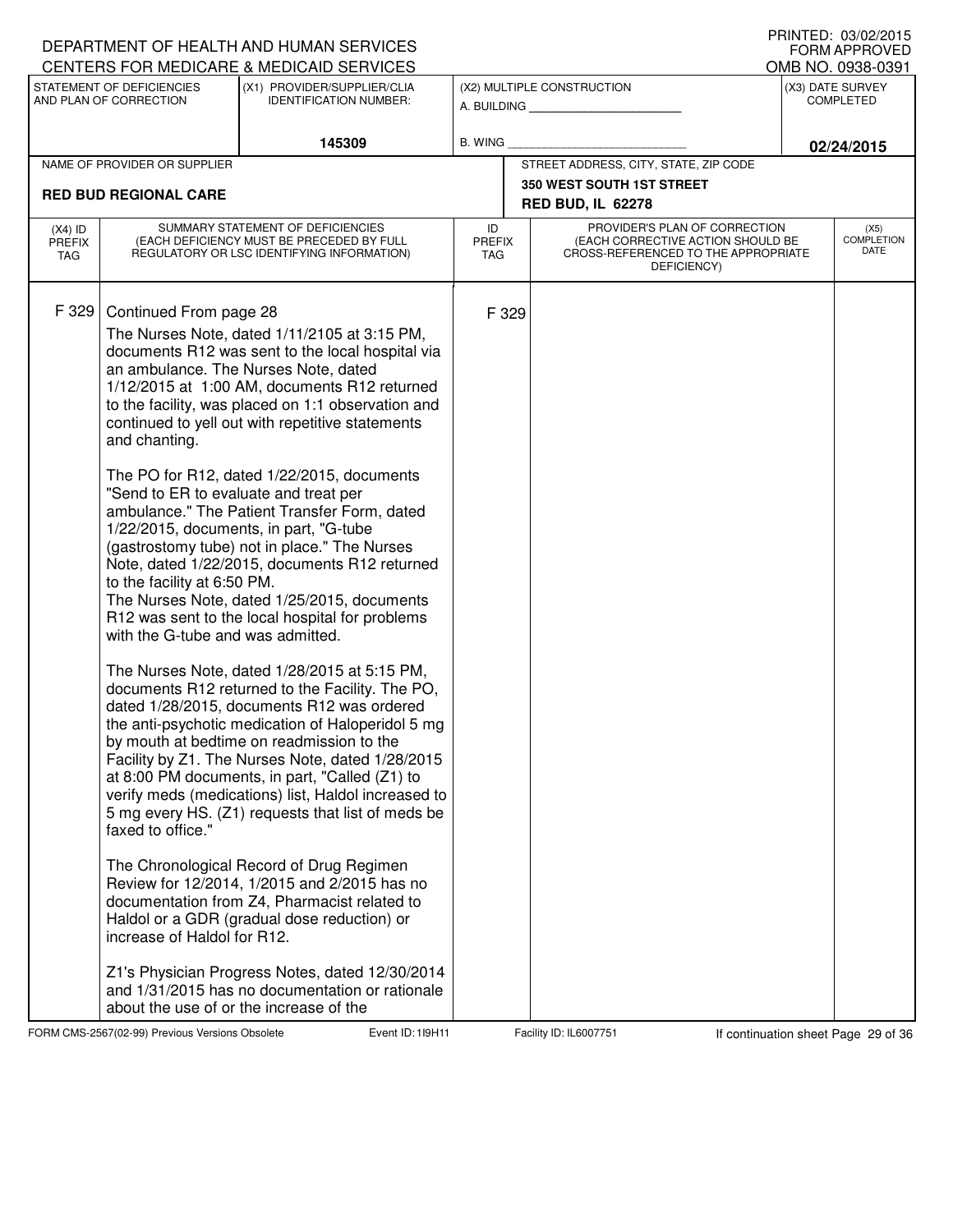|                                          |                                                                                                                                                                                              | DEPARTMENT OF HEALTH AND HUMAN SERVICES<br>CENTERS FOR MEDICARE & MEDICAID SERVICES                                                                                                                                                                                                                                                                                                                                                                                                                                                                                                                                                                                                                                                                                                                                                                                                                                                                                                                                                                                                                                                                                                                                                                                                                                                                                                                                                                                                                                                                                  |                                   |       |                                                                                                                          |                                      | I INNILD. VJ/VZ/ZVIJ<br><b>FORM APPROVED</b><br>OMB NO. 0938-0391 |  |
|------------------------------------------|----------------------------------------------------------------------------------------------------------------------------------------------------------------------------------------------|----------------------------------------------------------------------------------------------------------------------------------------------------------------------------------------------------------------------------------------------------------------------------------------------------------------------------------------------------------------------------------------------------------------------------------------------------------------------------------------------------------------------------------------------------------------------------------------------------------------------------------------------------------------------------------------------------------------------------------------------------------------------------------------------------------------------------------------------------------------------------------------------------------------------------------------------------------------------------------------------------------------------------------------------------------------------------------------------------------------------------------------------------------------------------------------------------------------------------------------------------------------------------------------------------------------------------------------------------------------------------------------------------------------------------------------------------------------------------------------------------------------------------------------------------------------------|-----------------------------------|-------|--------------------------------------------------------------------------------------------------------------------------|--------------------------------------|-------------------------------------------------------------------|--|
|                                          | STATEMENT OF DEFICIENCIES<br>AND PLAN OF CORRECTION                                                                                                                                          | (X1) PROVIDER/SUPPLIER/CLIA<br><b>IDENTIFICATION NUMBER:</b>                                                                                                                                                                                                                                                                                                                                                                                                                                                                                                                                                                                                                                                                                                                                                                                                                                                                                                                                                                                                                                                                                                                                                                                                                                                                                                                                                                                                                                                                                                         |                                   |       | (X2) MULTIPLE CONSTRUCTION<br>A. BUILDING                                                                                | (X3) DATE SURVEY<br><b>COMPLETED</b> |                                                                   |  |
|                                          |                                                                                                                                                                                              | 145309                                                                                                                                                                                                                                                                                                                                                                                                                                                                                                                                                                                                                                                                                                                                                                                                                                                                                                                                                                                                                                                                                                                                                                                                                                                                                                                                                                                                                                                                                                                                                               | <b>B. WING</b>                    |       |                                                                                                                          | 02/24/2015                           |                                                                   |  |
|                                          | NAME OF PROVIDER OR SUPPLIER                                                                                                                                                                 |                                                                                                                                                                                                                                                                                                                                                                                                                                                                                                                                                                                                                                                                                                                                                                                                                                                                                                                                                                                                                                                                                                                                                                                                                                                                                                                                                                                                                                                                                                                                                                      |                                   |       | STREET ADDRESS, CITY, STATE, ZIP CODE                                                                                    |                                      |                                                                   |  |
|                                          | <b>RED BUD REGIONAL CARE</b>                                                                                                                                                                 |                                                                                                                                                                                                                                                                                                                                                                                                                                                                                                                                                                                                                                                                                                                                                                                                                                                                                                                                                                                                                                                                                                                                                                                                                                                                                                                                                                                                                                                                                                                                                                      |                                   |       | <b>350 WEST SOUTH 1ST STREET</b><br><b>RED BUD, IL 62278</b>                                                             |                                      |                                                                   |  |
| $(X4)$ ID<br><b>PREFIX</b><br><b>TAG</b> |                                                                                                                                                                                              | SUMMARY STATEMENT OF DEFICIENCIES<br>(EACH DEFICIENCY MUST BE PRECEDED BY FULL<br>REGULATORY OR LSC IDENTIFYING INFORMATION)                                                                                                                                                                                                                                                                                                                                                                                                                                                                                                                                                                                                                                                                                                                                                                                                                                                                                                                                                                                                                                                                                                                                                                                                                                                                                                                                                                                                                                         | ID<br><b>PREFIX</b><br><b>TAG</b> |       | PROVIDER'S PLAN OF CORRECTION<br>(EACH CORRECTIVE ACTION SHOULD BE<br>CROSS-REFERENCED TO THE APPROPRIATE<br>DEFICIENCY) |                                      | (X5)<br><b>COMPLETION</b><br>DATE                                 |  |
| F 329                                    | Continued From page 29<br>her medications and at times was over<br>medicated.<br>numerous psychotropic medications.<br>clinically indicated. Any new<br>psychopharmacological tracking log." | antipsychotic medication of Haldol for R12.<br>On 2/19/2015, at 9:00 AM, R12 was sleeping in<br>her wheelchair. On 2/19/2015 at 9:30 AM, R12<br>was awake in the wheelchair. R12 had poor eye<br>contact, a flat affect and reported she felt<br>anxious. At that time, Z6, family member was<br>visiting. Z6 reported R12 had had problems with<br>On 2/20/2015 at 9:15 AM, E3, Assistant Director<br>of Nursing (ADON) reported the facility has had<br>problems with Z1 related to the psychotropic<br>medication use and dealing with the behaviors of<br>R12. E3 reported Z1 has been very difficult to<br>deal with and Z5, Medical Director has been<br>involved with issues related to Z1, R12 and the<br>appropriate treatments and placements for R12.<br>E3 reported R12 has not been evaluated by a<br>psychiatrist since residing at the facility for a<br>correct psychiatric diagnosis to support the use of<br>The Facility's policy and procedure, dated<br>2/09/2012, entitled 'Psychopharmacological<br>Medication' documents in part, "It is the policy of<br>(the facility) to use Psychopharmacological<br>medications only with appropriate assessment<br>and adequate indication for use. Residents who<br>receive antipsychotic medication due to<br>associated psychotic and/or agitated behaviors<br>will have documentation to support the use of<br>medication. Gradual dose reduction will be<br>implemented per regulation requirements unless<br>psychopharmacological mediation order or<br>dosage change will be maintained on the |                                   | F 329 |                                                                                                                          |                                      |                                                                   |  |

FORM CMS-2567(02-99) Previous Versions Obsolete Event ID: 119H11 Facility ID: IL6007751 If continuation sheet Page 30 of 36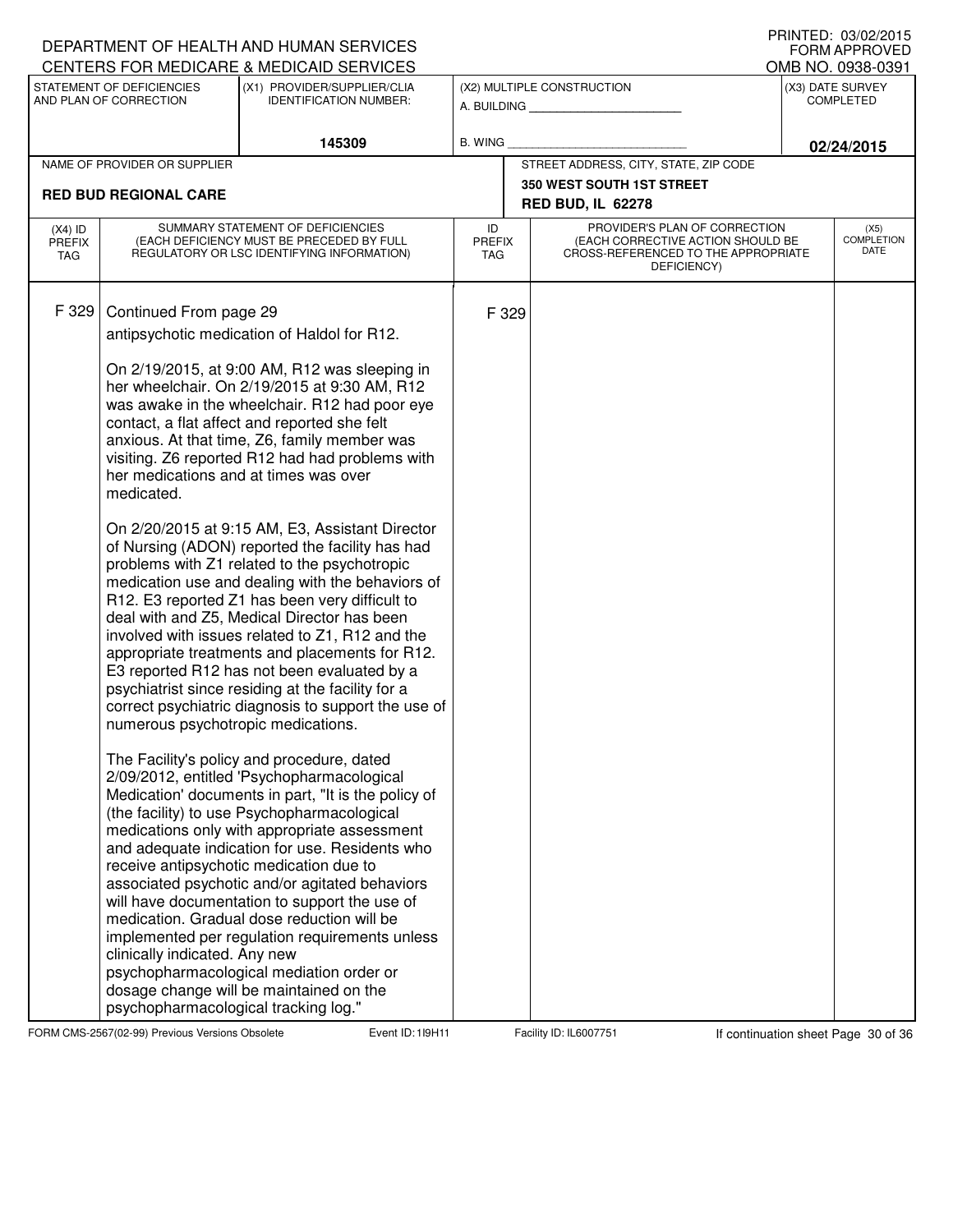|                                          |                                                                                                           | DEPARTMENT OF HEALTH AND HUMAN SERVICES<br>CENTERS FOR MEDICARE & MEDICAID SERVICES                                                                                                                                                                                                                                                                                                                                                                                                                                                                                                                                                                                                                                                                                                                                                                                                                                                                                                                                                                                                                                                   |                                   |                                                                                                                          |            | I IUIN LLU. VU/VE/LUTJ<br><b>FORM APPROVED</b><br>OMB NO. 0938-0391 |  |
|------------------------------------------|-----------------------------------------------------------------------------------------------------------|---------------------------------------------------------------------------------------------------------------------------------------------------------------------------------------------------------------------------------------------------------------------------------------------------------------------------------------------------------------------------------------------------------------------------------------------------------------------------------------------------------------------------------------------------------------------------------------------------------------------------------------------------------------------------------------------------------------------------------------------------------------------------------------------------------------------------------------------------------------------------------------------------------------------------------------------------------------------------------------------------------------------------------------------------------------------------------------------------------------------------------------|-----------------------------------|--------------------------------------------------------------------------------------------------------------------------|------------|---------------------------------------------------------------------|--|
|                                          | STATEMENT OF DEFICIENCIES<br>AND PLAN OF CORRECTION                                                       | (X1) PROVIDER/SUPPLIER/CLIA<br><b>IDENTIFICATION NUMBER:</b>                                                                                                                                                                                                                                                                                                                                                                                                                                                                                                                                                                                                                                                                                                                                                                                                                                                                                                                                                                                                                                                                          |                                   | (X2) MULTIPLE CONSTRUCTION<br>A. BUILDING AND AN INCOME.                                                                 |            | (X3) DATE SURVEY<br><b>COMPLETED</b>                                |  |
|                                          |                                                                                                           | 145309                                                                                                                                                                                                                                                                                                                                                                                                                                                                                                                                                                                                                                                                                                                                                                                                                                                                                                                                                                                                                                                                                                                                | B. WING                           |                                                                                                                          | 02/24/2015 |                                                                     |  |
|                                          | NAME OF PROVIDER OR SUPPLIER                                                                              |                                                                                                                                                                                                                                                                                                                                                                                                                                                                                                                                                                                                                                                                                                                                                                                                                                                                                                                                                                                                                                                                                                                                       |                                   | STREET ADDRESS, CITY, STATE, ZIP CODE                                                                                    |            |                                                                     |  |
|                                          | <b>RED BUD REGIONAL CARE</b>                                                                              |                                                                                                                                                                                                                                                                                                                                                                                                                                                                                                                                                                                                                                                                                                                                                                                                                                                                                                                                                                                                                                                                                                                                       |                                   | <b>350 WEST SOUTH 1ST STREET</b>                                                                                         |            |                                                                     |  |
|                                          |                                                                                                           |                                                                                                                                                                                                                                                                                                                                                                                                                                                                                                                                                                                                                                                                                                                                                                                                                                                                                                                                                                                                                                                                                                                                       |                                   | <b>RED BUD, IL 62278</b>                                                                                                 |            |                                                                     |  |
| $(X4)$ ID<br><b>PREFIX</b><br><b>TAG</b> |                                                                                                           | SUMMARY STATEMENT OF DEFICIENCIES<br>(EACH DEFICIENCY MUST BE PRECEDED BY FULL<br>REGULATORY OR LSC IDENTIFYING INFORMATION)                                                                                                                                                                                                                                                                                                                                                                                                                                                                                                                                                                                                                                                                                                                                                                                                                                                                                                                                                                                                          | ID<br><b>PREFIX</b><br><b>TAG</b> | PROVIDER'S PLAN OF CORRECTION<br>(EACH CORRECTIVE ACTION SHOULD BE<br>CROSS-REFERENCED TO THE APPROPRIATE<br>DEFICIENCY) |            | (X5)<br><b>COMPLETION</b><br>DATE                                   |  |
| F 371<br>$SS = F$                        | 483.35(i) FOOD PROCURE,                                                                                   | STORE/PREPARE/SERVE - SANITARY                                                                                                                                                                                                                                                                                                                                                                                                                                                                                                                                                                                                                                                                                                                                                                                                                                                                                                                                                                                                                                                                                                        | F 371                             |                                                                                                                          |            |                                                                     |  |
|                                          | The facility must -<br>authorities; and<br>under sanitary conditions                                      | (1) Procure food from sources approved or<br>considered satisfactory by Federal, State or local<br>(2) Store, prepare, distribute and serve food                                                                                                                                                                                                                                                                                                                                                                                                                                                                                                                                                                                                                                                                                                                                                                                                                                                                                                                                                                                      |                                   |                                                                                                                          |            |                                                                     |  |
|                                          | by:<br>monitor food which prevents potential<br>97 residents living in the Facility.<br>Findings include: | This REQUIREMENT is not met as evidenced<br>Based on observation, interview and record<br>review, the Facility failed to label, date and<br>contamination. This has the potential to affect all<br>On the initial tour of the kitchen on 2/17/15 with<br>the starting time of 10:03 AM, one 12 ounce box<br>of lasagna noodles was observed in the dry<br>storage area with an expiration date of<br>02/11/2015. In the freezer were three frozen,<br>unidentified white meat products with no labels or<br>dates present, also there was one full large nine<br>pound box of cheese tortellini with an expiration<br>date of October 2011. In another freezer there<br>was a 5 pound bag of chicken tenders identified<br>by E5, Head Cook, and a 4 inch deep pan of<br>spaghetti present with a label indicating the<br>expiration date of January 2015, and 2 dozen<br>muffins in the refrigerator without any labels and<br>dates. Also there was a clear bag of shredded<br>chicken opened and 7 hamburger patties with no<br>dates or labels; both were not closed properly,<br>with the product being exposed to air. In a box |                                   |                                                                                                                          |            |                                                                     |  |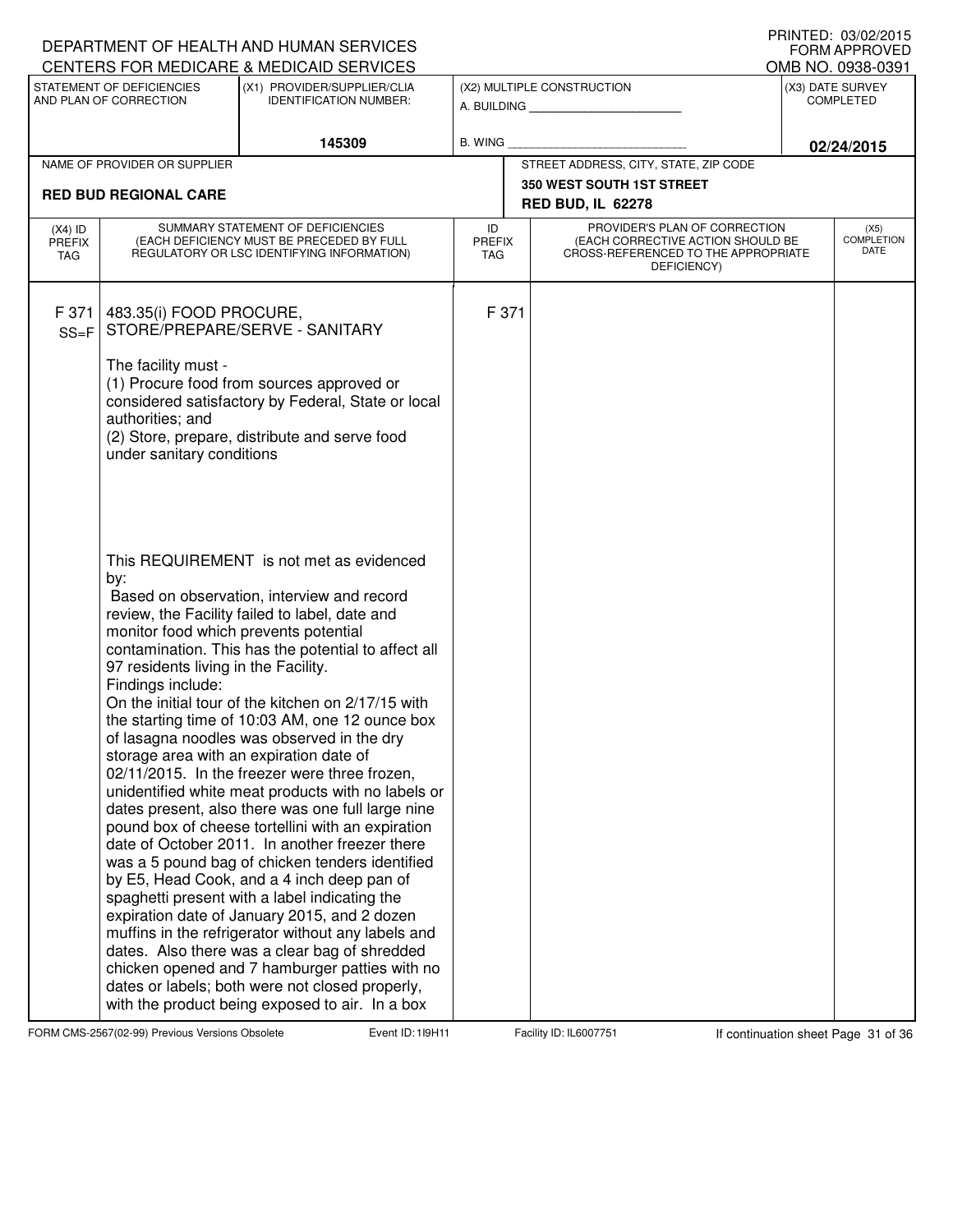|                                          |                                                                                                                                                                                                                                                                     | DEPARTMENT OF HEALTH AND HUMAN SERVICES<br>CENTERS FOR MEDICARE & MEDICAID SERVICES                                                                                                                                                                                                                                                                                                                                                                                                                                                                                                                                                                                                                                                                                                                                                                                                                                                                                                                                                                                                                                                                                                                                                                                                                                                                            |                                   | IIIIIIILD.UJ/UZ/ZUIJ<br><b>FORM APPROVED</b><br>OMB NO. 0938-0391                                                        |                                   |                                      |  |  |  |
|------------------------------------------|---------------------------------------------------------------------------------------------------------------------------------------------------------------------------------------------------------------------------------------------------------------------|----------------------------------------------------------------------------------------------------------------------------------------------------------------------------------------------------------------------------------------------------------------------------------------------------------------------------------------------------------------------------------------------------------------------------------------------------------------------------------------------------------------------------------------------------------------------------------------------------------------------------------------------------------------------------------------------------------------------------------------------------------------------------------------------------------------------------------------------------------------------------------------------------------------------------------------------------------------------------------------------------------------------------------------------------------------------------------------------------------------------------------------------------------------------------------------------------------------------------------------------------------------------------------------------------------------------------------------------------------------|-----------------------------------|--------------------------------------------------------------------------------------------------------------------------|-----------------------------------|--------------------------------------|--|--|--|
|                                          | STATEMENT OF DEFICIENCIES<br>AND PLAN OF CORRECTION                                                                                                                                                                                                                 | (X1) PROVIDER/SUPPLIER/CLIA<br><b>IDENTIFICATION NUMBER:</b>                                                                                                                                                                                                                                                                                                                                                                                                                                                                                                                                                                                                                                                                                                                                                                                                                                                                                                                                                                                                                                                                                                                                                                                                                                                                                                   |                                   | (X2) MULTIPLE CONSTRUCTION<br>A. BUILDING                                                                                |                                   | (X3) DATE SURVEY<br><b>COMPLETED</b> |  |  |  |
|                                          |                                                                                                                                                                                                                                                                     | 145309                                                                                                                                                                                                                                                                                                                                                                                                                                                                                                                                                                                                                                                                                                                                                                                                                                                                                                                                                                                                                                                                                                                                                                                                                                                                                                                                                         | B. WING                           |                                                                                                                          | 02/24/2015                        |                                      |  |  |  |
|                                          | NAME OF PROVIDER OR SUPPLIER                                                                                                                                                                                                                                        |                                                                                                                                                                                                                                                                                                                                                                                                                                                                                                                                                                                                                                                                                                                                                                                                                                                                                                                                                                                                                                                                                                                                                                                                                                                                                                                                                                |                                   | STREET ADDRESS, CITY, STATE, ZIP CODE                                                                                    |                                   |                                      |  |  |  |
|                                          | <b>RED BUD REGIONAL CARE</b>                                                                                                                                                                                                                                        |                                                                                                                                                                                                                                                                                                                                                                                                                                                                                                                                                                                                                                                                                                                                                                                                                                                                                                                                                                                                                                                                                                                                                                                                                                                                                                                                                                |                                   | <b>350 WEST SOUTH 1ST STREET</b><br><b>RED BUD, IL 62278</b>                                                             |                                   |                                      |  |  |  |
| $(X4)$ ID<br><b>PREFIX</b><br><b>TAG</b> | SUMMARY STATEMENT OF DEFICIENCIES<br>(EACH DEFICIENCY MUST BE PRECEDED BY FULL<br>REGULATORY OR LSC IDENTIFYING INFORMATION)                                                                                                                                        |                                                                                                                                                                                                                                                                                                                                                                                                                                                                                                                                                                                                                                                                                                                                                                                                                                                                                                                                                                                                                                                                                                                                                                                                                                                                                                                                                                | ID<br><b>PREFIX</b><br><b>TAG</b> | PROVIDER'S PLAN OF CORRECTION<br>(EACH CORRECTIVE ACTION SHOULD BE<br>CROSS-REFERENCED TO THE APPROPRIATE<br>DEFICIENCY) | (X5)<br><b>COMPLETION</b><br>DATE |                                      |  |  |  |
| F 371<br>F441<br>$SS=D$                  | Continued From page 31<br>dates and all items that were expired.<br>listing the name of the product, date<br>date.<br>the Facility.<br>SPREAD, LINENS<br>of disease and infection.<br>(a) Infection Control Program<br>Program under which it -<br>in the facility; | were 8 brown bags containing French fries, onion<br>rings, and potatoes wedges opened with no<br>labels or dates, and the package was not secured<br>properly and the product was exposed to air.<br>During the initial tour on 02/17/2015, with the<br>starting time of 10:03 AM, E4, Director of<br>Nutritional Services and E5, Head Cook, removed<br>all items immediately and said they would be<br>disposing of all of the products without labels,<br>The Food & Nutrition Service Department Food<br>Label Dating Guide posted on the freezer and<br>refrigerators on 02/17/2015 at 10:28 AM,<br>documents that labels are to be used for all<br>opened stored products and filled out completely,<br>opened/and/or prepared and/or placed in the<br>cooler or freezer, and to record the expiration<br>The Resident Census and Conditions of<br>Residents, CMS 672, dated 02/17/2105,<br>documents the Facility has 97 residents living in<br>483.65 INFECTION CONTROL, PREVENT<br>The facility must establish and maintain an<br>Infection Control Program designed to provide a<br>safe, sanitary and comfortable environment and<br>to help prevent the development and transmission<br>The facility must establish an Infection Control<br>(1) Investigates, controls, and prevents infections<br>(2) Decides what procedures, such as isolation, | F 371<br>F441                     |                                                                                                                          |                                   |                                      |  |  |  |

FORM CMS-2567(02-99) Previous Versions Obsolete 119H11 Event ID: 119H11 Facility ID: IL6007751 If continuation sheet Page 32 of 36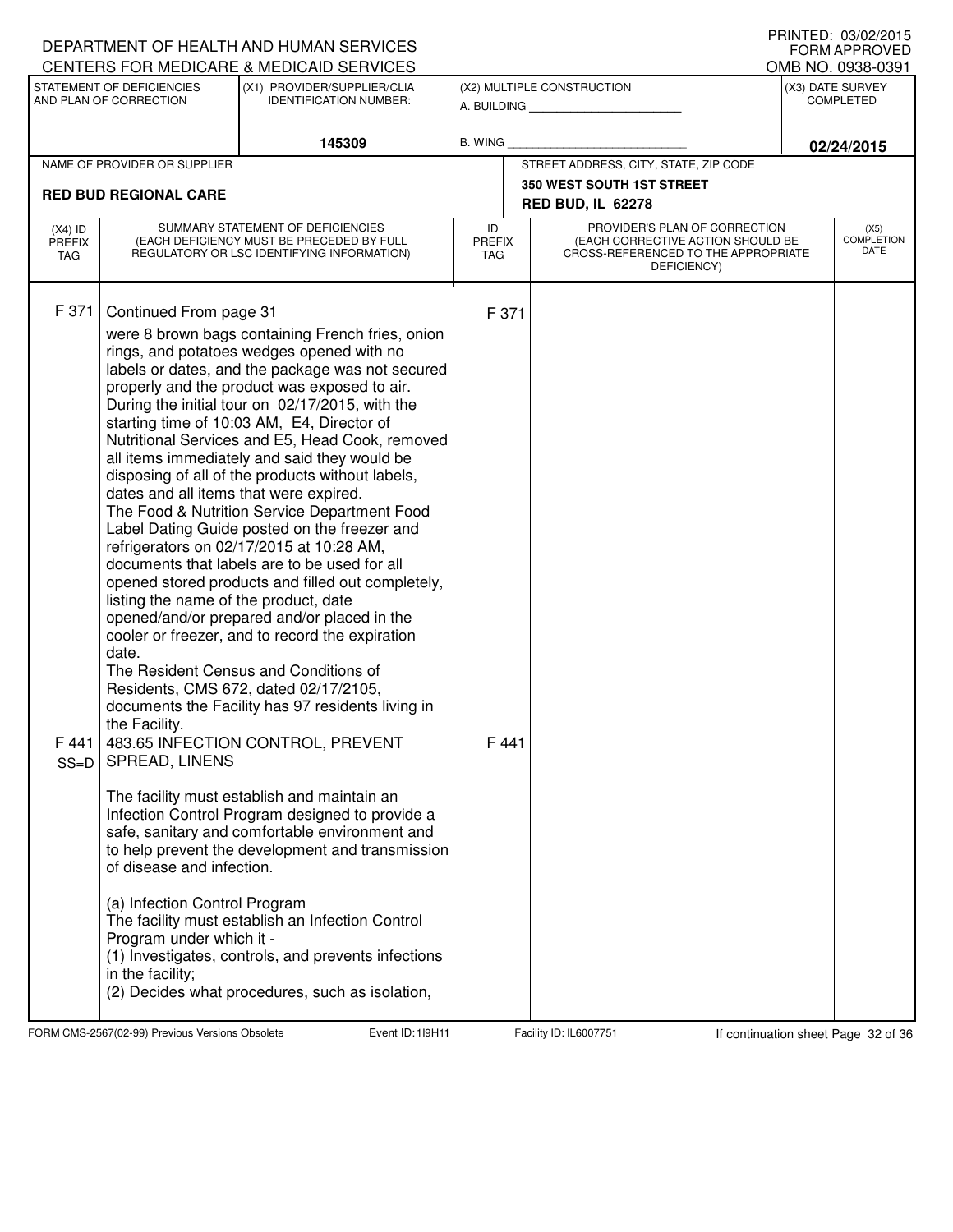|                                   |                                                                                                                                                                                                                            | DEPARTMENT OF HEALTH AND HUMAN SERVICES<br>CENTERS FOR MEDICARE & MEDICAID SERVICES                                                                                                                                                                                                                                                                                                                                                                                                                                                                                                                                                                                     |                                   |       |                                                                                                                                              | <b>I INIVILD. VJ/VZ/ZVIJ</b><br><b>FORM APPROVED</b><br>OMB NO. 0938-0391 |  |
|-----------------------------------|----------------------------------------------------------------------------------------------------------------------------------------------------------------------------------------------------------------------------|-------------------------------------------------------------------------------------------------------------------------------------------------------------------------------------------------------------------------------------------------------------------------------------------------------------------------------------------------------------------------------------------------------------------------------------------------------------------------------------------------------------------------------------------------------------------------------------------------------------------------------------------------------------------------|-----------------------------------|-------|----------------------------------------------------------------------------------------------------------------------------------------------|---------------------------------------------------------------------------|--|
|                                   | STATEMENT OF DEFICIENCIES<br>AND PLAN OF CORRECTION                                                                                                                                                                        | (X1) PROVIDER/SUPPLIER/CLIA<br><b>IDENTIFICATION NUMBER:</b>                                                                                                                                                                                                                                                                                                                                                                                                                                                                                                                                                                                                            |                                   |       | (X2) MULTIPLE CONSTRUCTION<br>A. BUILDING AND THE STATE OF THE STATE OF THE STATE OF THE STATE OF THE STATE OF THE STATE OF THE STATE OF THE | (X3) DATE SURVEY<br><b>COMPLETED</b>                                      |  |
|                                   |                                                                                                                                                                                                                            | 145309                                                                                                                                                                                                                                                                                                                                                                                                                                                                                                                                                                                                                                                                  | <b>B. WING</b>                    |       |                                                                                                                                              | 02/24/2015                                                                |  |
|                                   | NAME OF PROVIDER OR SUPPLIER                                                                                                                                                                                               |                                                                                                                                                                                                                                                                                                                                                                                                                                                                                                                                                                                                                                                                         |                                   |       | STREET ADDRESS, CITY, STATE, ZIP CODE                                                                                                        |                                                                           |  |
|                                   | <b>RED BUD REGIONAL CARE</b>                                                                                                                                                                                               |                                                                                                                                                                                                                                                                                                                                                                                                                                                                                                                                                                                                                                                                         |                                   |       | <b>350 WEST SOUTH 1ST STREET</b>                                                                                                             |                                                                           |  |
|                                   |                                                                                                                                                                                                                            |                                                                                                                                                                                                                                                                                                                                                                                                                                                                                                                                                                                                                                                                         |                                   |       | <b>RED BUD, IL 62278</b>                                                                                                                     |                                                                           |  |
| $(X4)$ ID<br>PREFIX<br><b>TAG</b> | SUMMARY STATEMENT OF DEFICIENCIES<br>(EACH DEFICIENCY MUST BE PRECEDED BY FULL<br>REGULATORY OR LSC IDENTIFYING INFORMATION)                                                                                               |                                                                                                                                                                                                                                                                                                                                                                                                                                                                                                                                                                                                                                                                         | ID<br><b>PREFIX</b><br><b>TAG</b> |       | PROVIDER'S PLAN OF CORRECTION<br>(EACH CORRECTIVE ACTION SHOULD BE<br>CROSS-REFERENCED TO THE APPROPRIATE<br>DEFICIENCY)                     | (X5)<br><b>COMPLETION</b><br>DATE                                         |  |
| F 441                             | Continued From page 32<br>actions related to infections.<br>(b) Preventing Spread of Infection<br>isolate the resident.<br>direct contact will transmit the disease.<br>professional practice.<br>(c) Linens<br>infection. | should be applied to an individual resident; and<br>(3) Maintains a record of incidents and corrective<br>(1) When the Infection Control Program<br>determines that a resident needs isolation to<br>prevent the spread of infection, the facility must<br>(2) The facility must prohibit employees with a<br>communicable disease or infected skin lesions<br>from direct contact with residents or their food, if<br>(3) The facility must require staff to wash their<br>hands after each direct resident contact for which<br>hand washing is indicated by accepted<br>Personnel must handle, store, process and<br>transport linens so as to prevent the spread of |                                   | F 441 |                                                                                                                                              |                                                                           |  |
|                                   | by:<br>control in the sample of 19.<br>Findings include:                                                                                                                                                                   | This REQUIREMENT is not met as evidenced<br>Based on observation, record review and<br>interview, the Facility failed to change soiled<br>gloves to prevent the spread of infection for one<br>of four residents (R8) reviewed for infection<br>The Physician's Order Sheet (POS) for R8 for<br>2/2015 documents a diagnosis, in part, of VRE<br>(Vancomycin Resistant Staphylococcus                                                                                                                                                                                                                                                                                   |                                   |       |                                                                                                                                              |                                                                           |  |

FORM CMS-2567(02-99) Previous Versions Obsolete **119H Event ID: 119H11** Facility ID: IL6007751 If continuation sheet Page 33 of 36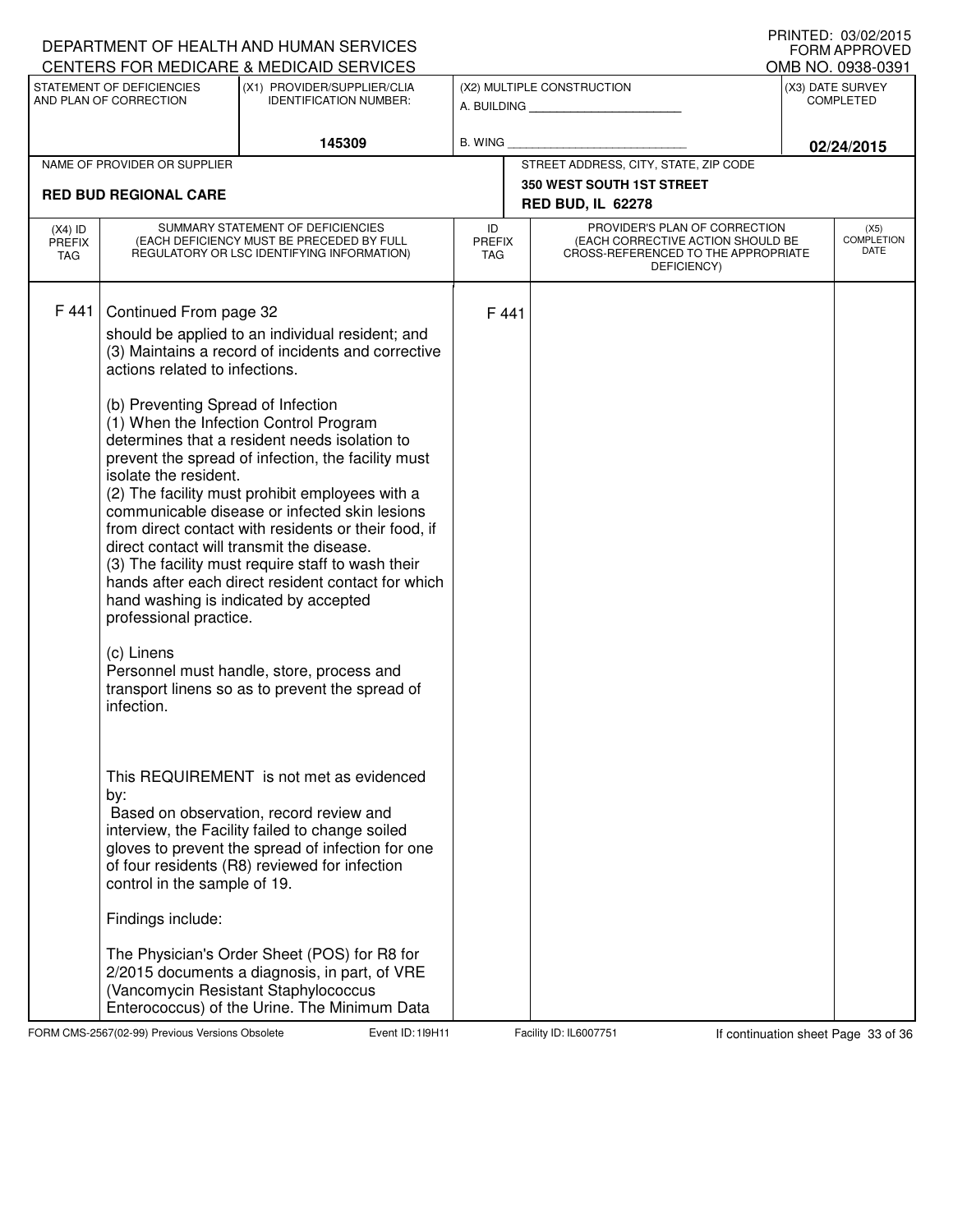| DEPARTMENT OF HEALTH AND HUMAN SERVICES | I INNILD. VJ/VZ/ZVIJ<br>FORM APPROVED<br>OMB NO. 0938-0391                         |                                                                                                                                                                                                                                                                                                                                                                                                                                                                                                                                                                                                                                                                                                                                                                                                                                                                                                                                                                                                                                                                                                                                                                                                                                                                                                                                                                                                                                                                                                                                                                                                                                                                                                              |                                   |       |                                                                                                                          |                                      |                                   |
|-----------------------------------------|------------------------------------------------------------------------------------|--------------------------------------------------------------------------------------------------------------------------------------------------------------------------------------------------------------------------------------------------------------------------------------------------------------------------------------------------------------------------------------------------------------------------------------------------------------------------------------------------------------------------------------------------------------------------------------------------------------------------------------------------------------------------------------------------------------------------------------------------------------------------------------------------------------------------------------------------------------------------------------------------------------------------------------------------------------------------------------------------------------------------------------------------------------------------------------------------------------------------------------------------------------------------------------------------------------------------------------------------------------------------------------------------------------------------------------------------------------------------------------------------------------------------------------------------------------------------------------------------------------------------------------------------------------------------------------------------------------------------------------------------------------------------------------------------------------|-----------------------------------|-------|--------------------------------------------------------------------------------------------------------------------------|--------------------------------------|-----------------------------------|
|                                         | STATEMENT OF DEFICIENCIES<br>AND PLAN OF CORRECTION                                | CENTERS FOR MEDICARE & MEDICAID SERVICES<br>(X1) PROVIDER/SUPPLIER/CLIA<br><b>IDENTIFICATION NUMBER:</b>                                                                                                                                                                                                                                                                                                                                                                                                                                                                                                                                                                                                                                                                                                                                                                                                                                                                                                                                                                                                                                                                                                                                                                                                                                                                                                                                                                                                                                                                                                                                                                                                     |                                   |       | (X2) MULTIPLE CONSTRUCTION<br>A. BUILDING                                                                                | (X3) DATE SURVEY<br><b>COMPLETED</b> |                                   |
|                                         |                                                                                    | 145309                                                                                                                                                                                                                                                                                                                                                                                                                                                                                                                                                                                                                                                                                                                                                                                                                                                                                                                                                                                                                                                                                                                                                                                                                                                                                                                                                                                                                                                                                                                                                                                                                                                                                                       | B. WING                           |       |                                                                                                                          | 02/24/2015                           |                                   |
|                                         | NAME OF PROVIDER OR SUPPLIER                                                       |                                                                                                                                                                                                                                                                                                                                                                                                                                                                                                                                                                                                                                                                                                                                                                                                                                                                                                                                                                                                                                                                                                                                                                                                                                                                                                                                                                                                                                                                                                                                                                                                                                                                                                              |                                   |       | STREET ADDRESS, CITY, STATE, ZIP CODE                                                                                    |                                      |                                   |
|                                         | <b>RED BUD REGIONAL CARE</b>                                                       |                                                                                                                                                                                                                                                                                                                                                                                                                                                                                                                                                                                                                                                                                                                                                                                                                                                                                                                                                                                                                                                                                                                                                                                                                                                                                                                                                                                                                                                                                                                                                                                                                                                                                                              |                                   |       | <b>350 WEST SOUTH 1ST STREET</b>                                                                                         |                                      |                                   |
|                                         |                                                                                    |                                                                                                                                                                                                                                                                                                                                                                                                                                                                                                                                                                                                                                                                                                                                                                                                                                                                                                                                                                                                                                                                                                                                                                                                                                                                                                                                                                                                                                                                                                                                                                                                                                                                                                              |                                   |       | <b>RED BUD, IL 62278</b>                                                                                                 |                                      |                                   |
| $(X4)$ ID<br><b>PREFIX</b><br>TAG       |                                                                                    | SUMMARY STATEMENT OF DEFICIENCIES<br>(EACH DEFICIENCY MUST BE PRECEDED BY FULL<br>REGULATORY OR LSC IDENTIFYING INFORMATION)                                                                                                                                                                                                                                                                                                                                                                                                                                                                                                                                                                                                                                                                                                                                                                                                                                                                                                                                                                                                                                                                                                                                                                                                                                                                                                                                                                                                                                                                                                                                                                                 | ID<br><b>PREFIX</b><br><b>TAG</b> |       | PROVIDER'S PLAN OF CORRECTION<br>(EACH CORRECTIVE ACTION SHOULD BE<br>CROSS-REFERENCED TO THE APPROPRIATE<br>DEFICIENCY) |                                      | (X5)<br><b>COMPLETION</b><br>DATE |
| F441                                    | Continued From page 33<br>and personal hygiene.<br>room.<br>to transfer R8 to bed. | Set (MDS) dated 2/13/2015, documents R8 is<br>incontinent of urine, and requires extensive<br>assistance of staff for all activities of daily living<br>On 2/17/2015 at 10:20 AM, E6, Registered Nurse<br>(RN) reported R8 was on contact isolation for<br>VRE in the urine. PPE (personal protective<br>equipment) for R8 was located outside R8's<br>On 2/17/2015, at 1:15 PM. E7 and E8, Certified<br>Nurses Aides (CNA) gowned and gloved and<br>transferred R8 from the wheelchair to the bedside<br>commode using a gait belt. R8's incontinent brief<br>was heavily soiled with urine and was removed by<br>E8. R8's pants were wet with urine. After R8 was<br>finished on the commode, E7 and E8 assisted<br>him to stand. E8 used her left arm to hold the gait<br>belt. E8 used her right gloved hand to cleanse<br>R8's rectal area with disposable wipes, 3 times.<br>E8 failed to cleanse R8's buttocks. Without<br>changing the soiled gloves, E8 switched hands,<br>holding the gait belt with her right hand, then used<br>the left hand to cleanse R8's inner thighs. E8<br>used the left hand to wipe around R8's penis, but<br>did not pull back the foreskin to cleanse the head<br>or the shaft of the penis or cleanse R8's scrotum.<br>Without removing the soiled gloves, E8 scratched<br>her nose with her left hand, touched R8's<br>wheeled walker and gait belt before assisting E7<br>The Facility's policy and procedure, revised<br>3/2014 and entitled, 'Standard and Transmission<br>Based Precautions' documents, in part,<br>"Transmission based precautions are used for<br>patients known or suspected to be infected or<br>colonized with epidemiologically important |                                   | F 441 |                                                                                                                          |                                      |                                   |

FORM CMS-2567(02-99) Previous Versions Obsolete **119H Event ID: 119H11** Facility ID: IL6007751 If continuation sheet Page 34 of 36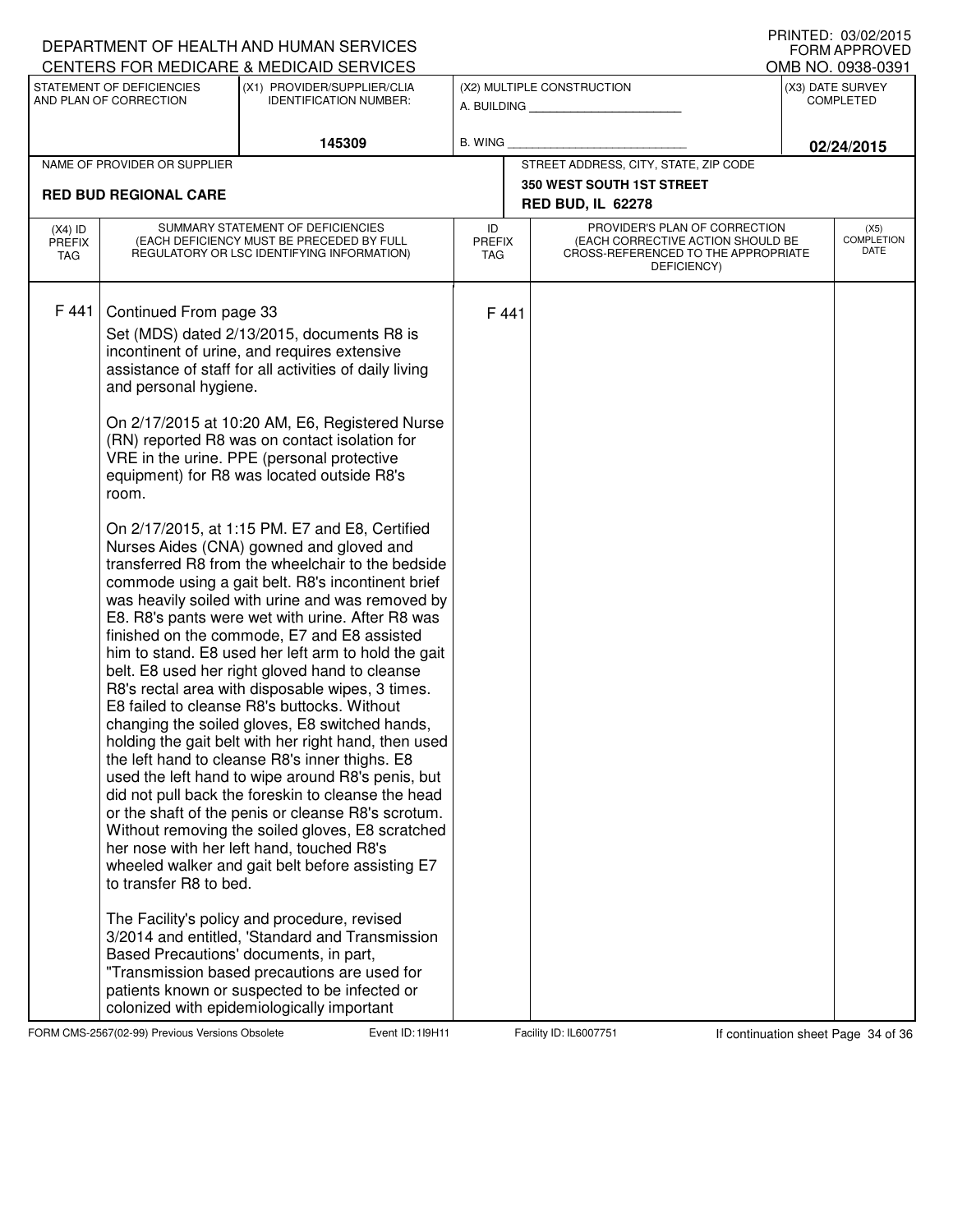|                                          |                                                                                                                              | DEPARTMENT OF HEALTH AND HUMAN SERVICES<br>CENTERS FOR MEDICARE & MEDICAID SERVICES                                                                                                                                                                                                                                                                                                                                                                                                                                                                                                                                                                                                                                                                                                                                                                                                                   |                                   |                                                                                                                          |                                      | I INNILD. VJ/VZ/ZVIJ<br><b>FORM APPROVED</b><br>OMB NO. 0938-0391 |
|------------------------------------------|------------------------------------------------------------------------------------------------------------------------------|-------------------------------------------------------------------------------------------------------------------------------------------------------------------------------------------------------------------------------------------------------------------------------------------------------------------------------------------------------------------------------------------------------------------------------------------------------------------------------------------------------------------------------------------------------------------------------------------------------------------------------------------------------------------------------------------------------------------------------------------------------------------------------------------------------------------------------------------------------------------------------------------------------|-----------------------------------|--------------------------------------------------------------------------------------------------------------------------|--------------------------------------|-------------------------------------------------------------------|
|                                          | STATEMENT OF DEFICIENCIES<br>AND PLAN OF CORRECTION                                                                          | (X1) PROVIDER/SUPPLIER/CLIA<br><b>IDENTIFICATION NUMBER:</b>                                                                                                                                                                                                                                                                                                                                                                                                                                                                                                                                                                                                                                                                                                                                                                                                                                          |                                   | (X2) MULTIPLE CONSTRUCTION<br>A. BUILDING                                                                                | (X3) DATE SURVEY<br><b>COMPLETED</b> |                                                                   |
|                                          |                                                                                                                              | 145309                                                                                                                                                                                                                                                                                                                                                                                                                                                                                                                                                                                                                                                                                                                                                                                                                                                                                                | <b>B. WING</b>                    |                                                                                                                          |                                      | 02/24/2015                                                        |
|                                          | NAME OF PROVIDER OR SUPPLIER                                                                                                 |                                                                                                                                                                                                                                                                                                                                                                                                                                                                                                                                                                                                                                                                                                                                                                                                                                                                                                       |                                   | STREET ADDRESS, CITY, STATE, ZIP CODE                                                                                    |                                      |                                                                   |
| <b>RED BUD REGIONAL CARE</b>             |                                                                                                                              |                                                                                                                                                                                                                                                                                                                                                                                                                                                                                                                                                                                                                                                                                                                                                                                                                                                                                                       |                                   | <b>350 WEST SOUTH 1ST STREET</b><br><b>RED BUD, IL 62278</b>                                                             |                                      |                                                                   |
| $(X4)$ ID<br><b>PREFIX</b><br><b>TAG</b> | SUMMARY STATEMENT OF DEFICIENCIES<br>(EACH DEFICIENCY MUST BE PRECEDED BY FULL<br>REGULATORY OR LSC IDENTIFYING INFORMATION) |                                                                                                                                                                                                                                                                                                                                                                                                                                                                                                                                                                                                                                                                                                                                                                                                                                                                                                       | ID<br><b>PREFIX</b><br><b>TAG</b> | PROVIDER'S PLAN OF CORRECTION<br>(EACH CORRECTIVE ACTION SHOULD BE<br>CROSS-REFERENCED TO THE APPROPRIATE<br>DEFICIENCY) |                                      |                                                                   |
| F 441<br>F 469<br>$SS = F$               | Continued From page 34<br>removed."<br><b>CONTROL PROGRAM</b><br>and rodents.                                                | pathogens that can be transmitted by airborne or<br>droplet transmission or by contact with dry skin or<br>contaminated surfaces, 1. Gloves must be worn<br>when there is a reasonable likelihood of hand<br>contact with blood or other body substances,<br>mucous membranes or non-intact skin, when<br>performing vascular access procedures, and<br>when handling contaminated items or surfaces. 2.<br>Gloves must be removed when the task is<br>completed or before touching public areas that<br>others may contact. 3. Gloves must be changed<br>between patients/residents (before leaving the<br>patient's room) and when moving from a<br>contaminated to clean body site. Hands must be<br>washed as soon as possible after gloves are<br>483.70(h)(4) MAINTAINS EFFECTIVE PEST<br>The facility must maintain an effective pest<br>control program so that the facility is free of pests | F 441<br>F 469                    |                                                                                                                          |                                      |                                                                   |
|                                          | by:<br>Facility.<br>Findings include:                                                                                        | This REQUIREMENT is not met as evidenced<br>Based on observation, interview and record<br>review, the Facility failed to ensure the Facility<br>was free of pests and rodents. This has the<br>potential to affect all 97 residents living in the<br>During the initial tour of the kitchen on 02/17/2015<br>at 10:03 AM, 30-40 mouse droppings were<br>present under the dry storage rack in the corner<br>and also present throughout the main wall<br>storage unit with up to 70-80 mouse droppings                                                                                                                                                                                                                                                                                                                                                                                                |                                   |                                                                                                                          |                                      |                                                                   |

FORM CMS-2567(02-99) Previous Versions Obsolete 119H11 Event ID: 119H11 Facility ID: IL6007751 If continuation sheet Page 35 of 36